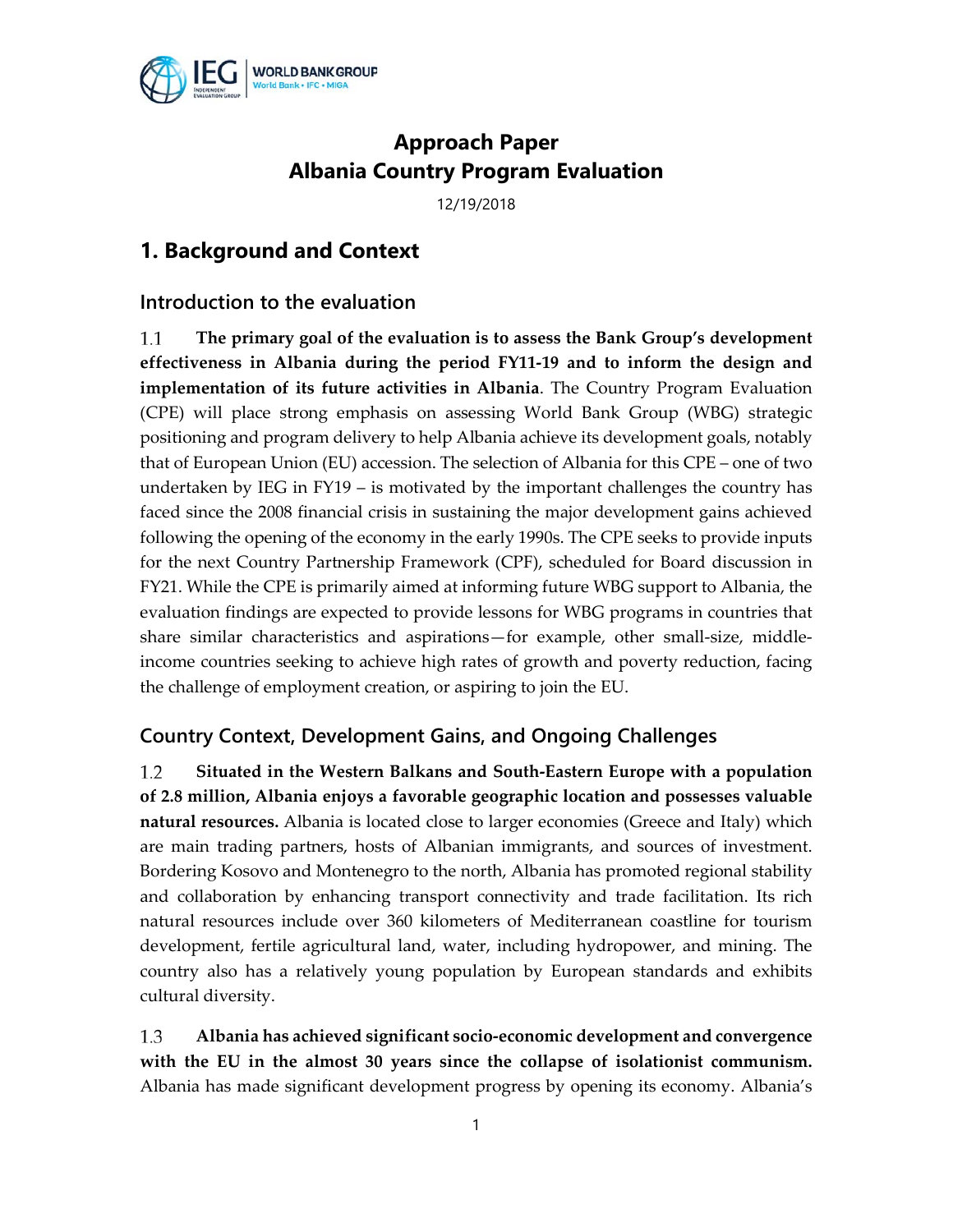

GNI per capita (PPP, constant 2011 \$) increased from \$4,793 in 1996 to \$11,886 in 2017, attaining middle-income status by 2008. Poverty headcount according to a national poverty line fell from 25.4 percent in 2002 to 12.5 percent in 2008 but rose again following the global financial crisis (figure B.1). Nevertheless, poverty (\$1.90 a day and below) was lower than the average for upper middle-income countries (UMIC) and for Europe and Central Asia (ECA) in 2012. From 2002 to 2012, inequality as measured by the Gini index slightly declined from 31.7 to 29. The latest poverty projections suggest a steady decline in poverty (\$5.5 a day) from 39.1 in 2012 down to 31 percent in 2017.<sup>[1,](#page-16-0)[2](#page-16-1)</sup> Over the last 15 years, trade as a share of gross domestic product (GDP) has increased from 64 percent to 78 percent and FDI from 3 percent to 8 percent. The country has also experienced rapid social change, including internal rural-urban migration and mass emigration of workers, today an important source of remittances.

1.4 **Albania has pursued EU membership as an overarching national goal and a vision to promote inclusive and sustainable economic growth.** In 2001, the Government adopted *the National Strategy for Social and Economic Development (NSSED) as its central* development strategy and later approved *the National Strategy for Development and Integration for 2007-2013 (NSDI I)* and updated it for 2015-2020 *(NSDI II)*.[3](#page-17-0) The NSSED/NSDI is a comprehensive medium-term strategy for long-term growth, poverty reduction, and integration with the EU. The NSDI has been operationalized through a medium-term *budgeting* process, the Medium-Term Budget Programme (MTBP)[,4](#page-17-1) which requires each ministry to develop a three-year plan within expenditure ceilings to achieve policy objectives as intermediate steps to the NSDI goals. Albania was formally recognized by the EU Council in June 2014 as an EU candidate country,<sup>5</sup> and the Council of European Union agreed in June 2018 to open negotiations in June 2019 provided certain governance conditions are met. Albania stands to benefit from regional integration, despite the challenges of meeting EU standards. Closer integration with EU countries would offer access to better economic opportunities, as well as to expanded markets and affordable services, to increase people's well-being.

1.5 **Before the 2008 financial crisis, Albania had a track record of strong growth, poverty reduction, and improving social welfare.** Driven by domestic demand, GDP grew at an average annual rate of 6 percent over 2000-08, the best growth performance of any non-oil-rich European country. However, in the aftermath of the global crisis, economic growth decelerated to 1.7 percent per annum over 2009-13, even though it remained higher than others in emerging Europe. The decline in poverty was temporarily reversed, and convergence with the EU stalled (figure A.1, left). Growth was inclusive before 2008 (i.e., consumption growth for the bottom 40 percent of population was higher than for the overall population) but not inclusive after the crisis (figure A.1, right). Because of Albania's reliance on Greece and Italy, which among European countries were most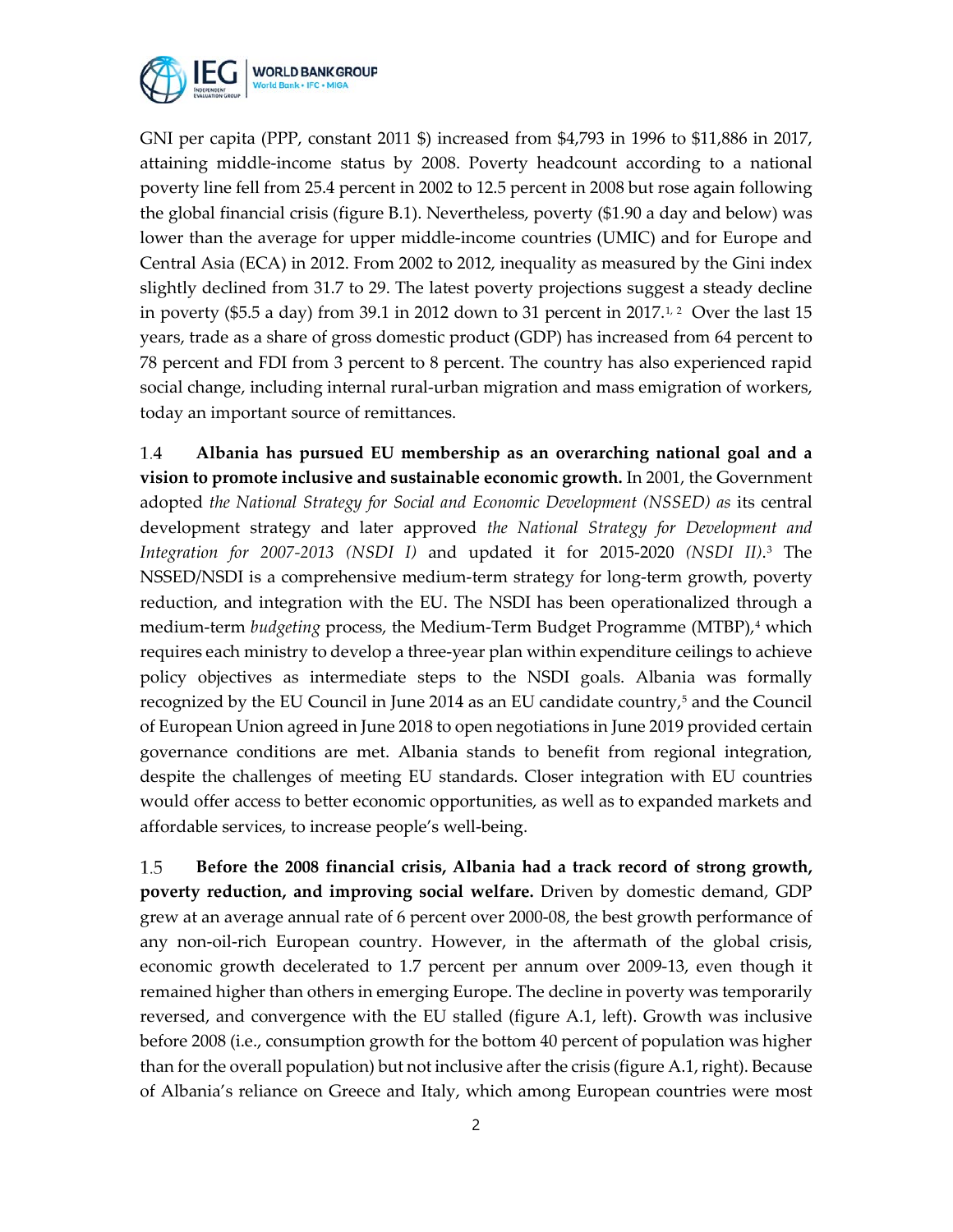

affected by the crisis, financial flows to Albania have declined over the last 10 years after peaking before the global crisis (figure F.1). Remittances declined from 10.3 percent of GDP in 2008 to 6.8 percent in 2013 and FDI inflows have fluctuated. The gradual loss of competitiveness, lack of productivity gains, large fiscal deficit and mounting debt imbalances, financial sector weakness, and increase in poverty reflect the shortcomings of a consumption-driven growth model fueled by remittances in delivering sustainable development gains.

1.6 **Albania has faced multiple macroeconomic challenges since the crisis, notably regarding fiscal consolidation and financial stability.** To sustain growth, the government stepped up public spending. While this helped avoid the severity of recession seen elsewhere in Europe, fiscal vulnerabilities increased. The overall fiscal balance deteriorated from minus 3.6 percent of GDP in pre-crisis period (2005-07) to minus 6.5 percent in 2008-09 (IMF 2010). Public debt increased from 54 percent of GDP in 2007 to 60.3 percent by 2011 and to almost 72 percent by 2014 (IMF 2011-2017). Poor budget planning and lack of control on investment commitments led to a failure to honor government contracts and accumulation of arrears to the private sector. These arrears, which impacted corporate liquidity and borrowers' ability to repay loans, also contributed to a rise in non-performing loans (NPLs) in banks, from 3 percent pre-crisis to a record high of 25 percent by end-2014.

1.7 **Promising reform momentum beginning in 2013 has since encountered some difficulties.** Under the unfavorable post-crisis conditions, a new coalition Government took office in 2013. It embarked on a set of ambitious reforms to accelerate growth, create jobs, and restore trust in government, reaping substantial dividends. However, while reforms started off well, with early wins in some sectors, reform momentum later stalled, notably before the June 2017 general elections. The Government has implemented a medium-term program of fiscal consolidation and financial stability. Structural reforms in energy and pensions have started to have some impact on fiscal sustainability as well as on growth and inclusion. The initial reforms have also begun improving the investment climate and tackling corruption<sup> $6$ </sup> in public service delivery. Albania was ranked for the first time in the top half of the global ranking in Doing Business 2014 and has continued to improve its business regulations, narrowing the gap with the global frontier in Doing Business 2018.[7](#page-17-4) Albania's World Governance Indicators ranking in control of corruption improved from 27 in 2012 to 41 in 2016.<sup>8</sup> Albania is among the top-ranked countries in the world in terms of exposure to high economic risks because of multiple hazards and it is Europe's most vulnerable country to climate change (World Bank 2016a). Over 2008-12, unsustainable policies led to a sharp increase in natural capital depletion. Aware of these challenges, the Government is also engaging reforms to mitigate these risks, notably to secure property rights and foster the sustainable use of natural resources – water, land,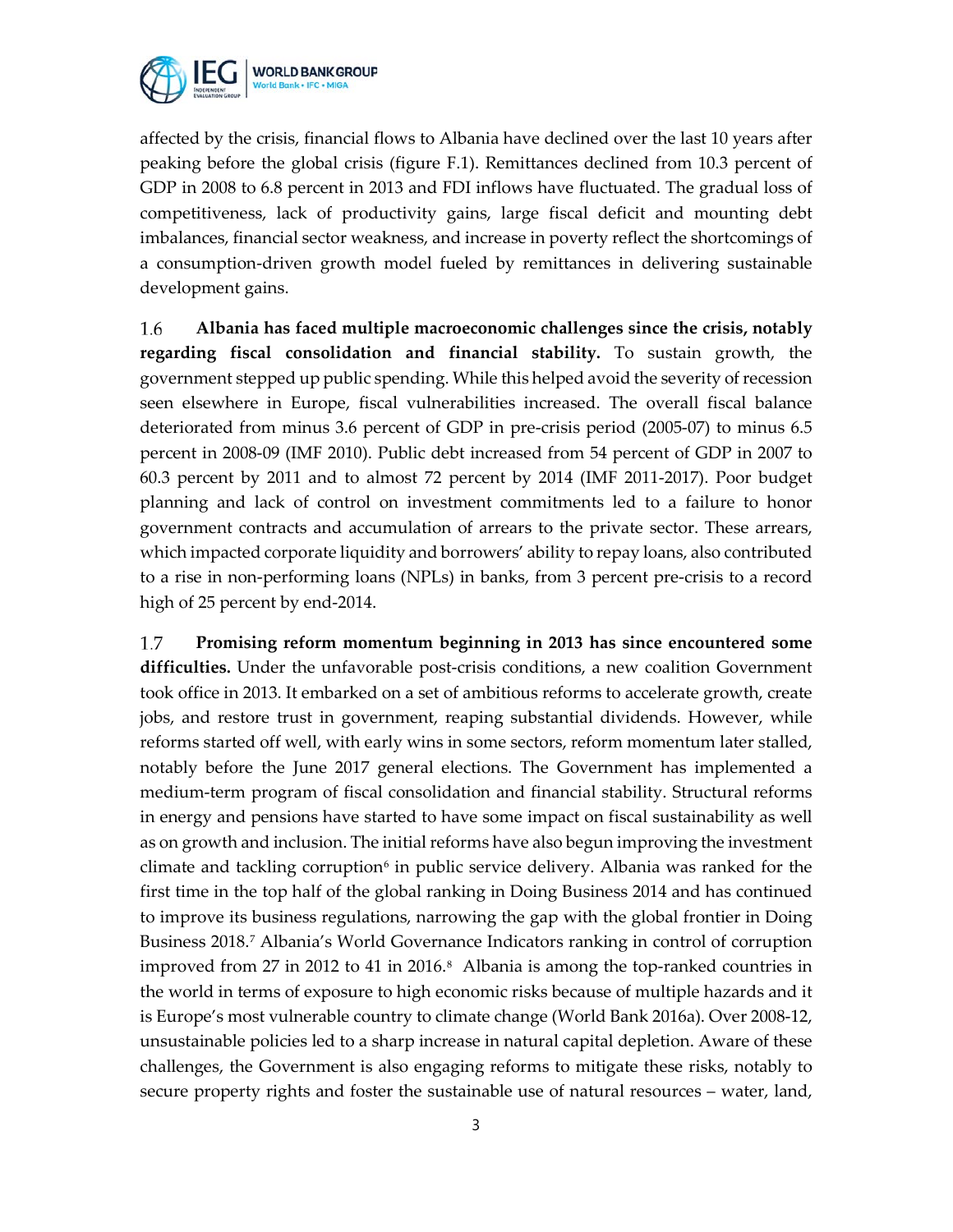

and coastal assets – to maximize growth potential and become compliant with EU environmental standards. However, around the 2017 elections, reform momentum stalled for several key structural reforms. For example, institutional reforms in the energy sector and social protection have slowed down while some set-backs were faced in fiscal consolidation (with the accumulation of new arrears and the build-up of off-budget PPPrelated contingent liabilities).

1.8 **Albania has made impressive progress in non-monetary indicators of wellbeing, beyond the upper-middle-income country average in several areas, but significant challenges remain to improve the efficiency of public services.** The poor quality of infrastructure and public services mean significant coping costs for the less welloff, In the social sectors, health outcomes have improved (table A.3) but significant inequities persist among socioeconomic groups with high out-of-pocket health care expenditure among the poor. Access to education has increased across levels and compares favorably with regional peers and the OECD average, but inequities persist, and the education system faces critical deficiencies in quality and labor market relevance Youth unemployment stood at 18.3 percent in 2017. Access to clean drinking water and sanitation have also increased. Access to financial services remain more constrained for the poor and women. Barriers and inequities in labor markets particularly affect youth, women, minorities, and the bottom 40 percent of population, and help explain remaining gaps in income and access to services. Gender gaps also remain in accessing property rights and employment. Ethnic minorities (Roma and Egyptians) continue to face obstacles in accessing education and health services, and as a result face greater illiteracy, malnutrition, and poverty rates, which increases the risks of exclusion (World Bank 2015b).

1.9 **Albania aspires to overcome challenges and accelerate the process of EU accession.** Albania aims at achieving strong and sustained growth and translating it into improved well-being for all citizens within a fair and cohesive society irrespective of gender and ethnic background. Government priorities include: ensuring macroeconomic and fiscal sustainability; enhancing competitiveness; making public services transparent and accountable; and promoting efficient and sustainable use of natural resources, especially water, energy, and land (World Bank 2015a). In particular, with regard to EU accession—progress on which has been slower than more advanced countries, given Albania's extremely low starting point—the Government focuses on the Five Key Priorities to meet the conditions for opening accession negotiations (European Commission 2018): i) to reform the public administration with a view to enhancing its professionalism and de-politicization; ii) to reinforce the independence, efficiency, and accountability of judicial institutions; iii) to make further determined efforts in the fight against corruption; iv) to make further determined efforts against organized crime; and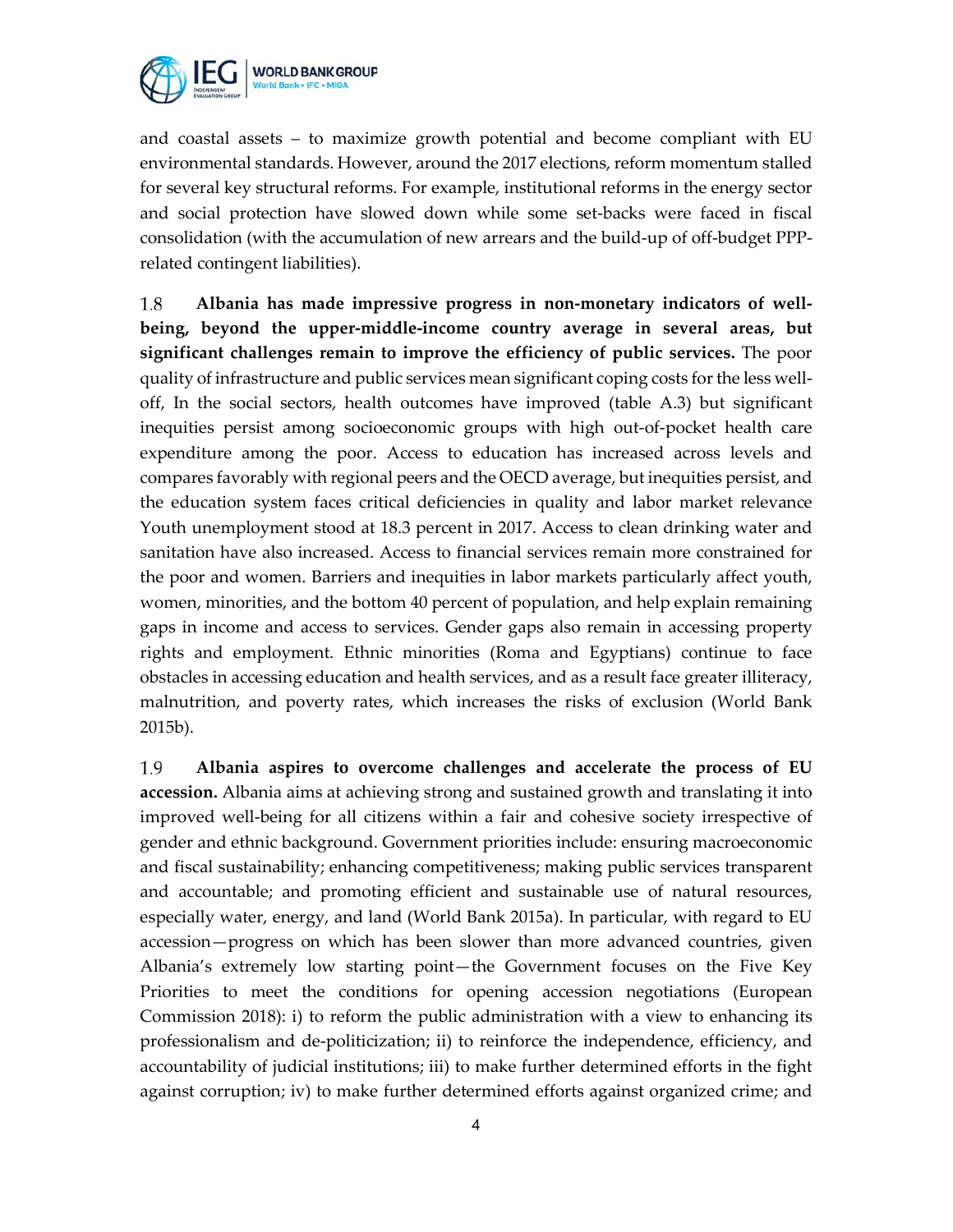

v) to reinforce the protection of human rights, including of Roma, and anti-discrimination policies, as well as implementing property rights. The Government is also focusing on making progress in "non-harmonized areas" with the EU *acquis* (the accumulated body of EU laws and obligations)*,* which were identified through monitoring by European Commission. Coverage of policy areas in the EU acquis is comprehensive and includes areas of WBG support.

1.10 **In sum, a review of the country context points to several inter-linked sets of issues meriting attention in Albania over the evaluation period.** One set of issues concerns macro-fiscal and financial stability, as well as public financial management and broader public-sector governance. A second set of issues has to do with boosting the prospects for domestic and foreign investment and export-oriented growth and for reducing unemployment, particularly among youth, by improving the business environment. This also relates closely to the quality of infrastructure services, especially roads and energy; in the latter sector, significant arrears buildup also has important implications for public finance management. A third set of issues involves managing the country's natural capital (land and water) and reducing vulnerabilities to climate change. Finally, a fourth set of issues concerns service delivery notably in water and sanitation and the social sectors. The latter include challenges related to the labor market (such as the prevalent skill mismatch) as well as the pension system, which also has important implications for long-term fiscal sustainability. Crosscutting issues concern building institutional capacity, treatment of gender as well as progress on the requirements for EU accession.

### **World Bank Group Objectives**

1.11 **Two successive strategy documents steered WBG support to Albania during the FY11-19 evaluation period.** The first, the FY11-14 Country Partnership Strategy (CPS), underwent amendment in a CPS Progress Report (CPSPR, FY13). The second, the FY15- 19 Country Partnership Framework (CPF), remains under implementation and has been extended by one year and revised by a 2018 Performance and Learning Review (PLR). Both strategies continued the "one WBG" approach initiated under the FY06-09 CAS with the goal of drawing public-private synergies through a more focused program and catalyzing private sector resources in support of Albania's development.

1.12 **The FY11-14 Country Partnership Strategy (CPS), the first to follow Albania's graduation from IDA in mid-2008, was anchored on the 2007-13 National Strategy for Development and Integration (NSDI I).** NSDI I sought to: (i) integrate the country into the EU and NATO; (ii) develop and consolidate the democratic state; and (iii) achieve rapid, balanced and sustainable economic, human, and social development. The CPS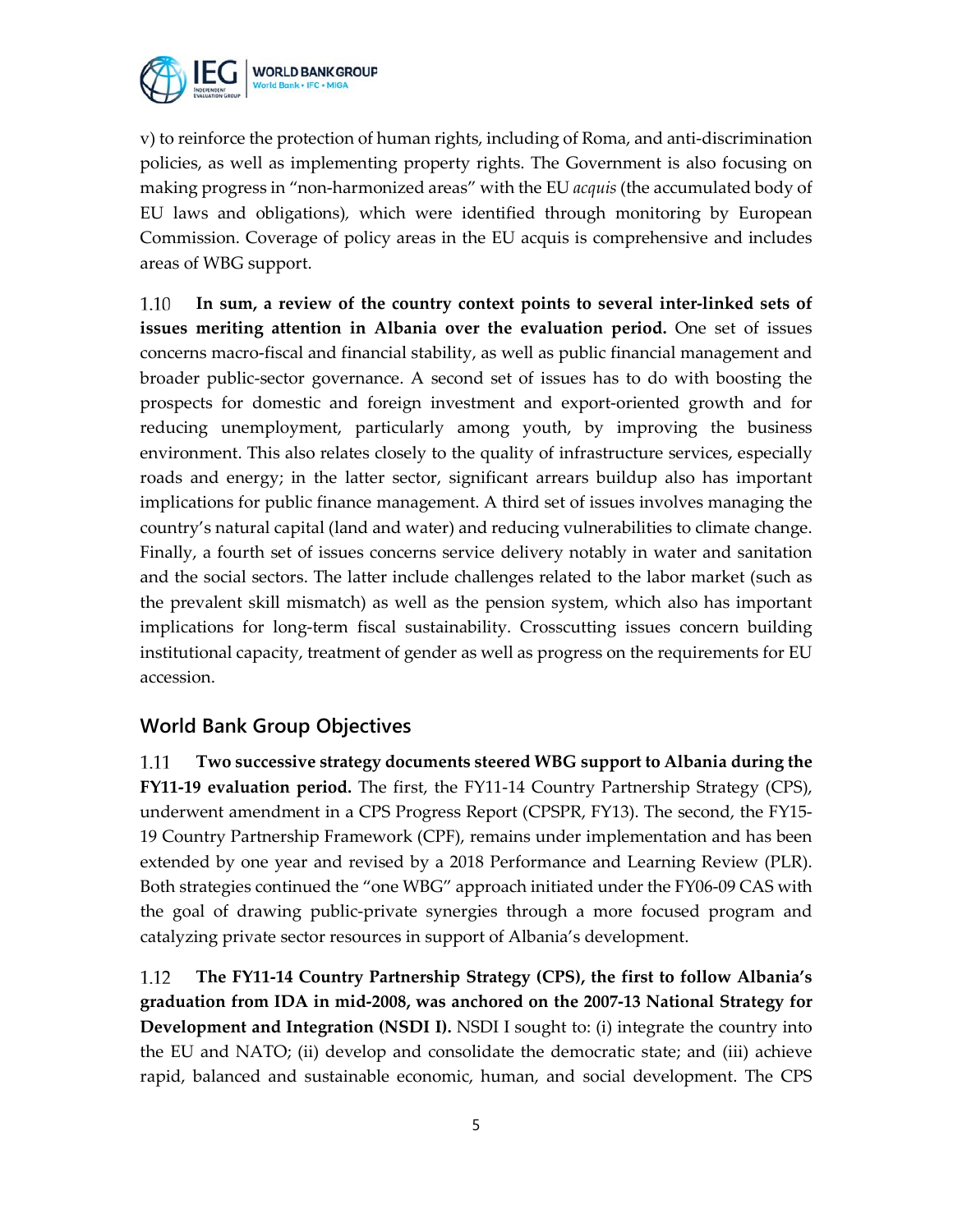

sought primarily to address key challenges to the resumption of growth after the global crisis. It focused on three strategic objectives: (i) accelerating the recovery of Albania's economic growth through improved competitiveness; (ii) broadening and sustaining Albania's social gains; and (iii) reducing Albania's vulnerability to climate change.

1.13 **The FY13 CPSPR amended the CPS program and results framework to help Albania better manage risks arising from economic vulnerability.** The CPSPR increased the financing envelope to respond to the Eurozone crisis and amended the program in response to the ex-post impact of the Eurozone crisis. Emphasis was increased on supporting structural reforms to alleviate growing fiscal constraints and power sector problems as well as to strengthen financial sector resilience. Increased amounts were allocated to the social sectors (through budget support) to help address growing household vulnerability. The WBG also strengthened its partnership with the EU, notably with respect to social assistance and public-sector management. Elements of the CPS results matrix were modified to reflect the introduction of a new financial sector operation and delays in previously planned water and roads projects.

1.14 **Following the June 2013 elections, the new coalition government adopted a new strategy for inclusive and sustainable economic growth.** The WBG had prepared a set of briefs to identify the constraints and opportunities for economic growth; these served as an input to an international advisory conference convened by the incoming government. In late 2013, the Government requested WBG support in identifying three top priorities for each ministry and for the Government as a whole. These priorities were then codified in the new National Strategy for Development and Integration for 2015-2020 (NSDI II). The strategy considers progress towards EU integration an overarching national goal and outlines a vision for inclusive and sustainable growth around the following priorities: ensuring macroeconomic and fiscal sustainability; enhancing competitiveness; making public services transparent and accountable; and promoting efficient and sustainable use of natural resources. Simultaneously, the Government set up a Delivery Unit to track progress in implementing its priorities.

1.15 **In 2015, the WBG adopted the FY15-19 Country Partnership Framework (CPF) to support Albania's aspirations to achieve equitable growth and integration with the EU.** Following its work with the Government on priority setting, the WBG prepared a Systematic Country Diagnostic (SCD) to set priorities through the lens of the WBG twin goals to eliminate extreme poverty and boost shared prosperity. The CPF chose to support the five SCD priorities (out of twelve) deemed fundamental to achieving the twin goals<sup>[9](#page-17-6)</sup> (Appendix A). The CPF is organized around three broad strategic objectives: (i) restoring macroeconomic balances; (ii) creating the conditions for accelerated private sector growth;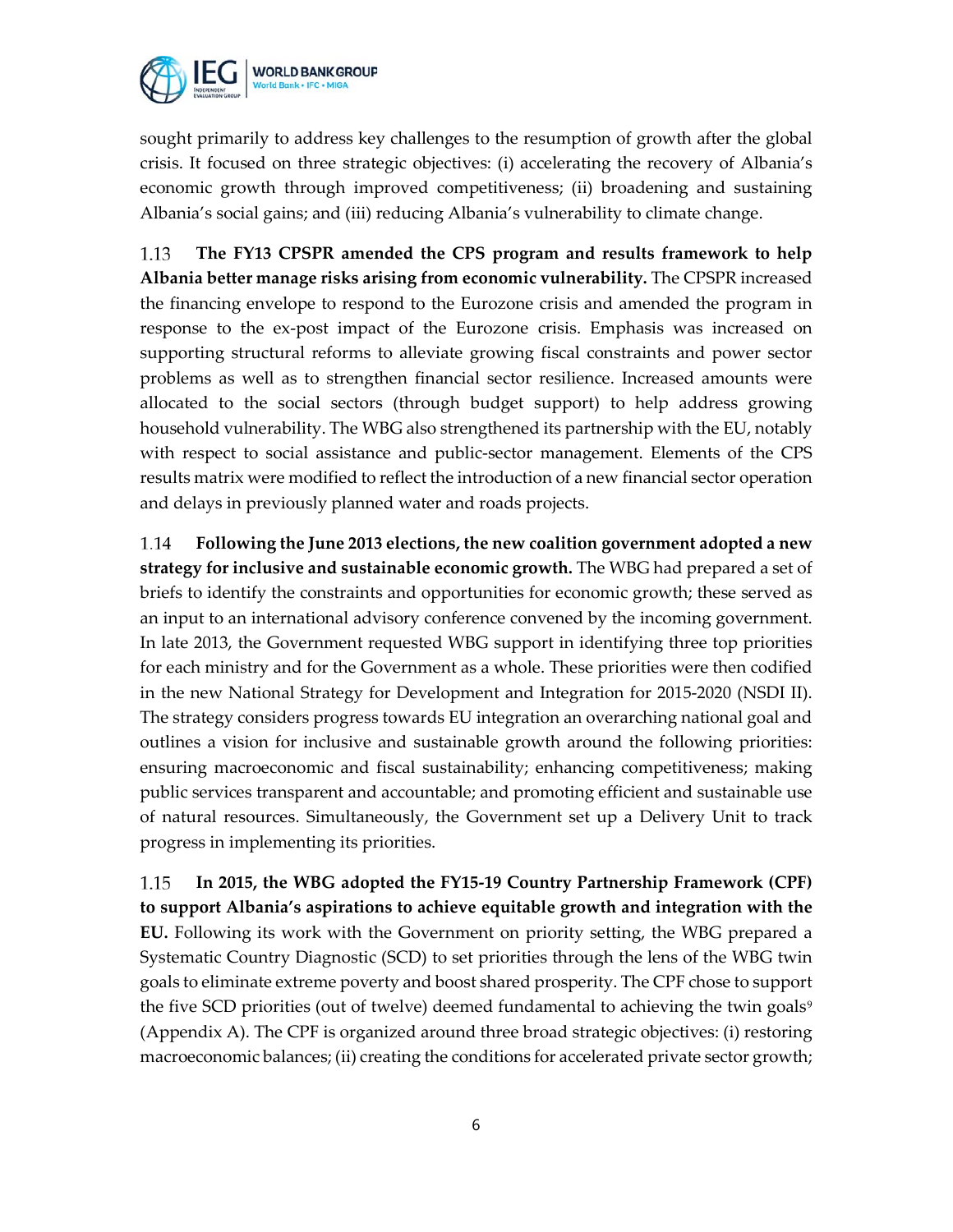

and (iii) strengthening public sector management and service delivery. There are two cross cutting themes: (i) gender; and (ii) EU accession.

1.16 **The October 2018 Draft PLR mostly extended the CPF until May 31, 2020 to allow for most objectives to be achieved, given the stall in reform momentum stalled during a prolonged period before and after the 2017 parliamentary elections and challenges in implementing an ambitious lending program.** The PLR indicated that three investment project financing loans – to cover subnational finance and governance, integrated land management, and jobs and skills, respectively, were to be dropped. The Government, under pressure to reduce debt, was to focus instead on scaling up some ongoing activities like social assistance modernization, dam safety, water resources, and irrigation projects. The Government also requested further transport sector support through a regional project, even though this had not been identified as a priority area for Bank support in the SCD and the CPF. Another possibility for new Bank engagement relates to promoting gender equality in access to economic opportunities. The PLR also acknowledged that IFC's investment targets would not materialize, given the low levels of FDI expected and the challenging business environment, and reduced the target to the end of the CPF period from \$150-200 million to \$40-\$60 million.

#### **WBG Program**

1.17 **The WBG provided substantial financing covering key sectors as well as knowledge work over the evaluation period.** IBRD approvals totaled \$1.1 billion for 19 World Bank financing operations during the period FY11-19 (as of Q1 FY19) together with associated policy dialogue and an active program of Advisory Services and Analytics (ASA) and Trust Fund use. Allowing for ongoing projects approved prior to the evaluation period, a total of 34 IDA and IBRD projects with an associated commitment of \$1.4 billion were active during at least part of the period.<sup>10</sup>There was a total of 38 trust funded activities, notably in the Governance GP and the Environment GP. There were also 9 IFC investments,<sup>[11](#page-17-8)</sup> totaling some \$220 in original commitment and 86 million in net commitments, alongside 16 advisory service projects during FY11-19.[12](#page-17-9) Three major sectors for the investments were Banking, Energy, and Oil, Gas & Mining. MIGA issued four guarantees, mainly in the Banking sector.

1.18 **Reflecting the ambitious policy reform agenda that the new Government embarked upon by end-2013, the Bank ramped up its engagement, notably through budget support.** There was clear Government commitment to tackle the urgent issues, including resolution of arrears and public debt as well as the strengthening of budget controls and public financial management (PFM). The Bank supported the Government's efforts with new IBRD commitments totaling over \$300 million in FY14, a record for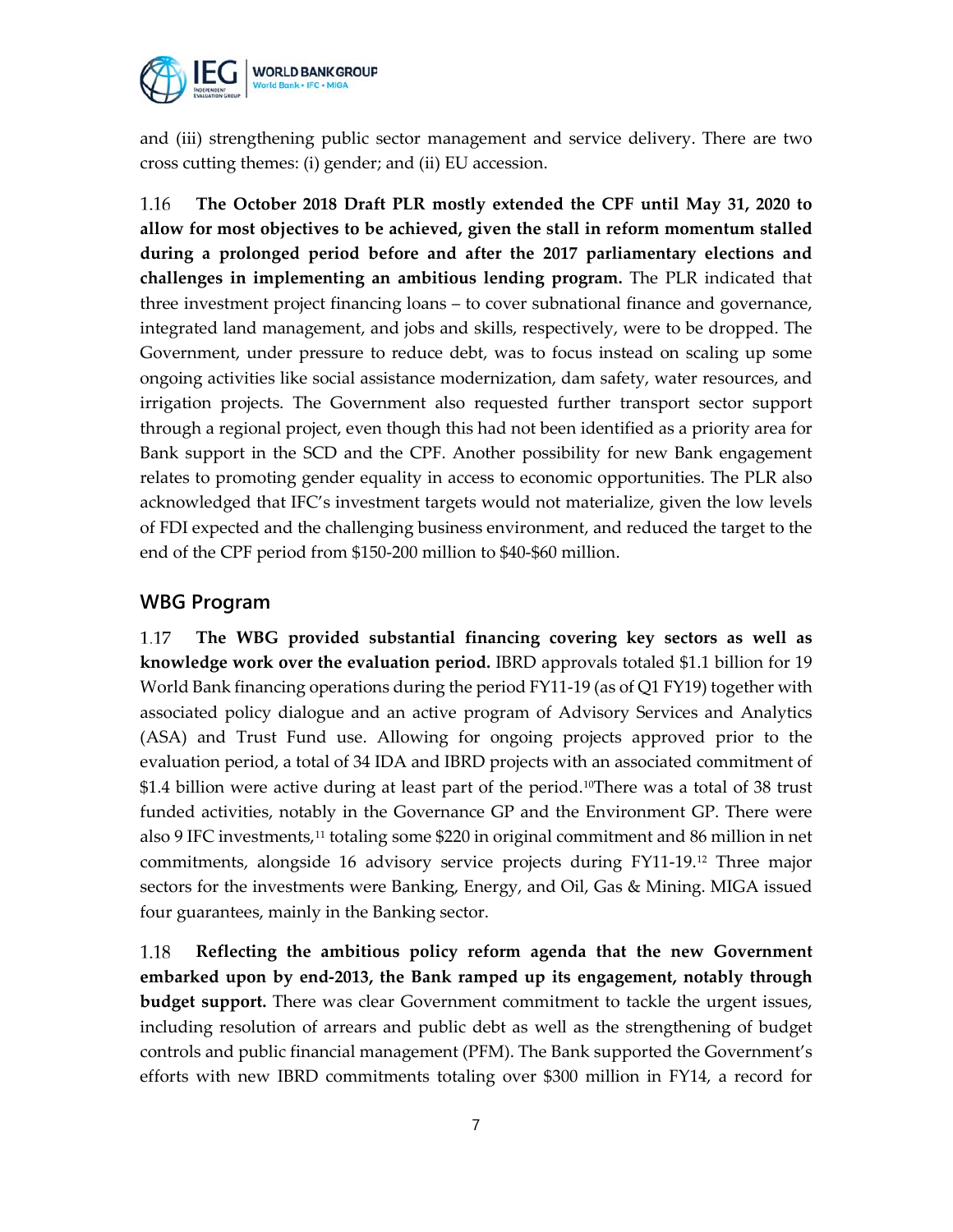

Albania, including two Development Policy Loans (DPLs) to support macro-fiscal sustainability and financial stabilization, $13$  together with ASA, including a Public Finance Review, a set of Policy Notes, a PFM Strategy, and TA on Pension Reform.

**Despite Albania's above-average Bank project outcome ratings, portfolio**  1.19 **implementation difficulties have recently surfaced.** The share of operations exiting the portfolio with IEG outcome ratings of moderately satisfactory or better stood at 86.2 percent over FY11-19, better than the Bank-wide average of 82.5 percent but lower than the Europe and Central Asia (ECA) region average. However, portfolio performance as measured by disbursement was less-than-satisfactory in FY16 and FY17 (respectively 11 and 7 percent), due in part to weak institutional capacity exacerbated by coordination issues among ministries and agencies (PLR 2018).[14](#page-17-11) The Risk to Development Outcome Rating for Albania, at 41.2 percent moderate or lower, is less favorable than the ECA average of 56.8 percent and the overall Bank average of 45.5 percent. IEG development effectiveness ratings of IFC advisory services have been positive.

#### **Previous Evaluations**

1.20 **The CPE will draw on two IEG evaluations that have encompassed an Albania case study as well as on four Project Performance Assessment Reports.** The country case study for the WBG response to the global economic crisis (Phase II) evaluation found that while Bank interventions were not explicitly aimed at the crisis, they contributed to creating the fiscal space to maintain the social safety net. The case study also showed that Bank technical assistance helped increase the effectiveness of social protection programs by improving the targeting of benefits. The IEG early-stage assessment of the SCD and CPF country engagement process and implementation highlighted good practice in Albania's consultation process. In addition, it identified Albania as a good example of gender integration, as the SCD has a comprehensive discussion of the most pressing gender issues (youth unemployment, labor force participation, and land rights). The Project Performance Assessment Reports (PPARs) cover Bank projects in health, community works, and secondary and local roads, as well as a social protection DPL.

## **2. Purpose, Objectives, and Audience**

**The CPE's primary goal is to assess WBG development effectiveness in Albania**  2.1 **during the period FY11-19 against the backdrop of the country context and national goals and to inform the design and implementation of future WBG activities in the country.** The report will assess whether the WBG strategy and program amount to a coherent and cogent "whole" (with appropriate complementarity and sequencing of instruments). It will seek to deepen evidence about the results achieved by the WBG program in Albania and how it contributed to WBG strategic priorities – ultimately to the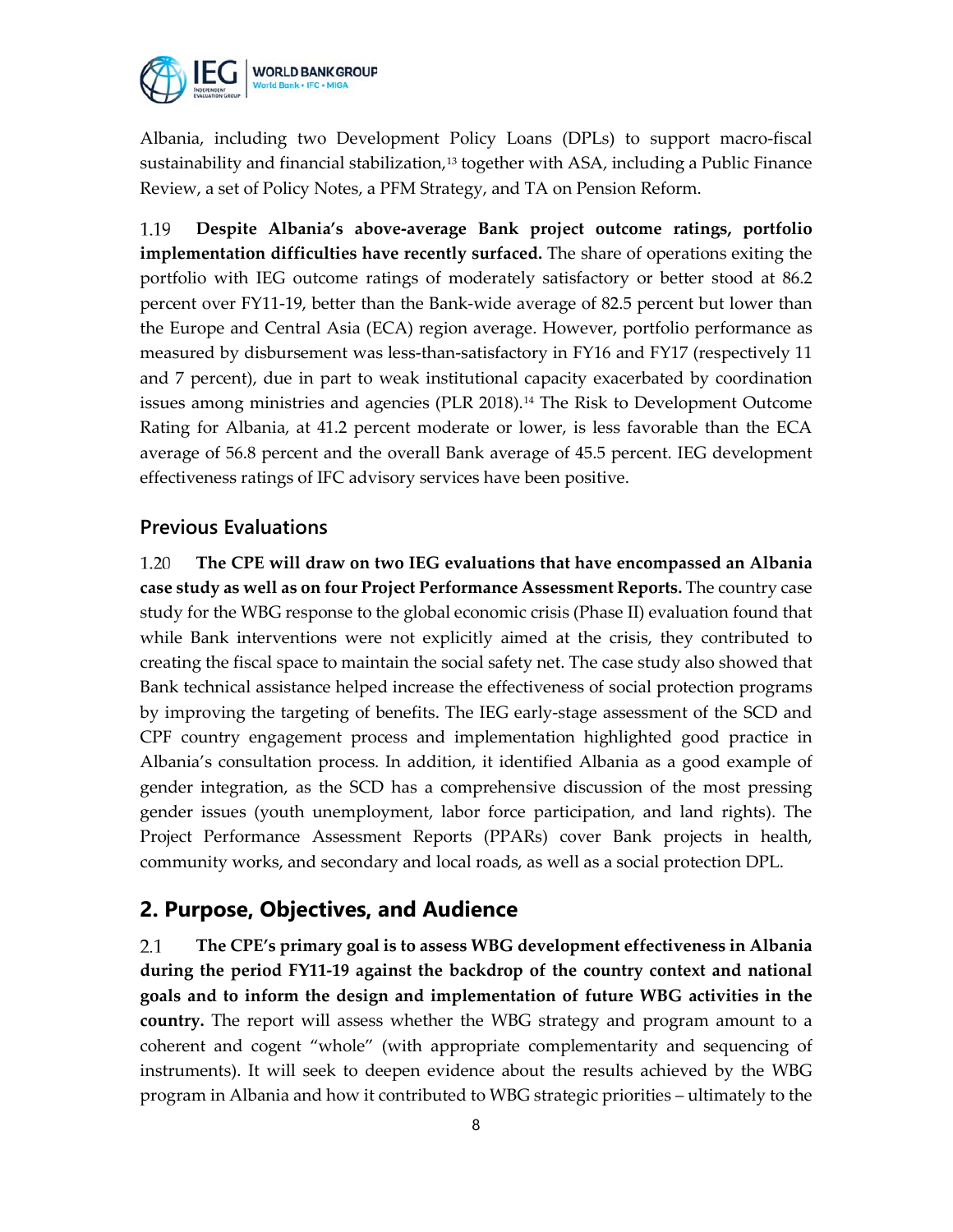

Twin Goals. It will also review whether the WBG program helped Albania tackle issues critical to its agenda on EU accession, an explicit national goal. The CPE will seek to facilitate real-time learning on the relevance and effectiveness of WBG operational choices in Albania.

 $2.2$ **Two specific objectives of the CPE relate to the overall WBG strategy and program and to individual areas of WBG support, respectively.** The first is to assess, over the FY11- 19 period, overall WBG strategic positioning and program delivery, notably relative to Albania's country context and needs, its national goals, WBG comparative advantage, and other development partners' interventions. The second objective is to evaluate the relevance and effectiveness of WBG support under each of the specific areas where it was involved, including the coherence of the different parts of the program (lending, ASA, and trust-funded activities) in support of each area. The report will provide ratings of the extent to which the WBG achieved its relevant objectives in each of its main areas of engagement, in line with the traditional accountability mandate of CPEs. In so doing, the CPE will comment on the likely sustainability of WBG program results and the risk to development outcomes. However, the emphasis in the document's design and organization will be on lesson-learning and recommendations apt to help enhance program effectiveness.

2.3 **The CPE is expected to be of potential use to the WBG, the Government of Albania, and other development practitioners and stakeholders.** The intended audience for the Albania CPE consists primarily of the WBG Board through its Committee on Development Effectiveness (CODE), WBG management and staff, government counterparts, and other stakeholders interested in Albania's development achievements and associated WBG contributions (e.g., civil society and private sector organizations, and other development partners present in Albania). Findings would also likely be of substantial relevance to WBG development effectiveness across a broad spectrum of client countries sharing similar development challenges and aspirations, including small European countries engaged in macro-economic and structural reforms in pursuit of EU accession. Moreover, given the WBG's engagement in land administration reforms in the Western Balkans, CPE findings in Albania would likely be of interest to other countries seeking to formalize and enhance the inclusiveness and sustainability of land markets. Likewise, Albania is one of the top-rated countries in the world for economic risks because of multiple hazards and is Europe's most vulnerable country to climate change. CPE findings regarding the WBG's interventions in the water sector, which has major direct impacts on agriculture and energy, could also be relevant for countries facing similar environmental risks.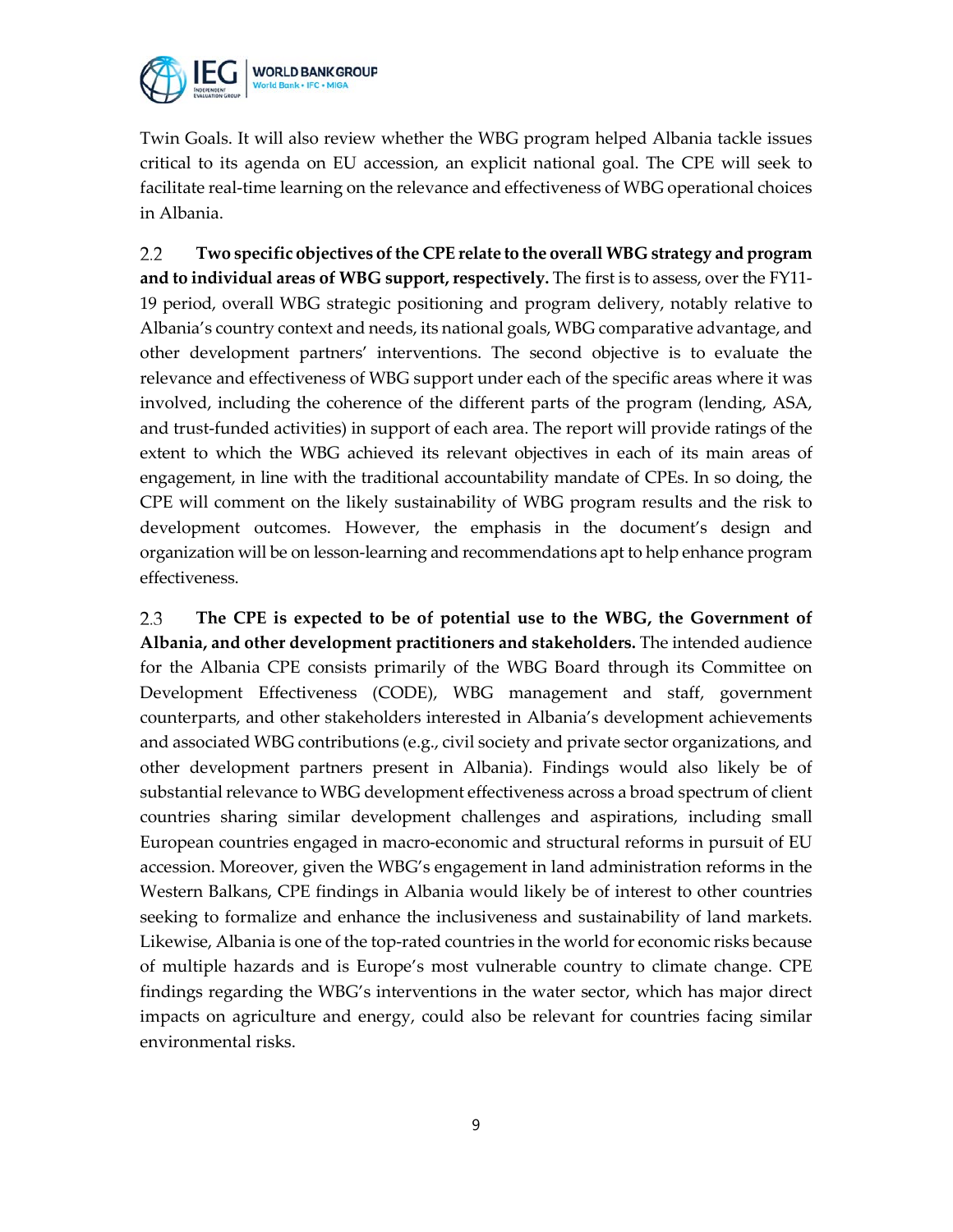

## **3. Evaluation Questions and Scope**

#### **Scope of the Evaluation**

3.1 **The scope of the CPE will be determined by the key areas in which the WBG aimed to make significant contributions.** Following the SCD prioritization exercise, there were some marked changes in the WBG program under the FY15-FY19 CPF. For example, the restoration of macroeconomic balances became the first of three focus areas of the WBG strategy for promoting growth and shared prosperity. The WBG also shifted its support in education from primary and secondary education towards the skill and job agenda. In infrastructure, the WBG opted to focus on energy and withdraw from the transport sector. The WBG continued to support the sustainability of land use but disaster risk management no longer featured as an explicit objective; the WBG also added an objective to enhance the coverage of water and sanitation services. Table A.2 (Appendix A) presents the strategic objectives or "pillars" in each of the two WBG documents that framed the institution's engagement in Albania during the evaluation period.

 $3.2$ **The CPE will use four organizing—but interlinked—broad strategic objectives or "pillars" to cover the entire evaluation period (table 3.1).** The four pillars — Strengthening macro-financial and public-sector governance; improving the conditions for private sector development; managing natural capital and reducing climate change vulnerabilities; and improving the quality of service provision in the social sectors consolidate WBG objectives or areas of intervention over the CPS and CPF periods. The consolidation into four pillars is as much an organizational as an analytical tool. Under each pillar, the evaluation will discuss the nuances of shifts in emphasis across CPF periods and their relevance. Results sought will also be looked at separately, as these often change across CPF periods.

3.3 **Table 3.1 also details the specific objectives or areas of intervention to be assessed under each pillar.** Under the first pillar, the report will assess the relevance and efficacy of the WBG program in addressing macroeconomic instability (notably in strengthening public finance and public-sector governance) and in improving financial stability. Under the second pillar, it will assess WBG support in improving the business climate, including land and property registration, and infrastructure services in energy and transport. Under the third pillar, the report will evaluate WBG support in managing natural capital and reducing climate change vulnerabilities. It will assess the relevance of WBG support, which shifted in emphasis over the evaluation period, and the efficacy of that support in: (i) reducing vulnerabilities to climate change – notably through sustainable land and water management; (ii) improving land productivity – notably through irrigation; and (iii) improving waste management. Finally, under the fourth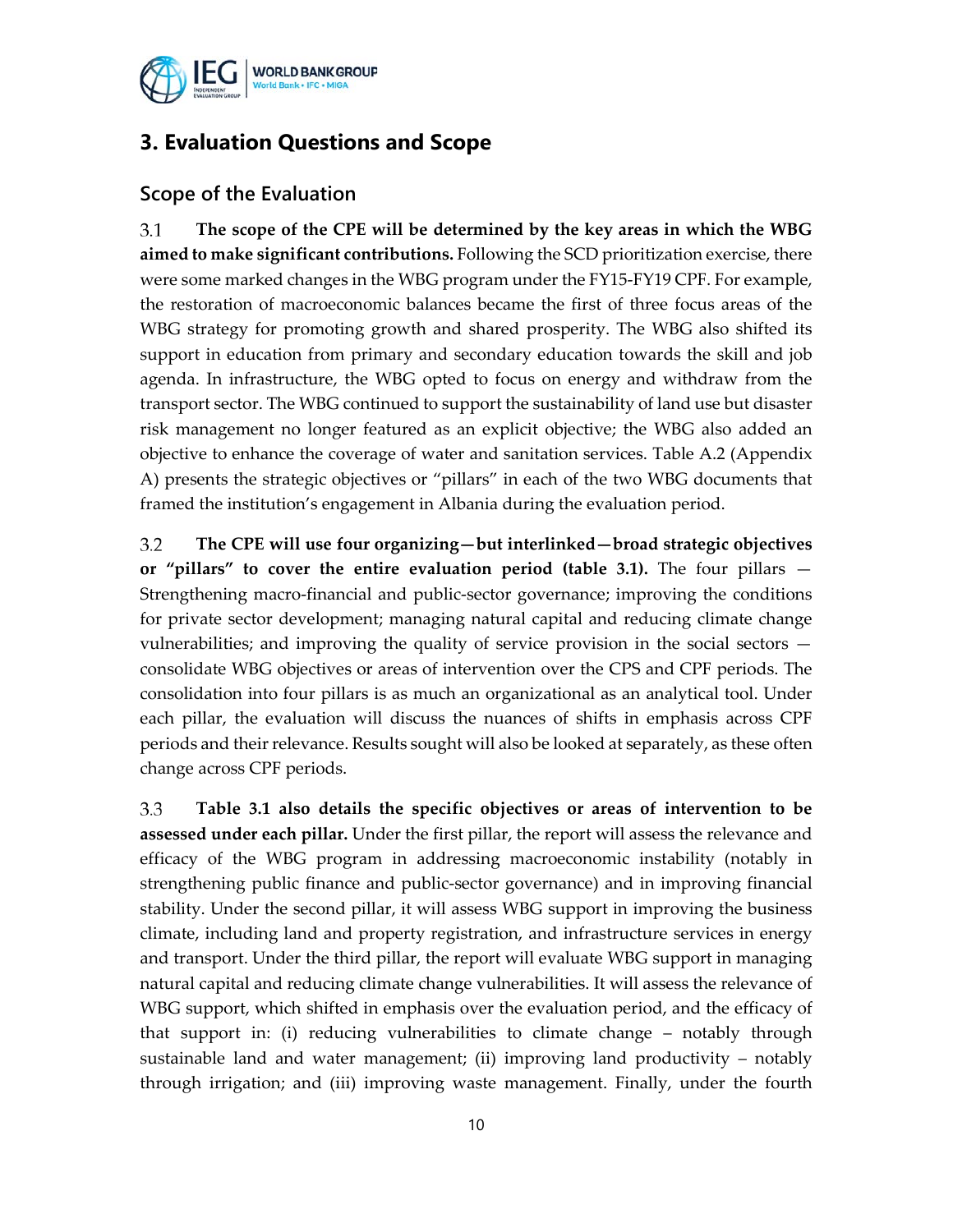

pillar, the CPE will examine the relevance and effectiveness of WBG support in improving the quality of service provision in water and sanitation and the social sectors —education, health, and social protection — including the recent emphasis on the jobs/unemployment agenda.

3.4 **There are inter-linkages and overlaps across the four pillars, and some areas of WBG intervention do not fit neatly within the pillar structure.** Some topics do not obviously fit under one pillar rather than another. Whenever this is the case, issues will be carefully cross-referenced where relevant, as illustrated in the following cases. Macrofinancial stability, a central objective, will be discussed under pillar one, in examining the package of WBG support for strengthening macro-financial and public-sector governance. However, it is closely tied to specific sectors (such as energy in pillar 2 and pension in pillar 4) since they also had a major impact on fiscal sustainability<sup>[15](#page-17-12)</sup>. The Bank's recent emphasis on reducing unemployment will be discussed under pillar 4, as ongoing analytical work emphasizes addressing the skills mismatch through more marketrelevant training and active labor market programs. Yet such support will also help improve the business environment and will therefore need to be cross-referenced under sub-objective 2.1.

| Pillar 1: Strengthening<br>Macro-Financial and<br><b>Public-Sector</b><br>Governance                              | the conditions for<br>private<br>sector<br>development                                         | Pillar 2: Improving Pillar 3: Managing<br>natural capital and<br>reducing<br>climate<br>change vulnerabilities. | Pillar 4: Improving the<br>quality<br>οf<br>service<br>provision in the social<br>sectors |  |  |
|-------------------------------------------------------------------------------------------------------------------|------------------------------------------------------------------------------------------------|-----------------------------------------------------------------------------------------------------------------|-------------------------------------------------------------------------------------------|--|--|
| 1. Strengthening macro-<br>economic management,<br>fiscal sustainability, and<br>public sector governance         | 1. Improving business<br>climate<br>(incl.<br>understanding<br>labor<br>market constraints and | Reducing<br>1.<br>vulnerabilities to climate<br>change                                                          | 1. Improving access to and<br>quality<br>of<br>education<br>services                      |  |  |
|                                                                                                                   | supporting<br>land/<br>property<br>registration<br>and<br>tourism<br>development)              |                                                                                                                 | 2. Improving access to and<br>quality of health services                                  |  |  |
| Improving<br>financial<br>2.<br>stability                                                                         | 2. Improving access to<br>and the quality of<br>infrastructure Services                        | 2.Improving<br>land<br>productivity                                                                             | 3. Improving the coverage,<br>targeting and efficiency of<br>social protection services   |  |  |
|                                                                                                                   | Transport<br>Energy                                                                            | 3.<br>Improving<br>waste<br>management                                                                          |                                                                                           |  |  |
|                                                                                                                   |                                                                                                |                                                                                                                 | 4.Provide<br>enhanced<br>of water<br>coverage<br>and<br>sanitation services               |  |  |
| Crosseutting issues: facilitating EU assoccion promoting socio essenamic inclusion (gondar and othnic minorities) |                                                                                                |                                                                                                                 |                                                                                           |  |  |

*Crosscutting issues: facilitating EU accession, promoting socio-economic inclusion (gender and ethnic minorities), building institutional capacity*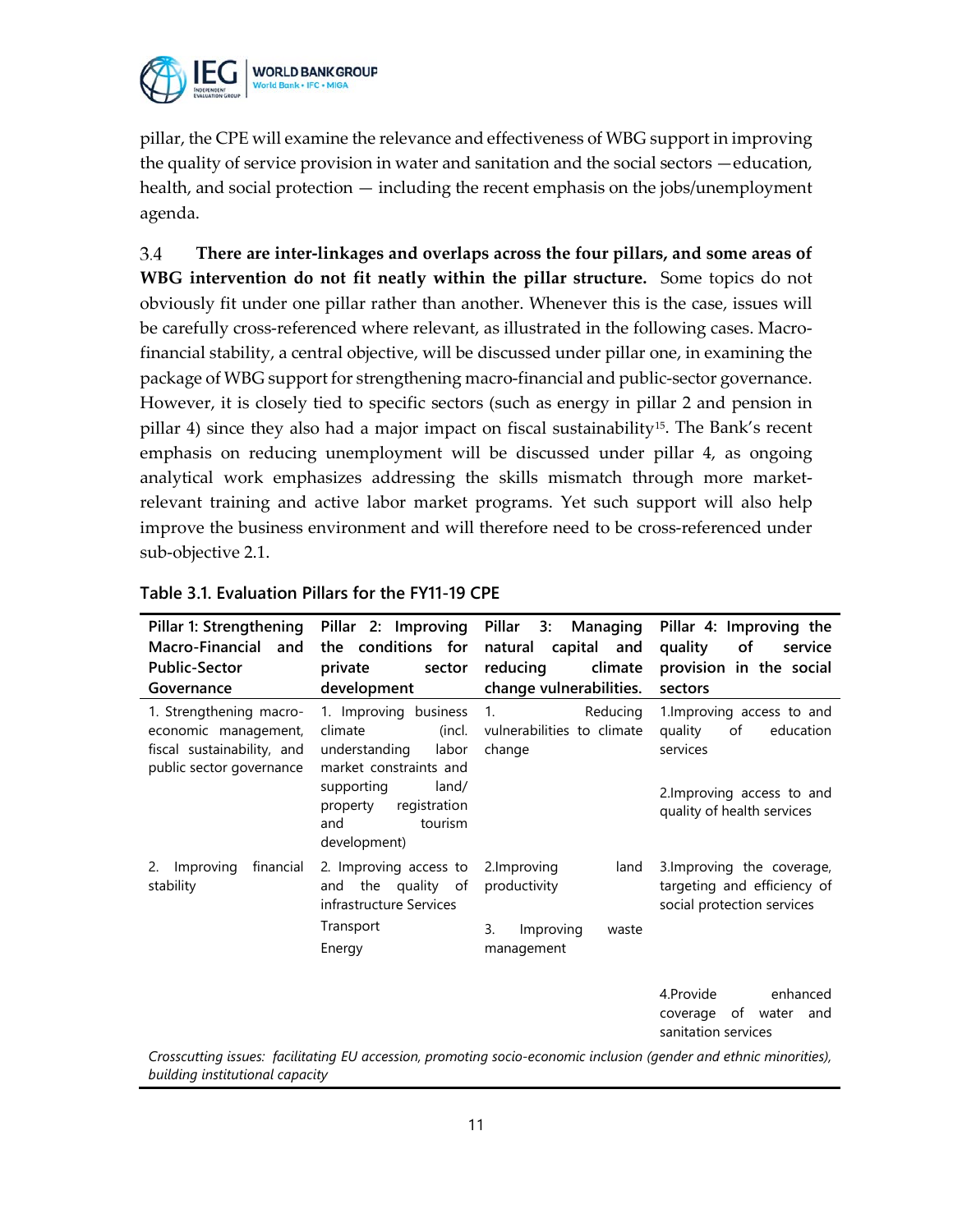

## **Evaluation Questions**

3.5 **To assess to what extent WBG support met its relevant objectives, the CPE will examine two sets of questions mapped to its two specific objectives (para 19).**

3.6 **Under the first objective, evaluation questions will assess overall WBG strategic positioning and program delivery, including the extent to which these took account of Albania's specific context.** Were WBG objectives relevant to country realities and goals? The evaluation will assess the relevance of design of WBG interventions (including both financing and advisory services and analytics) across the evaluation period. Did the WBG have a good understanding of Albania's needs and constraints, and to what extent was design of WBG instruments (including the program as a whole) tailored to these contextspecific issues? How relevant and cogent were Bank knowledge work and IFC advisory services over the evaluation period? How did the WBG program approach political economy factors? Was the selectivity of the WBG program adequate and in line with country needs, WBG value added, and other development partners' interventions? Did the WBG demonstrate sufficient flexibility and agility in responding to shocks, notably following the Eurozone crisis? Was the quality of WBG results frameworks adequate? Did the WBG coordinate its interventions adequately with other donors?

3.7 **Appendix C provides a detailed set of questions to assess the relevance of overall WBG support in face of Albania's needs and goals.** The report will cover *inter alia* the following broad topical questions to assess the relevance and cogency of WBG support. Given the country's overarching goal of joining the EU, the report will review the relevance of WBG interventions in helping Albania progress towards EU accession. In addition, given that macroeconomic stability was a major and persistent challenge over the entire period, the evaluation will review whether the overall package of Bank interventions at the macro and sectoral level adequately tackled the issue. The evaluation will also assess whether WBG interventions were adequately customized to specific challenges that Albania faces, such as high unemployment, socio-economic inclusion of minorities (notably the Roma), gender gaps (notably in access to land and employment), and environmental challenges.

3.8 **Under the second objective, questions will focus on assessing development effectiveness under each (sub-)pillar (table 3.1) as well as synergies within or across pillars and across WBG institutions and with other development partners**. Questions regarding relevance and effectiveness of WBG support will be structured around the results frameworks (RFs) that the WBG put forward in its strategies. While taking account of RF quality (e.g., soundness of the underlying logic and quality of indicators used), the results chain will help trace through links between WBG strategic objectives, WBG activities and associated outputs, and the higher-order outcomes that it sought to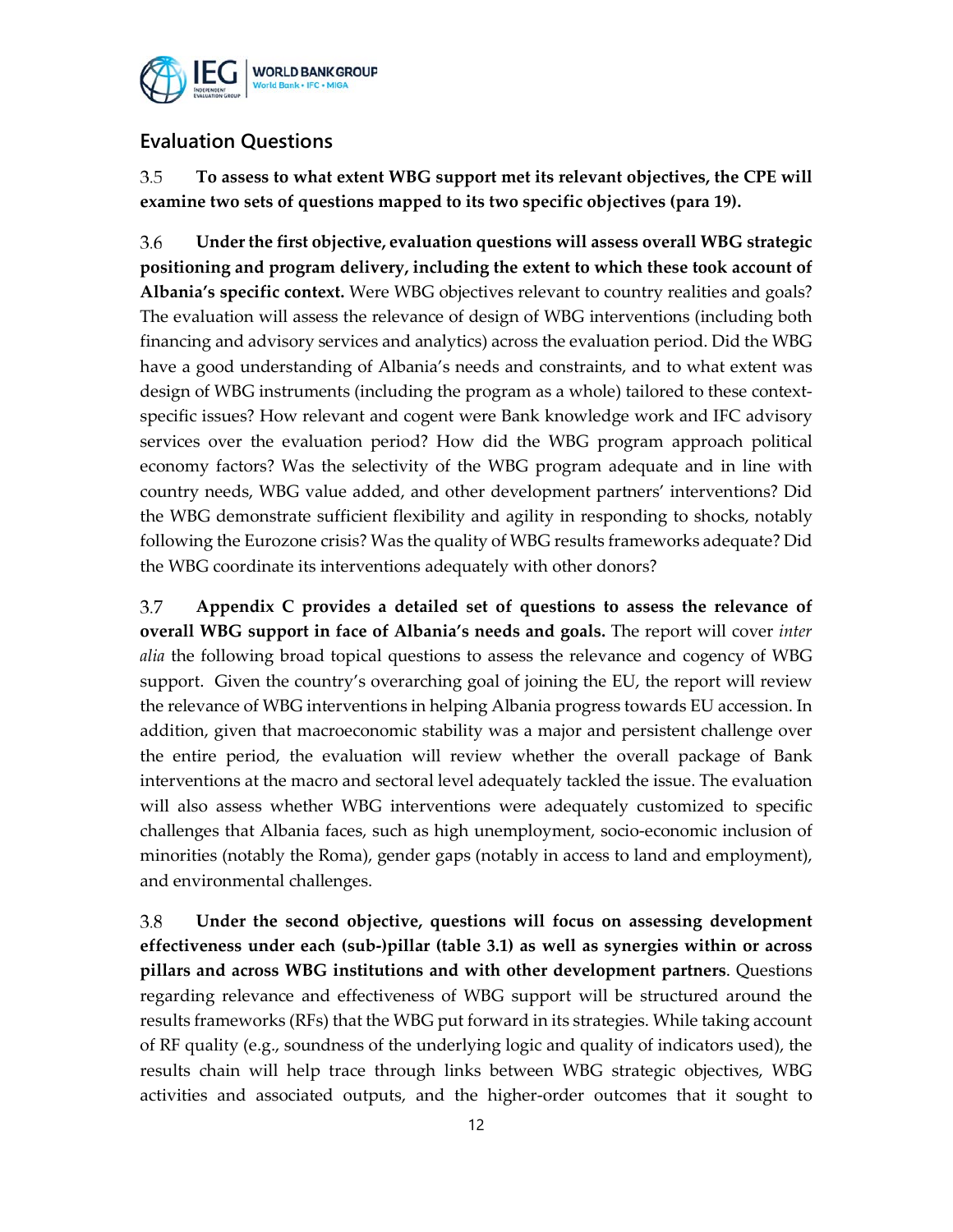

influence, thereby helping to assess the likelihood of a WBG contribution. The CPE will consider Bank ASA and IFC AS in addition to lending and investment in assessing the overall relevance of WBG support in areas of interventions, considering cross-sector synergies. Did the combination of WBG financing and non-financial activities deployed in search of a particular outcome make sense, or were obvious gaps left unfilled? Did the WBG activities help realize the policy changes, investments, knowledge, or institutional capacity development sought in the time frame envisioned? Did WBG support facilitate the EU accession process? To what extent did WBG support help reduce exclusion (ethnic minorities and gender gap)? Was the program underpinned by successful intra-WBG collaboration (WB, IFC, MIGA) and synergies with other DPs? The CPE will also assess the sustainability or resilience to risk of the development benefits to which the WBG program contributed under each (sub-) pillar. More specifically worded questions under each (sub-) pillar are detailed in Appendix C.

## **4. Evaluation Design and Evaluability Assessment**

**Inherent limitations on the evaluability of a country program notwithstanding,**  4.1 **the CPE will examine the likelihood of WBG program contribution to Albania's development results.** The consolidated pillar structure for the WBG program and the use of results frameworks to relate the outputs of WBG interventions—policy changes, investments, increased knowledge and capacity, and harmonization, among others—to the intermediate and final outcomes sought will help structure and facilitate the evaluation process. However, the fundamental problem of establishing a deterministic causal relationship between WBG interventions—structured as they are into an overall program, not simply as individual lending and non-lending products—and higher-order country outcomes persists. While in many cases the problem is ultimately insurmountable, the CPE will endeavor to assess the likelihood (or otherwise) of WBG contribution. This involves clarifying and juxtaposing the various links in the results chain (e.g., considering how the results of WBG activities relate to higher-order country outcomes), and comparing the "whole" with the "sum of the parts" of the WBG program. The picture is of course further complicated by the presence of other development partners in Albania.

### **Analytical Methods and Data Requirements**

4.2 **To address the evaluation questions, the CPE will draw on a mixed method approach and a broad range of informational sources and analytical methods.[16](#page-17-13)** As described further below, the CPE will use a combination of quantitative and qualitative data/information and methods, document reviews, and stakeholder interviews, and the use of diverse sources of information will provide for some "triangulation" to test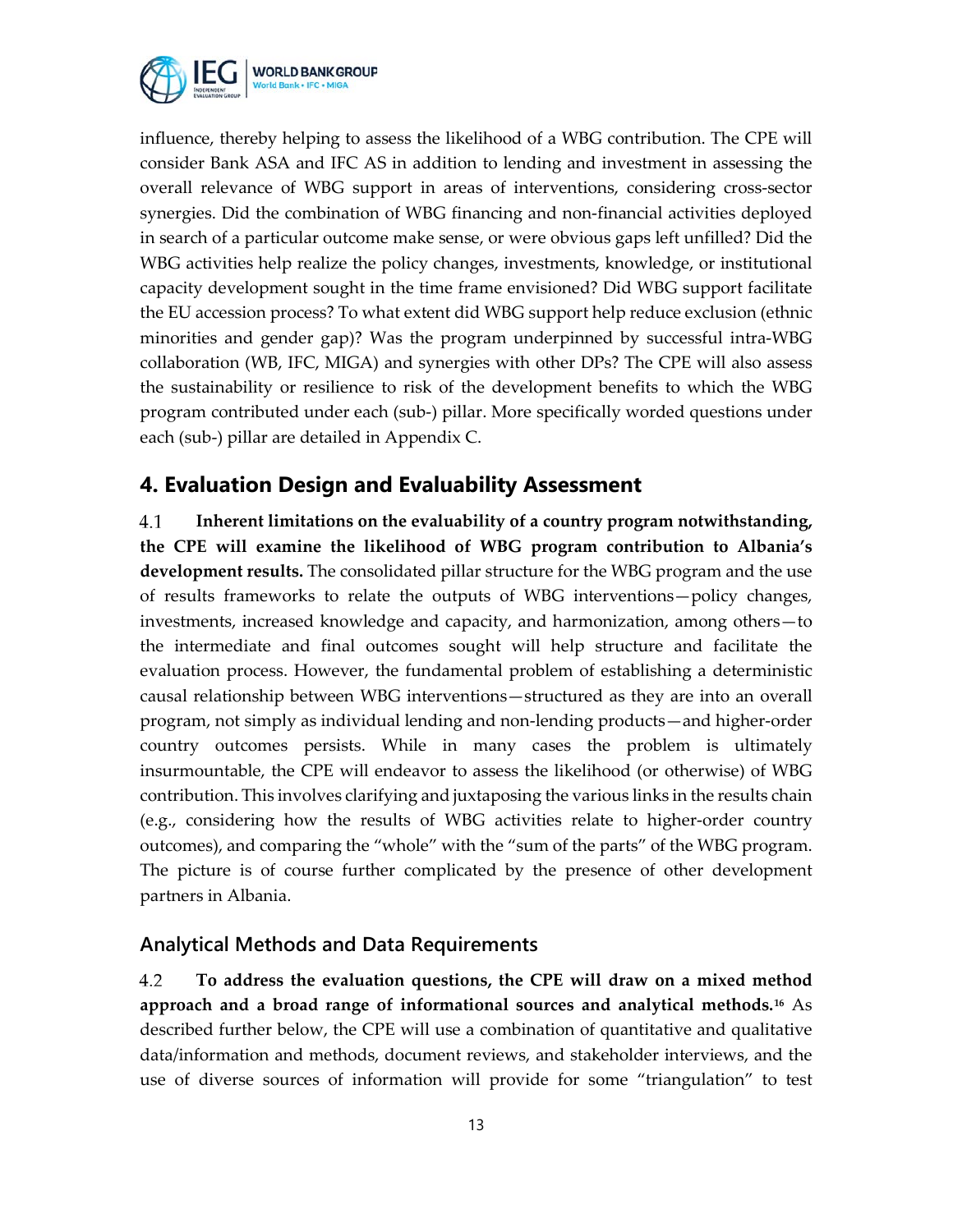

robustness of findings. The evaluation design matrix (Appendix D) presents greater detail on the various informational/data needs and sources, as well as the data collection and analytical methods envisaged, to answer the main evaluation questions.

### **Analytical Methods**

4.3 **Throughout, the CPE will use the standard mixed method approach of IEG evaluations, using desk reviews, analyses of macro- and socio-economic indicators, and portfolio review analysis, supplemented by semi-structured stakeholder interviews.**  Analysis of available macro- and socio-economic data will help gauge evolution of, and variations in, conditions over time. The absence of a recent household survey will make it difficult to provide quantitative evaluative evidence in key areas, particularly with respect to the inclusiveness of growth and the poverty impact of many reforms that the WBG supported throughout the period to improve the access and quality of service delivery. Analysis of the portfolio of WBG operations will involve tracing the evolution of project quality indicators (for example, the extent to which development objectives have been or are likely to be—met, and implementation status) and other portfolio indicators (e.g., proactivity indices) over time and effecting comparisons with the same measures in comparator countries and in the WBG on average. Desk-based reviews—including content analysis, where relevant—of the available WBG, IEG, and outside documentation (in particular EU reports), as well as of notes from stakeholder interviews, would be mainly qualitative in nature. Regarding the WBG country strategy, retrospective reviews would be undertaken to compare outturns with outputs and outcomes targeted *ex ante*.

4.4 **Semi-structured stakeholder interviews will be conducted with WBG, country, and development partner stakeholders.** The CPE team will organize a series of semistructured interviews with current and former Country Directors and Managers, Task Team Leaders, and relevant IFC and MIGA staff, as well as with relevant IMF and EU staff, to get their views on WBG strategy and operations in Albania—a process referred to figuratively as "deep dive week" (but not necessarily compressed into that timeframe). Since deep dive week will take place immediately following the CPE team's initial desk review, the team also plans to use the discussions to begin testing some of its preliminary findings. It is intended that most interviews with key WBG staff will be concluded before the field mission to Albania. During the mission, tentatively scheduled for late January 2019, the CPE team will solicit views from: (i) country officials, on both overall and specific aspects of WBG support; (ii) other country stakeholders, such as private sector, beneficiaries' and civil society representatives, on specific aspects of WBG support and the quality of consultation; and (iii) field-based development partners, including EU, EBRD, IMF, UNDP and key bilateral donors under each pillar, on the quality of WBG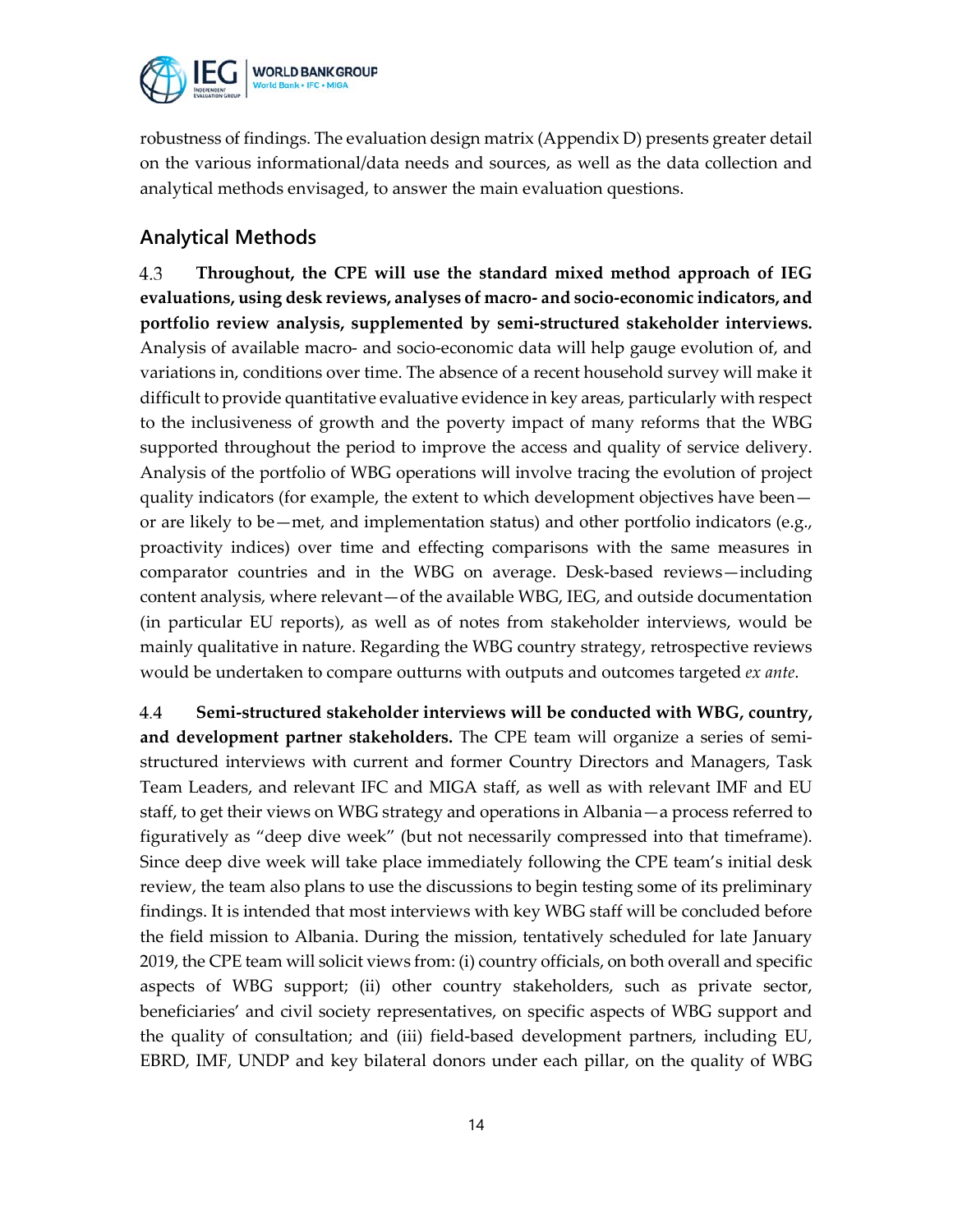

coordination and collaboration with other partners. Given the mission's limited time, counterparts to be interviewed will be prioritized.

### **Sources of Information**

4.5 **Data.** The CPE will mainly draw on WBG, country, or other partner—for example, IMF, UN, OECD, or EU—quantitative databases. The CPE will also draw upon a range of Albanian government data sources and surveys, including fiscal and financial statistics, Household Budget Surveys, Labor Force Surveys, and Structural Surveys of Enterprises. However, the lack of recent household survey will make it challenging to provide definitive quantitative evidence on poverty and shared prosperity trends since 2012. No primary collection of quantitative data is envisioned for the Albania CPE, but the CPE team will collect the latest or additional data during the mission, as needed.

4.6 **Documentation.** The CPE will draw on available WBG, IEG, and relevant outside documentation. The WBG documentation includes country-level documents as well as specific project and program documents, such as (for lending products) Project Appraisal Documents (PADs) or Program Documents (PDs), Implementation Status Reports (ISRs), Implementation Completion Reports (ICRs), and (in the case of IFC investments) Expanded Project Supervision Report (XPSRs). For non-financial products, relevant documents include economic and sector work reports, advisory services documents, technical notes, policy briefs, and reports prepared for trust fund activities. External sources, such as EU documents and data and PEFA assessments, will also be particularly valuable in complementing assessments of progress, notably on the EU accession agenda. In terms of prior evaluation work, the CPE team will draw on the IEG review of the FY11- 14 CPS, the findings of recent IEG thematic evaluations that have had Albania case studies,[17](#page-17-0) and project evaluations, such as PPARs and Implementation Completion Report Reviews (ICRRs). IEG has reviewed 100 percent of the ICRs that have been completed for projects exiting the Albania portfolio, although ICRs are still lacking on two closed projects. A large part of the portfolio includes lending projects that are still active, so ICRs/ICRRs are available for just 50 percent of lending operations that were active during at least part of the evaluation period. Given the evaluation's limited budget, all available evaluation material on Albania, both from IEG and other partner institutions, $18$  will be drawn upon as inputs for the CPE as much as possible and will help clarify where fresh evaluative efforts should be concentrated.

## **5. Quality Assurance Process**

5.1 The quality assurance process will be ensured through appropriate peer review arrangements and deployment of the full range of IEG knowledge resources. Anita Tuladhar (Mission chief for Albania / Deputy Division Chief, European Department,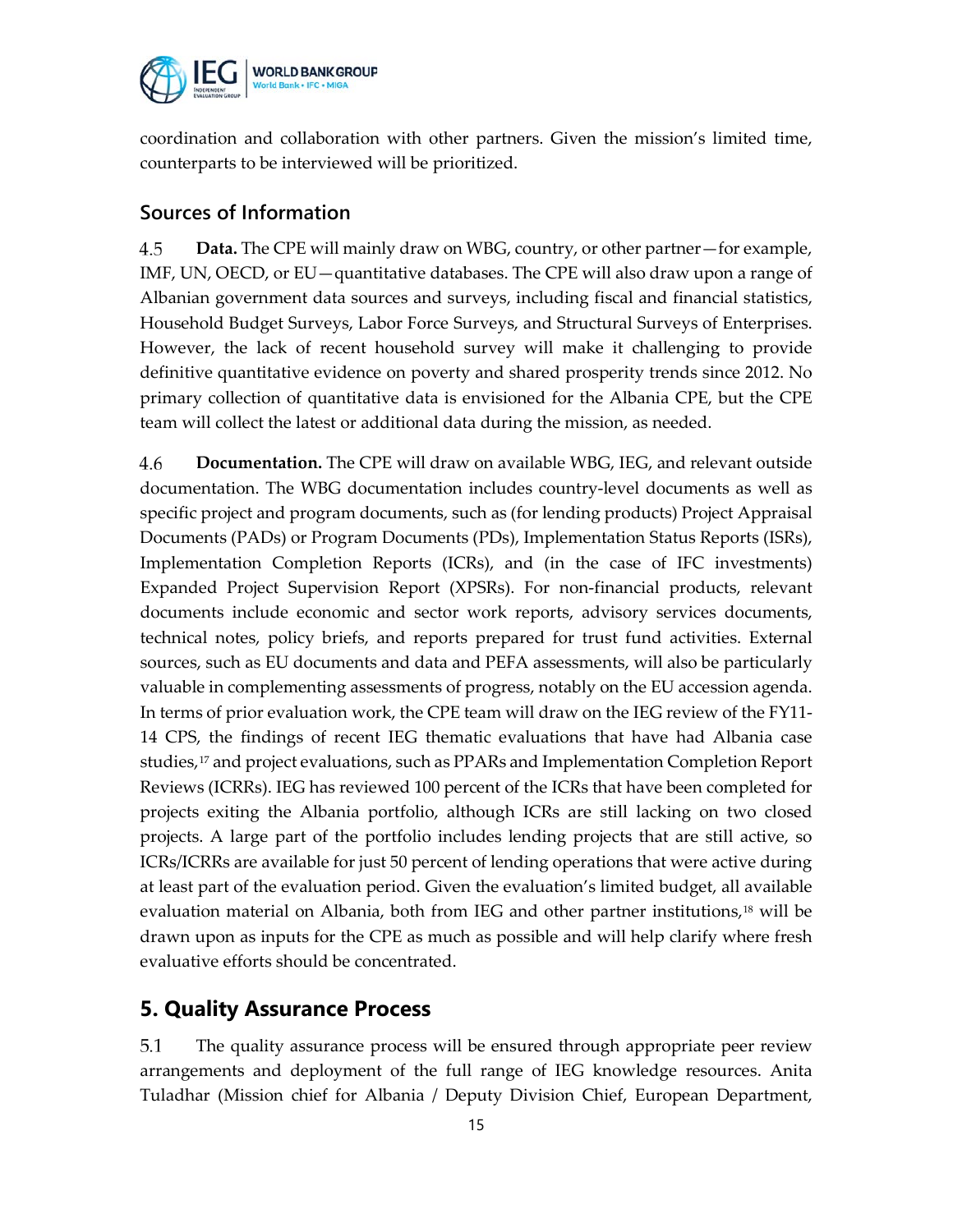

IMF), Tzvetina Tzvetkova (Policy Officer, Unit for Albania in the Directorate-General for Neighborhood and Enlargement Negotiations, European Commission), and Inder Sud (former Bank Country Director) have agreed to serve as external peer reviewers. Together, the peer reviewers offer expertise in a range of thematic and operational matters pertinent to Albania. The report will be prepared under the direct supervision and guidance of IEGEC Manager and the IEGHE Director, and the review process will engage all the IEG units and the associated expertise.

## **6. Expected Outputs, Outreach and Tracking**

**Outputs.** The main output for this task will be a CPE evaluation report that 6.1 presents relevant findings, lessons, and recommendations. The report will be disclosed publicly in accordance with IEG's access to information policy. Depending on the findings and perceived demand, shorter briefs (for example, IEG insights), blogs, or podcasts may also be considered subsequently.

6.2 **Outreach**. Appropriate opportunities for disseminating the report to internal WBG audiences will be explored, including specific events organized jointly with the Albania country team. Suggestions for in-country events to engage stakeholders on CPE findings and recommendations will be developed in consultation with the WBG country team, Albanian counterparts, and development partner representatives. A complete dissemination and outreach strategy will be prepared prior to the one stop review meeting for the full report.

## **7. Resources**

7.1 **Timeline.** Tasks will be sequenced, starting in September with desk reviews of the documentation relating to WBG strategy, IDA/IBRD lending and ASA tasks, IFC investments and advisory services, MIGA guarantees, and trust fund activities. This will be followed by deep dive week interviews with WBG and IMF staff during November-December. A country visit is planned in late January to complete the assessment and triangulate findings. The CPE report will be submitted to CODE in June 2019.

 $7.2$ **Budget.** The CPE has an estimated *administrative budget* of \$470,000**.** Staff costs amount to \$270k of the estimated budget and an additional \$150k will cover the costs of five short-term consultants. Team travel is estimated at \$50k.

7.3 **Team and skills mix.** The evaluation team will be led by Florence Charlier (Senior Economist, IEGEC) and Yumeka Hirano (Economist). The other team members include Ramachandra Jammi (Senior Evaluation Officer, IEGSD), April Connelly (Senior natural resource specialist, IEGSD), Corky de Asis (IEGEC), Ana-Maria Arriagada (Consultant),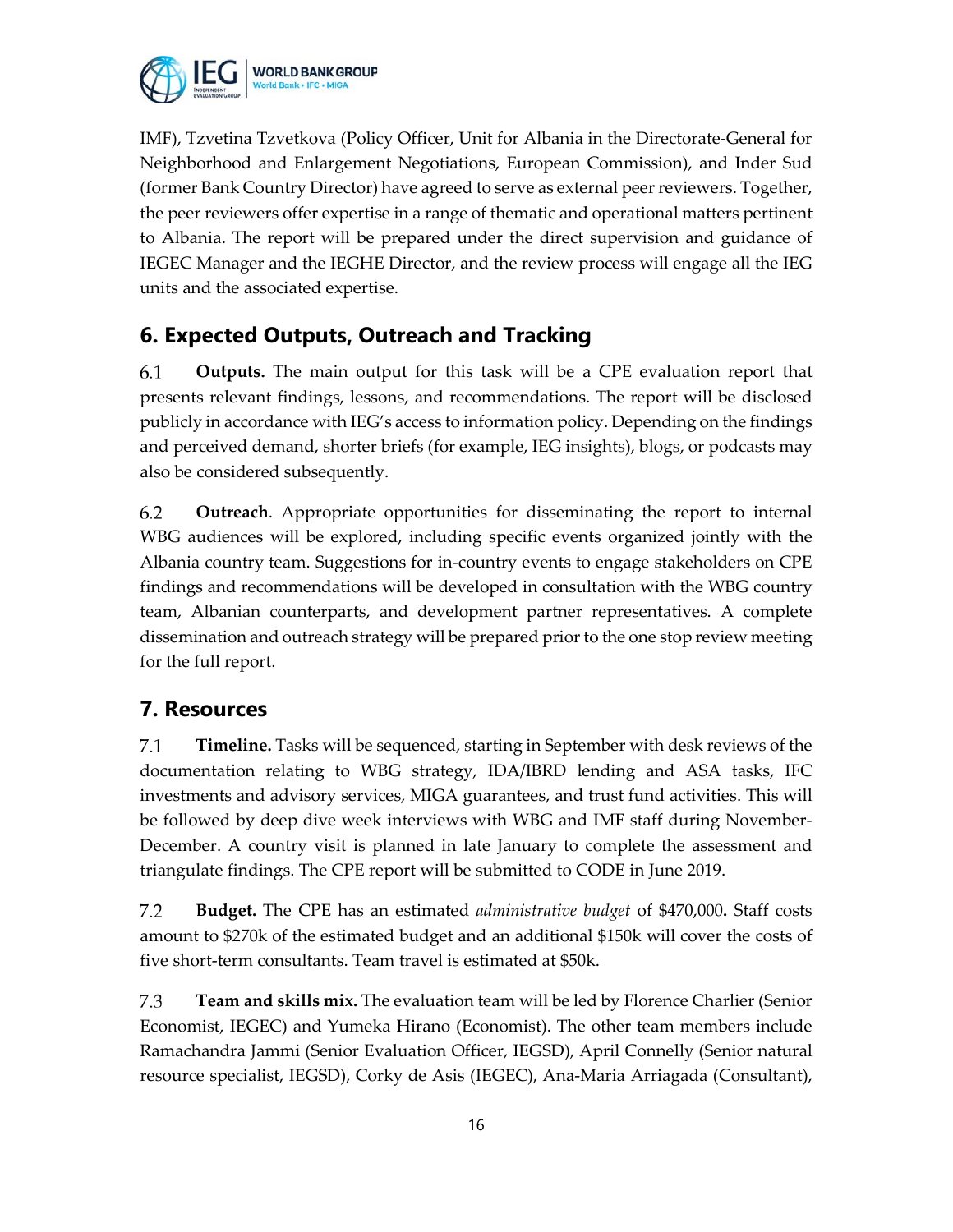

Varadan Atur (Consultant), Ali Khadr (Consultant), Chandra Pant (Consultant), and Richard Pollard (Consultant). Team composition reflects broad thematic and evaluative expertise. Carla F. Coles will provide research assistance and administrative support to the task team.

### **Endnotes**

 $\overline{a}$ 

<span id="page-16-1"></span><span id="page-16-0"></span><sup>&</sup>lt;sup>1</sup> Calculations are based on ECAPOV harmonization, using 2012 LSMS (draft PLR, October 2018). <sup>2</sup> The latest poverty headcount ratio based on the household survey is 2012. Since then, only the estimates based on the WB's Macro Poverty Outlook are available. (A Census is planned in 2020.)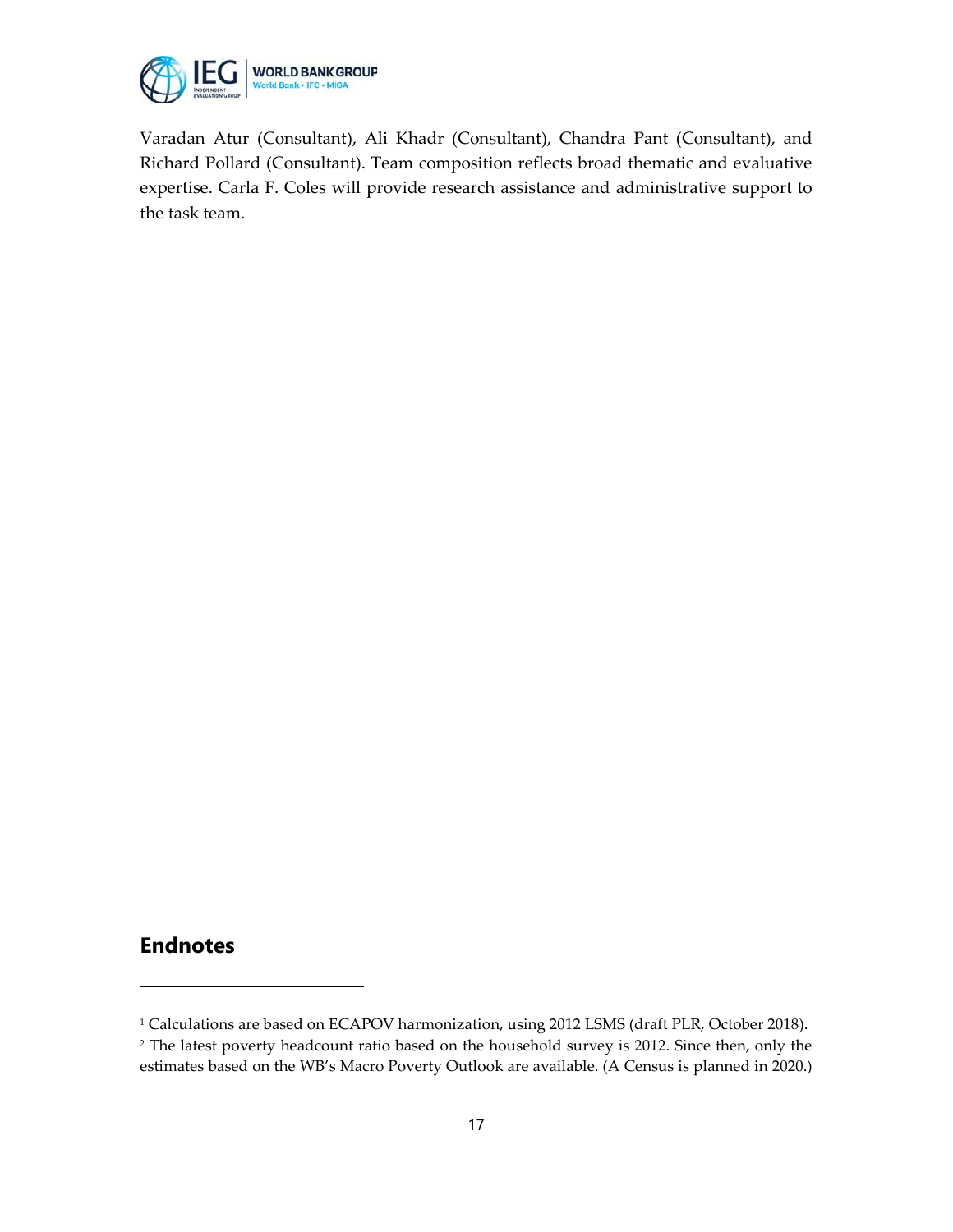

 $\overline{a}$ 

The US\$ 5.5/day poverty rate has been used in recent years. The estimated poverty rate (measured as US\$ 5.5/day, 2011 PPP) is 32.8 percent, down from 33.9 percent in 2016, 35.4 percent in 2015, and 39.1 percent in 2012 (World Bank 2018a and 2018b).

<span id="page-17-0"></span><sup>3</sup> The NSDI II was initially prepared for the period of 2014-2020. With some delay, it was approved in May 2016.

<span id="page-17-1"></span><sup>4</sup> The strategic document for NSDI II does not refer to the MTBP but does refer to sectoral strategies and action plans.

<span id="page-17-2"></span><sup>5</sup> The country became a member of North Atlantic Treaty Organization (NATO) in 2008 and formally applied for EU candidate status in 2009, after ratification of its Stabilization and Association Agreement, originally signed in 2006. Through this Agreement, Albania aims to attain some level of approximation with the EU standards that will pave the way to EU membership.

<span id="page-17-3"></span><sup>6</sup> Despite some improvement, corruption persists as a major problem. For example, the WBG's integrity report cites several Albanian companies as having continued involvement in various forms of fraud and mis-procurement (WB 2011 & 2016).

<span id="page-17-4"></span><sup>7</sup> Nevertheless, the CPF objective with respect to reducing Albania's Distance to Frontier (Doing Business) was not achieved in 2018.

<span id="page-17-5"></span><sup>8</sup> Percentile rank indicates the country's rank among all countries covered by the aggregate indicator, with 0 corresponding to lowest rank, and 100 to highest rank.

<span id="page-17-6"></span><sup>9</sup> The CPF opted to support a sub-set of areas within these priorities using three additional filters: country ownership and championship, comparative advantage, and strategic programming.

<span id="page-17-7"></span><sup>10</sup> In terms of sector focus by leading Global Practice (GP), the Finance, Competitiveness & Innovation (21 percent) and the Energy & Extractive (20 percent) GPs accounted for the biggest share of commitments, a total of \$552 million, followed by the Transport & Digital Development GP (13 percent) and the Water GP (11 percent). Albania also participated in one regional lending project by the Energy & Extractives GP. There were 27 ASA completed, notably by the Governance GP, the Finance, Competitiveness & Innovation GP, and the Transport & Digital Development GP. <sup>11</sup> During the FY11-14 CAS period and before. No direct IFC investment was made during the current CPF period except indirect financing of highway PPP and trade finance for a local bank. Nevertheless, IFC continues to support Albania through its advisory services.

<span id="page-17-9"></span><span id="page-17-8"></span><sup>12</sup> The no. of projects and the amount do not include the regional projects.

<span id="page-17-11"></span><span id="page-17-10"></span><sup>13</sup> In the early part of the evaluation period, the Bank had one Social Sector DPL (\$25 million, FY12). <sup>14</sup> The PLR noted a slight improvement in the FY18 disbursement rate at 21 percent.

<span id="page-17-12"></span><sup>15</sup> Likewise, improving public investment management, notably in the transport sector, will be discussed under sub-pillar 1.1, recognizing it also helps improve transport services, an objective considered under sub-pillar 2.2. Strengthening financial stability will be examined under sub-pillar 1.2 but contributes equally to improving the business climate under sub-pillar 2.1.

<span id="page-17-13"></span><sup>16</sup> In broad terms, the analytical approach will be guided by *the Country Assistance Evaluation (CAE) Retrospective* by the World Bank Operations Evaluation Department OED (IEG's predecessor) (World Bank 2005) and the Evaluation Cooperation Group (ECG)'s "Good Practice Standards on Country Strategy and Program Evaluation" in the *Big Book on Evaluation Good Practice Standards* (ECG 2012, pp. 99-143), which IEG was instrumental in preparing. In terms of assessing program outcomes, the analytical approach will be guided by "Update to Guidance on World Bank Group Program Outcome Ratings in Independent Evaluation Group Country Program Evaluations,"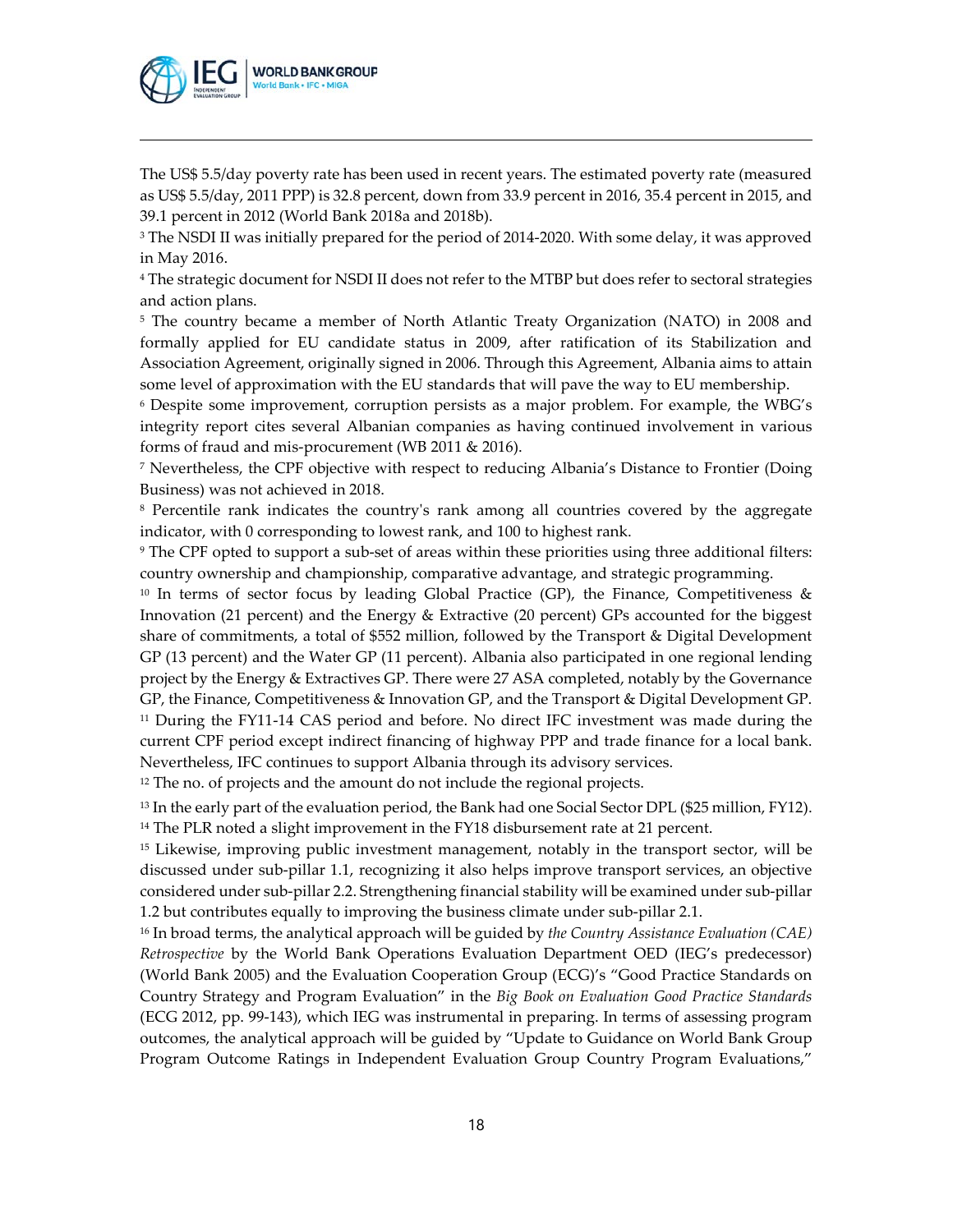

 $\overline{a}$ 

which IEG prepared in September 2018 to provide more detailed guidance on CPE outcome ratings. To assess gender as a cross-cutting issue, the analytical approach will be guided by *Integrating Gender into Evaluation Work,* prepared by IEG (World Bank 2016b).

<sup>17</sup> In addition, the CPE will draw on the IEG evaluation on Managing Forest Resources for Sustainable Development (World Bank 2013b), which features cases from Albania based on findings from PPARs and ICRRs.

<span id="page-18-0"></span><sup>18</sup> For example, the UNDP's country program evaluation discusses development cooperation and coordination with the World Bank (UNDP 2016). Other key documentation includes Albania 2018 Annual Report, being prepared by the EU.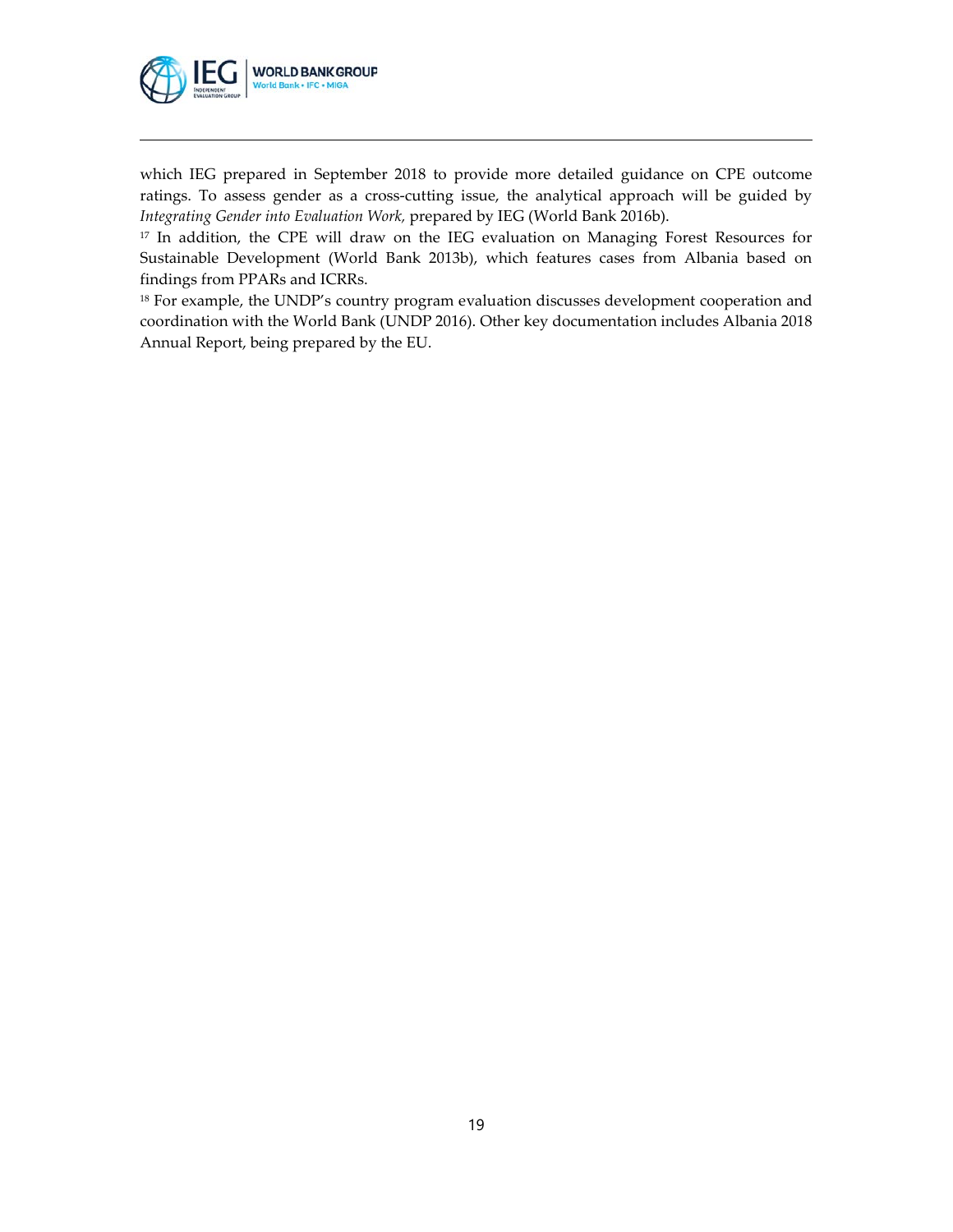

## **References**

- Evaluation Cooperation Group (ECG). 2012. Big Book on Evaluation Good Practice Standards. ECG.
- European Commission. 2013. Enlargement Strategy and Main Challenges. Brussels: European Commission.
- ———. 2016. Commission Staff Working Report. Brussels: European Commission.
- ———. 2018. Commission Staff Working Report. Strasbourg: European Commission.
- IMF (International Monetary Fund). 2010. Albania Article IV Consultation. IMF Country Report No. 10/205. Washington, DC: IMF.
- ———. 2017. Albania Article IV Consultation. IMF Country Report No. 17/373. Washington, DC: IMF.
- UNDP (United Nations Development Programme). 2016. Assessment of Development Results: Albania. New York: UNDP.
- World Bank. 2005. Country Assistance Evaluation Retrospective: An OED Self-Evaluation. Operations Evaluation Department (OED). Washington, DC: World Bank.
- ———. 2010. Albania—Country Assistance Strategy FY11-FY14. Washington, DC: World Bank.
- ———. 2011. Integrity Vice Presidency Annual Report Fiscal 2011. Washington, DC: World Bank
- ———. 2012. The World Bank Group's Response to the Global Economic Crisis: Phase II. Independent Evaluation Group. Washington, DC: World Bank.
- ———. 2013a. Albania—Country Assistance Strategy Progress Report FY11-FY14. Washington, DC: World Bank.
- ———. 2013b. Managing Forest Resources for Sustainable Development: An Evaluation of World Bank Group Experience. Independent Evaluation Group. Washington, DC: World Bank.
- ———. 2015a. Albania—Country Partnership Framework FY15-19. Washington, DC: World Bank.
- ———. 2015b. Next Generation Albania—A Systematic Country Diagnostic. Washington, DC: World Bank.
- ———. 2016a. Adapting to Climate Change in Eastern Europe and Central Asia. Washington, DC: World Bank Group.
- ———. 2016b. Integrating Gender into Evaluation Work. Independent Evaluation Group. Washington, DC: World Bank Group.
- ———. 2016c. Integrity Vice Presidency Annual Update Fiscal Year 2016. Washington, DC: World Bank.
- ———. 2017. World Bank Group Country Engagement An Early-Stage Assessment of the Systematic Country Diagnostic and Country Partnership Framework Process and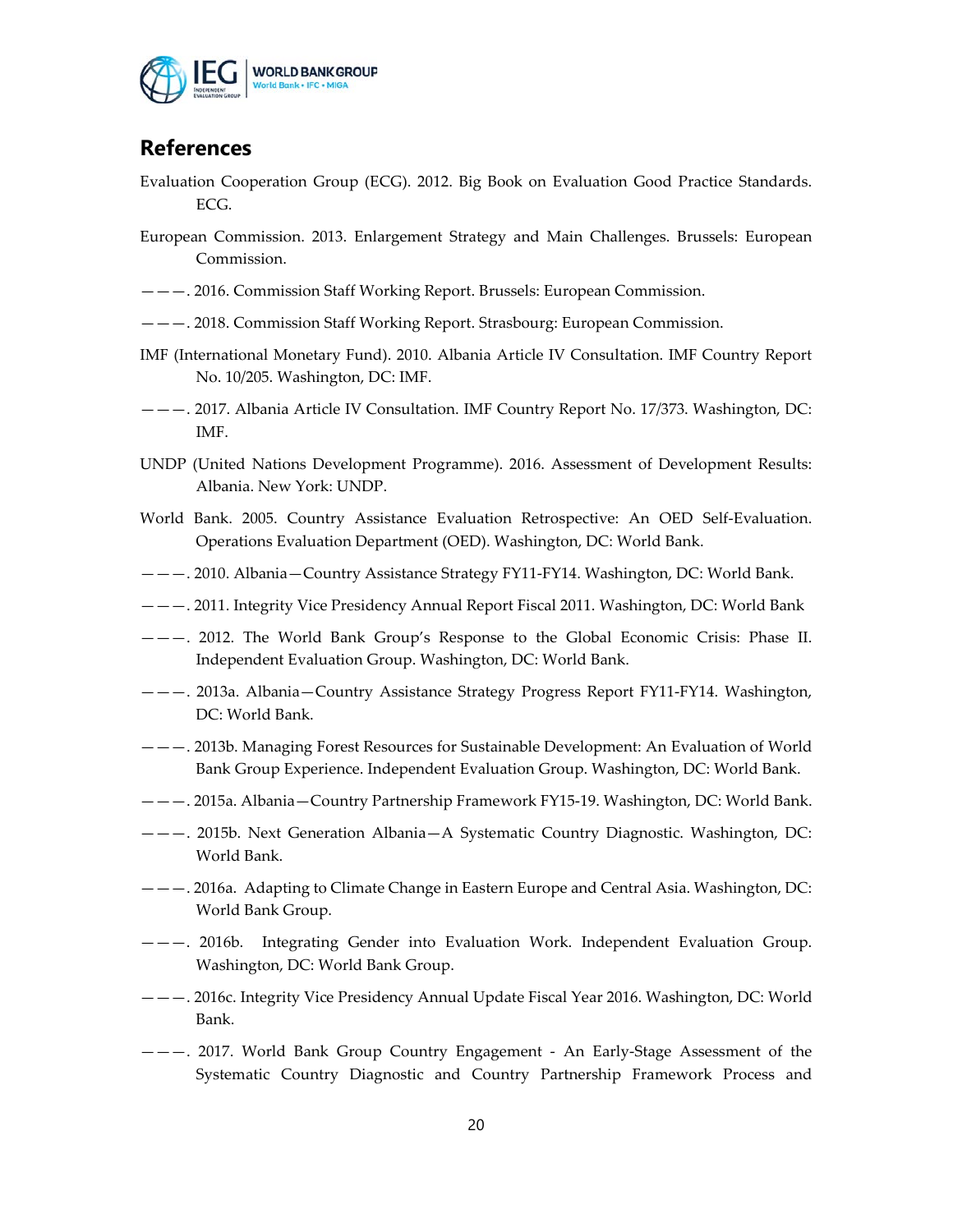

Implementation: An Independent Evaluation. Independent Evaluation Group. Washington, DC: World Bank.

- ———. 2018a. Europe and Central Asia Economic Update May 2018: Cryptocurrencies and Blockchain. Office of the Chief Economist. Washington, DC: World Bank.
- ———. 2018b. World Development Indicators (online database). Washington, DC: World Bank.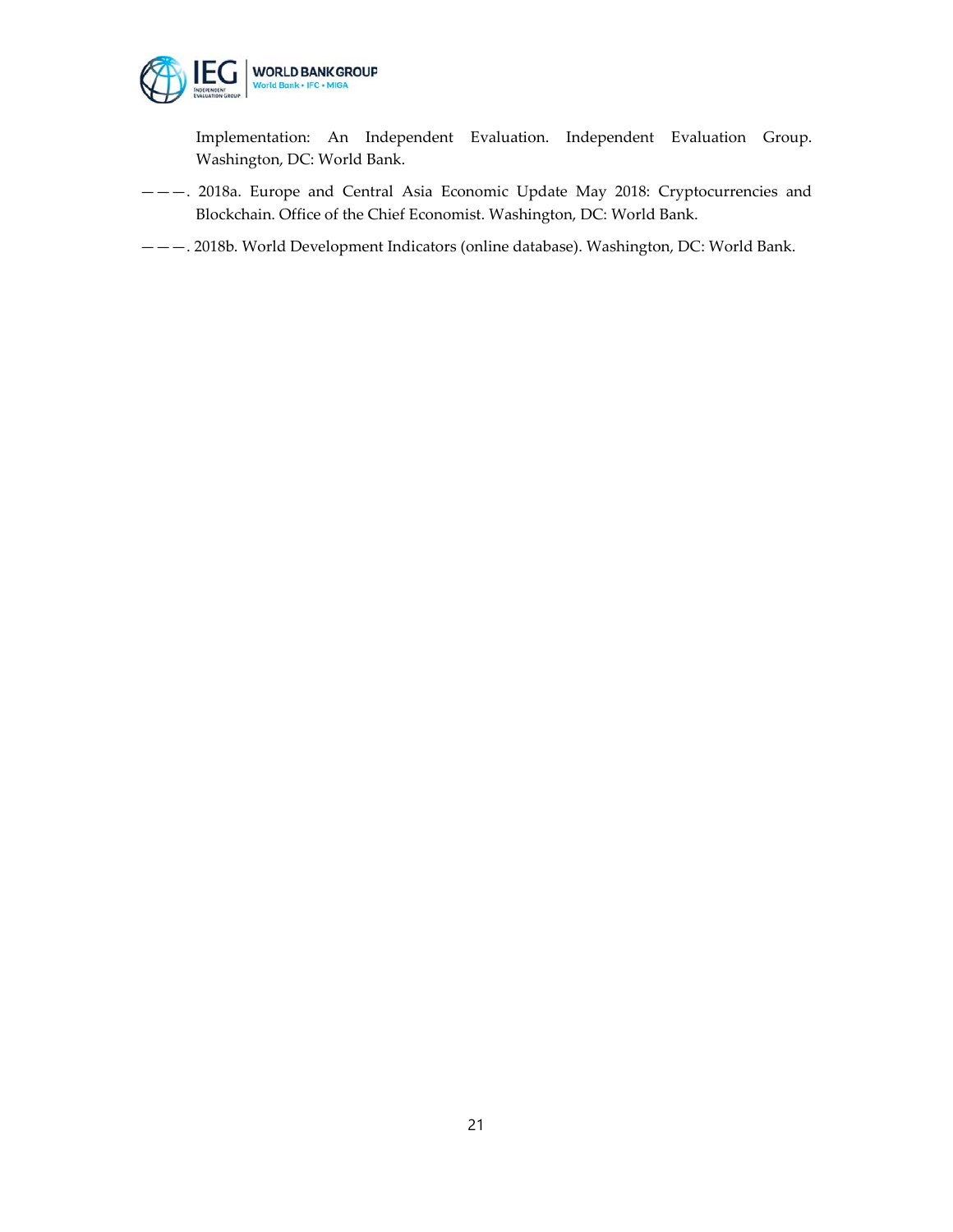

## **Appendix A. Socio Economic Data, SCD priorities and Strategic Pillars in FY11-14 CPS and FY14-20 CPF**



#### **Figure A.1. Growth and Poverty 2002-2012**

*Source:* SCD (World Bank 2015b).

#### **Table A.1. Overall Impact Assessment of SCD Priorities on Twin Goals**

| <b>Policy Priorities</b>                                                         | <b>Overall Impact</b> |
|----------------------------------------------------------------------------------|-----------------------|
| Restoring fiscal sustainability and maintaining financial stability              | <b>Fundamental</b>    |
| Establishing a high quality business environment                                 | <b>Fundamental</b>    |
| Providing clean, efficient, equitable and financially sustainable energy         | <b>Fundamental</b>    |
| Formalizing and enhancing inclusiveness and sustainability of land markets       | <b>Fundamental</b>    |
| Enhancing governance, transparency and accountability of government              | <b>Fundamental</b>    |
| Increasing the quality and inclusiveness of labor market engagement              | <b>Supporting</b>     |
| Improving quality, access and relevance of education and training systems        | <b>Supporting</b>     |
| Improving efficiency, access and quality of public services delivery             | <b>Supporting</b>     |
| Improving inclusiveness of access to financial markets                           | <b>Supporting</b>     |
| Enhancing effectiveness and efficiency of social protection systems              | <b>Sustaining</b>     |
| Ensuring sustainable use of natural resources and stewardship of the environment | <b>Sustaining</b>     |
| Improving quality, efficiency and equity of health services                      | <b>Sustaining</b>     |
|                                                                                  |                       |

*Source:* SCD (World Bank 2015b)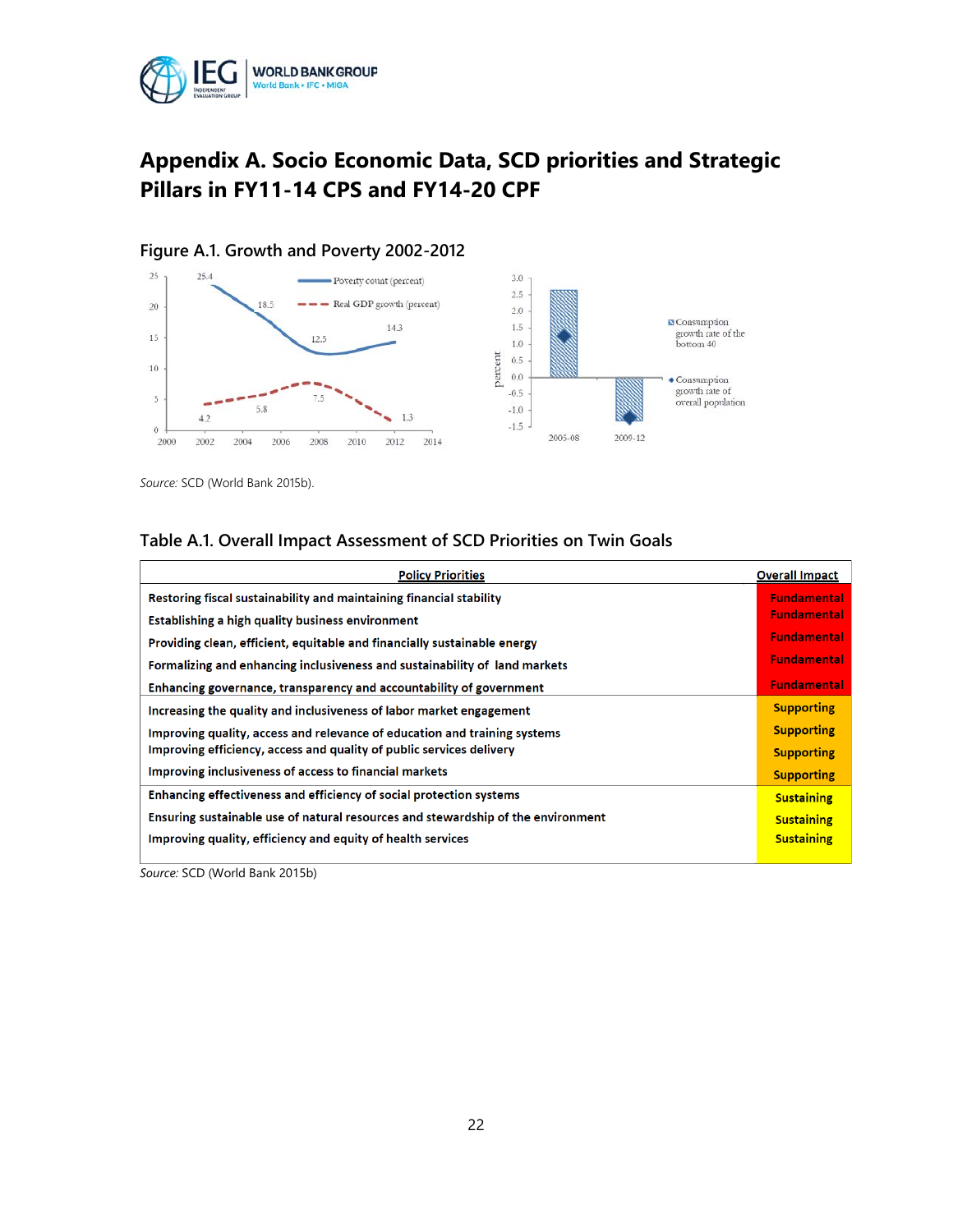

| <b>WBG</b><br>strategy       | <b>Focus Area 1</b>                                                                                                   | <b>Focus Area 2</b>                                                                          | Focus Area 3                                                                           |
|------------------------------|-----------------------------------------------------------------------------------------------------------------------|----------------------------------------------------------------------------------------------|----------------------------------------------------------------------------------------|
| <b>FY11-14</b><br><b>CPS</b> | <b>Accelerating the recovery</b><br>in economic growth<br>through improved<br>competitiveness                         | <b>Broadening and</b><br>sustaining social gains                                             | <b>Reducing vulnerabilities to</b><br>climate change                                   |
|                              | 1.Sound macroeconomic<br>management and improved<br><b>PFM</b>                                                        | 1. Improved access to and<br>quality of education<br>services                                | 1. Improved the<br>conservation, management<br>and efficient use of water<br>resources |
|                              | 2. Improved business<br>regulations and reduced<br>compliance cost for the<br>private sector                          | 2. Improved access to<br>quality health services and<br>the efficiency of public<br>spending | 2. Decreased vulnerability to<br>natural and man-made<br>disasters                     |
|                              | 3. Improved and enhanced<br>financial sustainability of<br>infrastructure services in<br>roads, energy and irrigation | 3. Improved targeting and<br>effectiveness of social<br>protection                           |                                                                                        |
|                              | Use of Governance Filter to maintain focus on governance issues across the portfolio                                  |                                                                                              |                                                                                        |
| <b>FY15-19</b><br><b>CPF</b> | <b>Restoring macroeconomic</b><br>balances                                                                            | <b>Creating conditions for</b><br>accelerated private<br>sector growth                       | <b>Strengthening public</b><br>sector management and<br>service delivery               |
|                              | 1. Support improved fiscal<br>sustainability                                                                          | 1. Contribute to improved<br>business environment                                            | 1. Support increased<br>efficiency of public service<br>delivery                       |
|                              | 2. Provide strengthened<br><b>Public Investment</b><br>management in transport<br>sector                              | 2. Sustainable tourism<br>development                                                        | 2. Support improved equity<br>and access to social<br>protection services              |
|                              | 3. Support improved financial<br>stability                                                                            | 3. Support enhanced<br>energy security, efficiency<br>and supply                             | 3. Contribute to increased<br>efficiency and access of<br>health services              |
|                              |                                                                                                                       | 4. Provide expanded and<br>inclusive land/property<br>registration                           | 4. Provide enhanced<br>coverage of water and<br>sanitation services                    |
|                              |                                                                                                                       | 5. Contribute to increased<br>productivity and<br>sustainability of land use                 |                                                                                        |

#### **Table A.2. Strategic Pillars in the FY11-14 CPS and FY14-20 CPF**

*Cross Cutting Themes: Gender and EU accession process*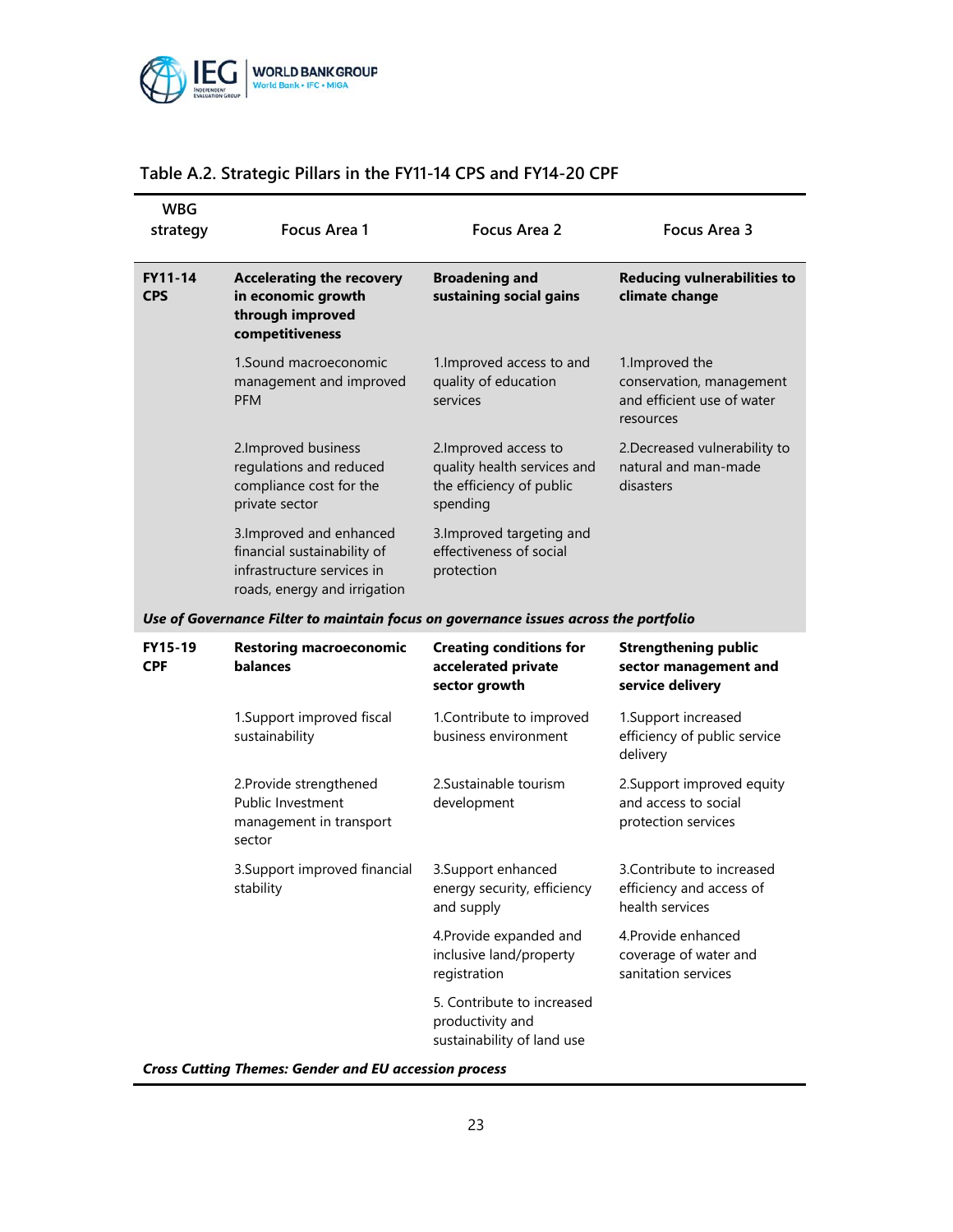

#### **Table A.3. Albania Selected Social and Economic Indicators**

| Indicators                                                           |           |              |       | Albania |           |          |                      | <b>UMIC</b>           | <b>ECA</b> | EU       |
|----------------------------------------------------------------------|-----------|--------------|-------|---------|-----------|----------|----------------------|-----------------------|------------|----------|
|                                                                      | 1990      | 1996         | 2002  | 2005    | 2008      | 2012     |                      | Latest Year (2014-17) |            |          |
| GNI per capita (PPP, constant 2011 int'l \$)                         |           | 4,793        | 6,585 | 7,862   | 9,193     | 10,301   | 11,886               | 16,554                | 28,877     | 36,145   |
| Poverty headcount ratio at \$1.90 a day (PPP, % of pop.)             |           | 1.1          | 2.0   | 1.1     | 0.4       | 1.1      |                      | 1.7                   | 1.5        | $\ldots$ |
| Poverty headcount ratio at national pov. lines (% of pop.)           |           | $\cdot\cdot$ | 25.4  | 18.5    | 12.5      | 14.3     |                      |                       |            |          |
| <b>GINI</b> index                                                    | $\ddotsc$ | 27           | 32    | 31      | 30        | 29       | $\ldots$             | $\cdot\cdot$          | $\ddotsc$  |          |
| Immunization, measles (% of children ages 12-23 months)              | 88        | 92           | 96    | 97      | 98        | 98       | 96                   | 95                    | 95         | 94       |
| Births attended by skilled health staff (% of total)                 | 93        | 91           | 98    | 100     | $\ddotsc$ | $\ldots$ | $\ldots$             | 98                    | 99         | 99       |
| Maternal mortality ratio (modeled estimate, per 100,000 live births) | 71        | 50           | 37    | 30      | 30        | 30       | $\ddotsc$            | 41                    | 16         | 8        |
| Mortality rate, under-5 (per 1,000 live births)                      | 40        | 31           | 21    | 17      | 14        | 11       | 9                    | 14                    | 9          | 4        |
| Life expectancy at birth, total (years)                              | 72        | 72           | 75    | 75      | 76        | 77       | 78                   | 75                    | 77         | 81       |
| School enrollment, secondary (% gross)                               | 90        | 68           | 73    | 78      | 85        | 93       | 95                   | 94                    | 78         | 112      |
| School enrollment, tertiary (% gross)                                | 8         | 11           | 16    | 23      | 32        | 61       | 61                   | 51                    | 35         | 68       |
| People using safely managed drinking water services (% of pop.)      |           |              | 47    | 53      | 58        | 65       |                      | $\ddot{\phantom{0}}$  | 91         | 96       |
| People using safely managed sanitation services (% of pop.)          |           |              | 56    | 59      | 61        | 64       | $\ddot{\phantom{a}}$ | 50                    | 67         | 89       |
| Mobile cellular subscriptions (per 100 people)                       |           | 0            | 27    | 50      | 62        | 120      | 119                  | 111                   | 125        | 123      |

*Source:* WDI and SCD (World Bank 2015b)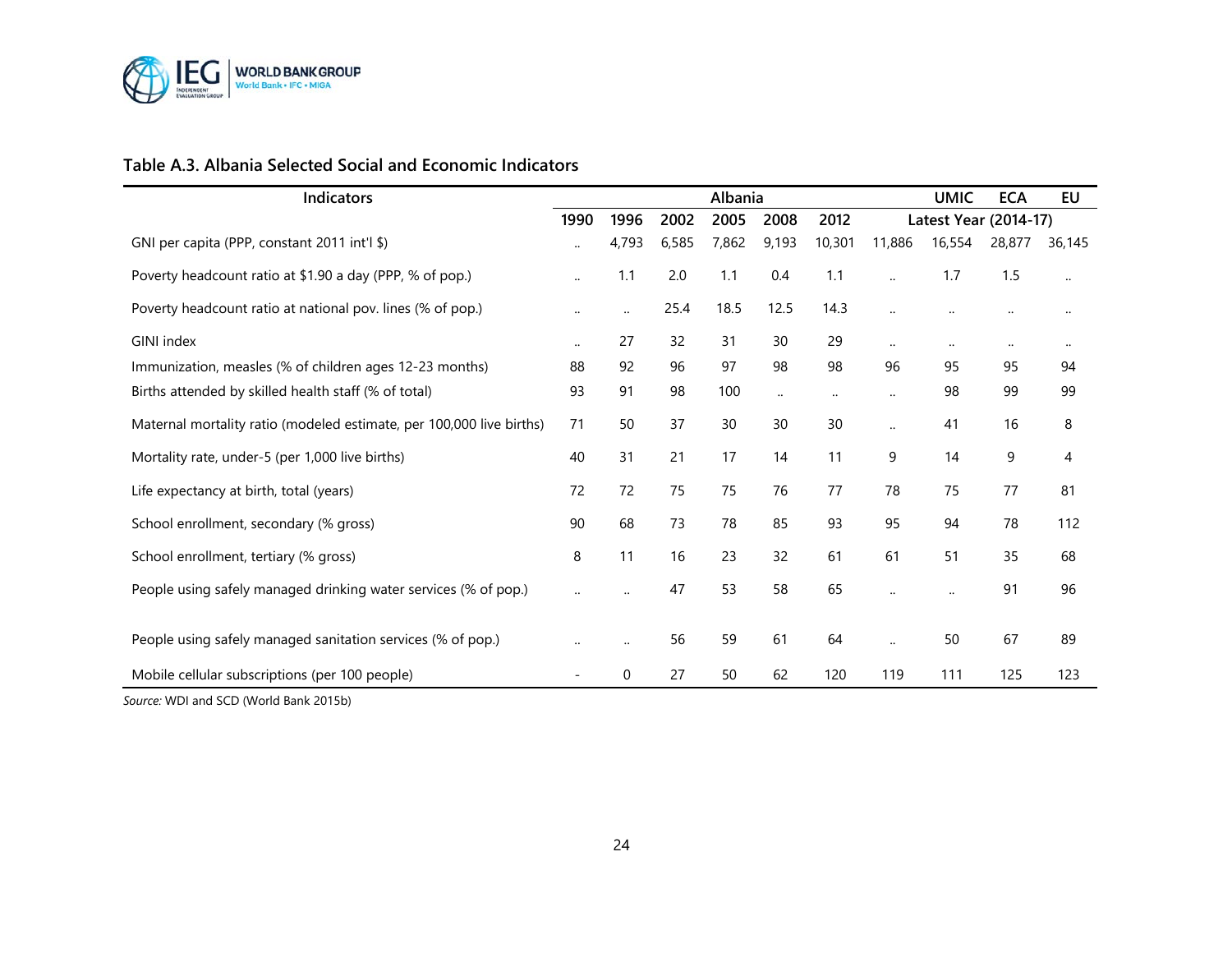

## **Appendix B. EU Accession.**

**Albania has made substantial progress in key reforms to meet EU accession criteria, although much remains to be done**. Albania presented its application for membership of the EU in April 2009. The European Council of June 2014 endorsed the decision of the General Affairs Council granting Albania candidate status. In November 2016, in view of the progress in meeting the key priorities, the Commission recommended opening accession negotiations subject to credible and tangible progress in the implementation of the justice reform, in particular the re-evaluation of judges and prosecutors (vetting) (European Commission 2018). In the reporting period, Albania continues regular political and economic dialogue with EU and has implemented smoothly its obligations under the Stabilization and Association Agreement (SAA), which are additional conditions for Western Balkans (European Commission 2013). Albania has made some progress for adopting and implementing the EU rules "acquis".

**Accession criteria** - The accession criteria, or Copenhagen criteria (after the European Council in Copenhagen in 1993 which defined them), are the essential conditions all candidate countries must satisfy to become a member state. These are:

- Political criteria: stability of institutions guaranteeing democracy, the rule of law, human rights, and respect for and protection of minorities;
- Economic criteria: a functioning market economy and the capacity to cope with competition and market forces;
- Administrative and institutional capacity to effectively implement the acquis<sup>1</sup> and ability to take on the obligations of membership.
- Absorption capacity of the EU: Apart from the above criteria, this fourth one was added.

**Stabilization and Association Agreement (SAA) [1](#page-25-0)-**The objectives of these SAA are to (a) support the efforts of Albania to strengthen democracy and the rule of law, (b) contribute to political, economic and institutional stability in Albania, as well as to the stabilization of the region, (c) provide an appropriate framework for political dialogue, allowing the development of close political relations between the Parties, (d) support the efforts of Albania to develop its economic and international cooperation, also through the approximation of its legislation to that of the Community, (e) support the efforts of Albania to complete the transition into a functioning market economy, to promote harmonious economic relations and develop gradually a free trade area between the Community and Albania, (f) foster regional cooperation in all the fields covered by this Agreement.

**EU rules (the "acquis")** - The conditions and timing of the candidate's adoption, implementation and enforcement of all current EU rules are negotiated. These rules are divided into 35 different policy fields (chapters), such as public procurement, financial services, taxation, transport,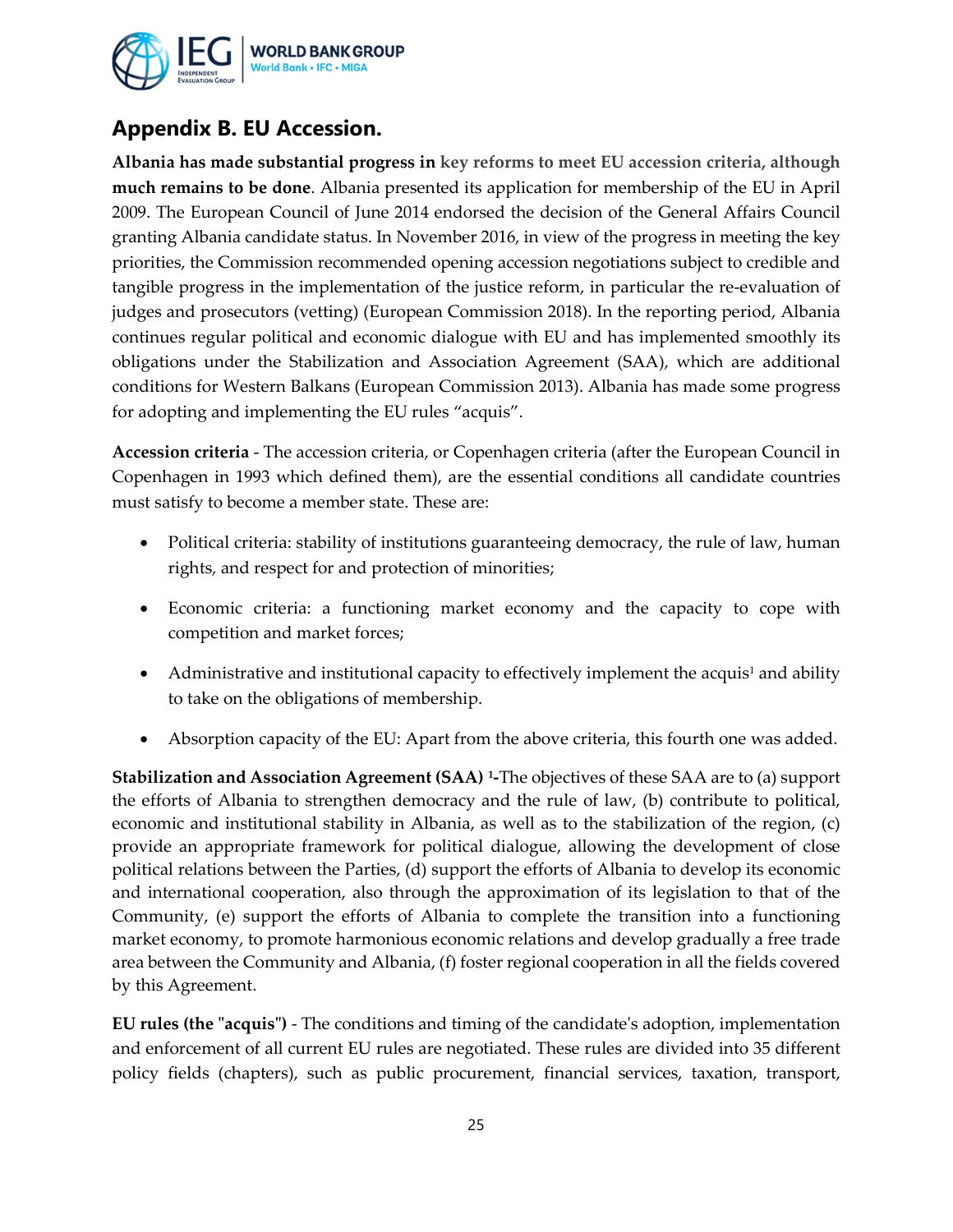

 $\overline{a}$ 

energy, education, environment, etc., each of which is negotiated separately. Other issues, such as financial arrangements and transitional arrangements, are also discussed.

<span id="page-25-0"></span><sup>&</sup>lt;sup>1</sup> The EU reserves the right to decide when a candidate country has met these criteria and when the EU is ready to accept the new member.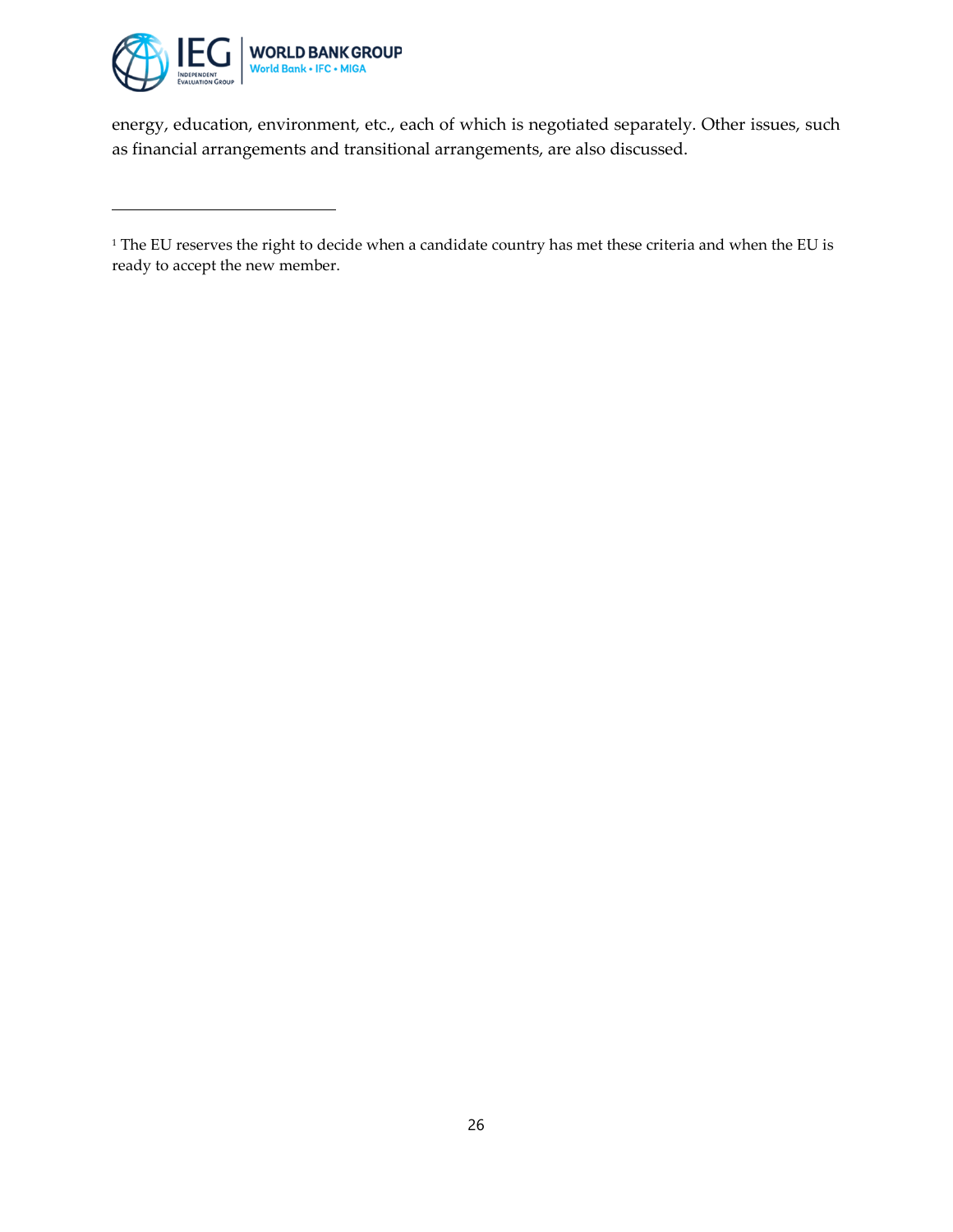

## **Appendix C. Detailed Evaluations Questions for the Second Evaluative Question.**

#### **I. First Evaluative Question**

**The first evaluative question reviews the relevance of WBG strategic positioning in view of specific country needs and challenges.**

**Assessing the relevance of WBG support to Albania's progress towards EU accession**. Was overall packaging and sequencing of WBG activities and products well aligned with the country's quest to become a EU member? How well did the WBG exercise intellectual leadership in policy dialogue, notably in sectors deemed critical for Albania's accession to EU? Did the WBG work effectively with the EU to help implement Albania's accession agenda? For example, to what extent did the WBG program leverage significant Instrument for Pre-Accession Assistance (IPA) grant funding to deepen reforms and scale up interventions?

**Assessing the relevance of WBG support to foster macroeconomic stability**. Did the overall package of Bank interventions at the macro and sectoral level tackle adequately macroeconomic stability?

**Assessing overall WBG strategic positioning in view of context-specific issues, including political economy and capacity factors.** How did the WBG program approach political economy factors, including the significant political polarization that has characterized the multi-party parliamentary democracy? How effectively did the Bank capitalize on the emergence of a reformist coalition government in 2013 to deepen its engagement and foster the implementation of long overdue structural reforms? How customized to Albania's needs was WBG support for private sector development, notably the supply-demand mismatch in skills, given the low participation and employment rate? Did WBG support help reduce gender gaps, notably in access to land and employment? Did the WBG program help promote socio-economic inclusion of minorities, notably the Roma population? And to what extent did WBG support address weaknesses in Albania's capacity to move ahead with a challenging reform agenda aimed at making more efficient, equitable, and sustainable use of the country's resources?

**Assessing the flexibility of WBG Support.** Did the WBG's strategic approach maintain flexibility to respond to shocks? How did the WBG adapt to the financial European crisis and the prolonged stagnation in the Eurozone? Did the adjustments (e.g. prioritization and withdrawal) in WBG support over the evaluation period help address potential gaps in areas deemed critical to meeting the country's goals?

**Assessing donor coordination**. To what extent did the program seek to foster synergies and coherence—both intra-WBG and with other development partners (DPs)—to help Albania achieve its development goals?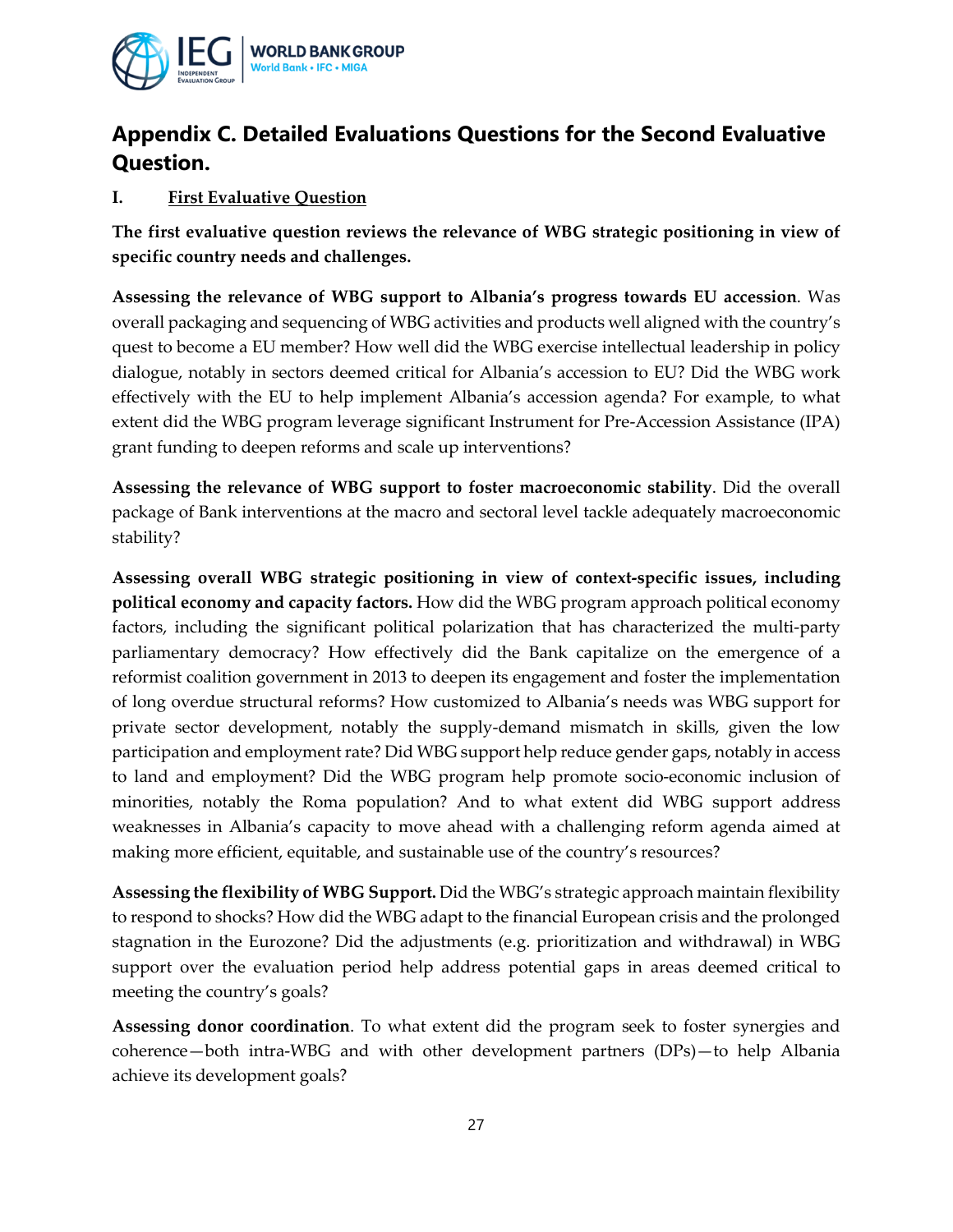

**Assessing the quality of the results framework:** Were WBG results frameworks (including associated indicators) of good quality? Were WBG results frameworks effectively used to conduct M&E?

#### **II. Second Evaluative Question**

**Under each WBG strategic (sub-) objective or pillar, the CPE will evaluate relevant results achieved by the country and assess the likelihood of WBG contribution.** The discussion will include an assessment of whether the choice of financing instruments used was appropriate. It will also assess the role of knowledge work, notably whether it helped identify risks and provided relevant recommendations to guide WBG support and help enhance its impact. Whenever relevant, the CPE will also assess to what extent WBG support helped to reduce gender and ethnic minority gaps, strengthen institutional capacity, and facilitate the EU accession process.

The paragraphs below set out specific questions under each (sub-) pillar to guide assessments of the extent to which relevant WBG strategic objectives and targeted outcomes were achieved.

#### **Pillar 1**

**The over-arching question concerns the relevance and effectiveness of WBG programs in strengthening macro-financial and public sector governance.** The Albania NSDI seeks to ensure macroeconomic and fiscal sustainability. The SCD considers macro-fiscal sustainability and financial sector stability a pre-requisite to accelerated and sustainable growth. The evaluation will assess to what extent WBG support contributed to: (i) reforming public finance to ensure fiscal and macroeconomic stability and improve service delivery; and (ii) strengthening the resilience of the financial sector.

**Strengthening macro-economic management, fiscal sustainability, and public sector governance.** After the global crisis, Albania's macro-economic vulnerabilities were exacerbated by high public debt and arrears, unsustainable fiscal deficits, and financial sector imbalances, notably high levels of non-performing loans (NPLs). To what extent did WBG support contribute to improving the credibility and contestability of fiscal policy and to improving public expenditure management systems? Did the structural reforms on pensions, social protection, and energy that the WBG supported contribute to improved macro-fiscal stability? The transport sector, which was a major beneficiary of the fiscal expansion that followed the global crisis, has been responsible for almost all capital investment arrears and generated major financial distress. Did WBG support in the transport sector strengthen the management of public investment and help rebalance public expenditure towards maintenance of assets? Overall, did WBG support contribute to strengthening institutional capacity for fiscal, expenditure, and debt management (e.g., the implementation of new procedures and management information systems)?

In Albania, the quality of public service delivery and government accountability is undermined by corruption. To address this challenge, the government initiated a bold reform program to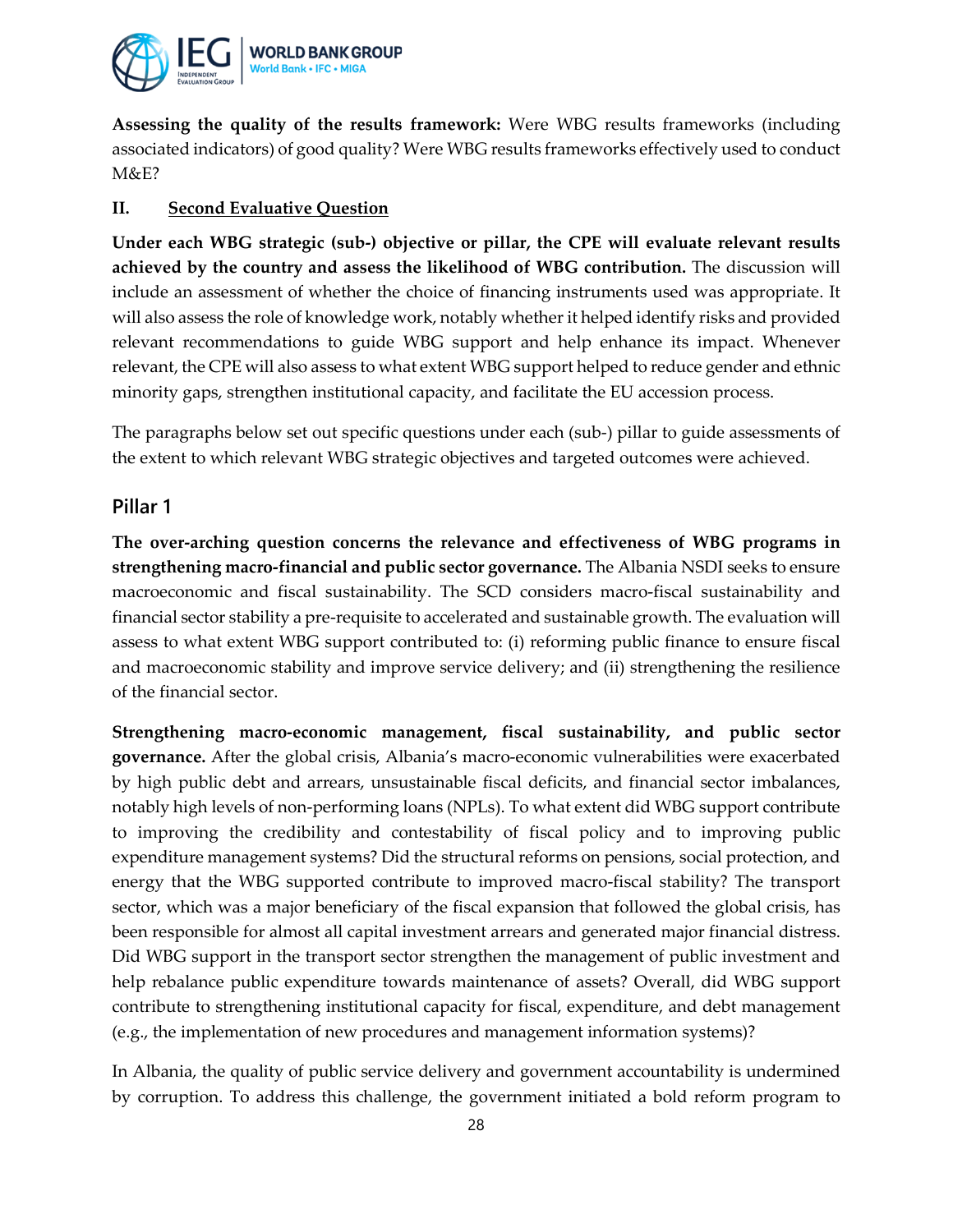

transform the interface between citizens and the state. To what extent did WBG support to this program contribute to improved service delivery for citizens?

**Strengthening the financial sector**. Following the global financial crisis, the financial sector was hit with deleveraging by foreign banks and rising NPLs. As a result, private banks curtailed lending to local companies. In addition, Albania faces economic disparity in access to finance between rural/semi urban and urban areas. To what extent did WBG support help improve access to finance and promote financial stability? Did WBG support to microfinance institutions (MFIs) help reduce the rural/urban gap in access to finance? Did WBG support contribute to strengthening the independence and institutional capacity of the financial regulators (insolvency regime, collateral execution, risk management)?

#### **Pillar 2**

**The over-arching question concerns the relevance and effectiveness of WBG programs in improving the conditions for private sector development.** Despite some progress in the early 2000s, entrepreneurs continue to face burdensome institutional and regulatory barriers and poor quality of infrastructure, notably in energy and transport. Other binding factors harming the business environment include the low quality of labor market engagement<sup>[1](#page-32-0)</sup> and poor relevance of skills, which are discussed in pillar 4 (education), as well as weaknesses in land administration. Indeed, insecure property rights, due to unresolved policy, legal, and institutional issues hamper efficiency in the use of land in both rural (farm fragmentation) and urban areas (informal settlements).

**Improving the business climate.** Albania's business environment remains unattractive due notably to excessive bureaucracy, widespread corruption, and lack of contract enforcement**.** Did WBG support help reduce the regulatory burden and strengthen the policy, legal and institutional framework for domestic and foreign investment? Did WBG activities help improve trade logistics and facilitation, in particular customs clearance procedures? Overall, did the package of reforms supported by the WBG contribute to improving the business environment (e.g., as measured by Doing Business Distance to Frontier, Global Entrepreneurship and Development Index, recent BEEPS, etc.)? To what extent did WBG interventions support the promotion of sustainable tourism, notably in the coastal region? Did WBG support for economic regeneration of the coastal region through integrated coastal development help reduce poverty and disparities? Private businesses also face significant challenges in implementing the technologies needed to meet new EU standards and regulations. Did the WBG program help strengthen the capacity of private firms to comply with these regulations?

**Strengthening Land and property reforms.** A key constraint to an efficient land market is the incomplete registration of property and land as well as procedures which place women and the less well off at a disadvantage. Did WBG interventions contribute to the set-up of a modern system for registering, recording, and transferring land and property? Did the WBG support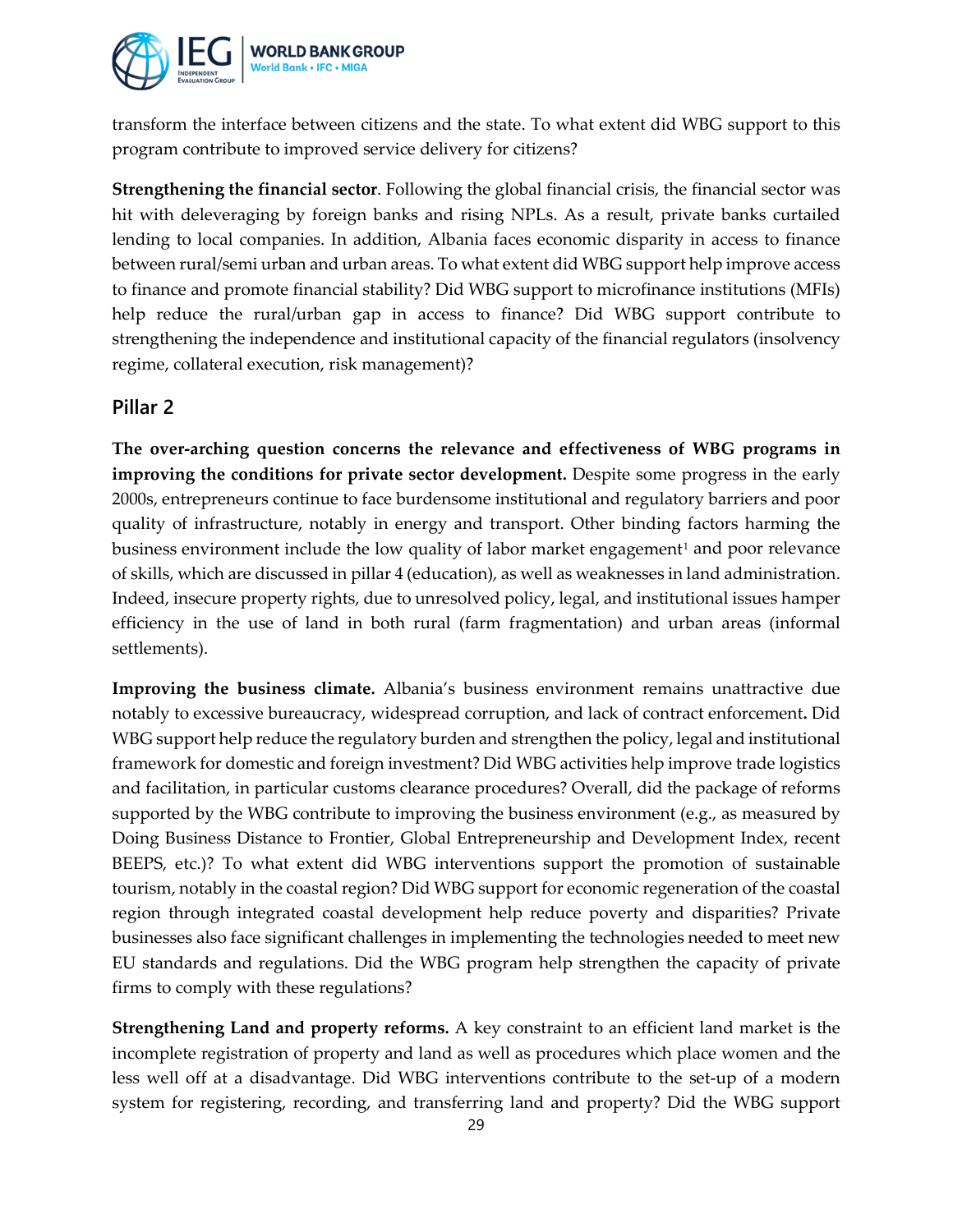

actions that allow for a land restitution/compensation scheme in a fiscally sound and fair manner in line with international practices? Were gender and inclusion dimensions taken into account in setting-up this new land information service to address exclusionary practices that affect women and the bottom 40 percent? Did WBG support help strengthen the management and capacity of entities responsible for allocating and managing immovable property?

**Improving infrastructure services in roads and energy.** The absence of a reliable and affordable power supply is a top constraint to doing business in Albania and inefficiencies in the energy sector are a major source of fiscal imbalance. Albania's competitiveness is also impaired by inadequate road infrastructure.

- Energy. The WBG has been supporting since 2008 the major energy reform program of the government. To what extent did the WBG help Albania optimize generation performance and increase and diversify domestic power generation? In particular, did WBG programs help improve the management of hydropower resources? Did WBG activities contribute to improving distribution efficiency and collection rates? Did WBG initiatives contribute to energy efficiency improvements for households? Did the WBG help improve the targeting and coverage of the energy safety net for poor households? To what extent did WBG interventions contribute to gradually crowding in new and private financing mechanisms where possible? Overall, did WBG lending and analytical work help strengthen the capacity of the state-owned electricity company, private investors, and the regulatory commission?
- Roads. Over the evaluation period, the emphasis of WBG support has shifted from financing construction of major and secondary roads towards providing institutional development and capacity building for the maintenance of the national road network. Did WBG support help develop the connectivity of the network and improve access to services and markets for Albania's population? Did WBG activities contribute to increasing the share of regional and local roads in good condition? Did reforms supported by the WBG help set up sustainable management and financing systems? Did the WBG contribute to strengthening the capacity of sector institutions, notably the Albanian Road Authority?

#### **Pillar 3**

**The over-arching question concerns the relevance and effectiveness of WBG programs in managing natural capital and reducing climate change vulnerabilities.** Although Albania is endowed with rich natural diversity and abundant natural resources, their use as productive inputs present many challenges and the recent increase in the level of natural capital depletion threatens sustainable growth potential. Abundant water resources which play a key role in the economy (notably for irrigation and energy) are nevertheless highly volatile, and hydrological variability is expected to amplify given Albania's substantial exposure to climate change. Moreover, poor wastewater management threatens the quality of sea and fresh water, posing health challenges. Similarly, severe upstream soil erosion and downstream sedimentation due in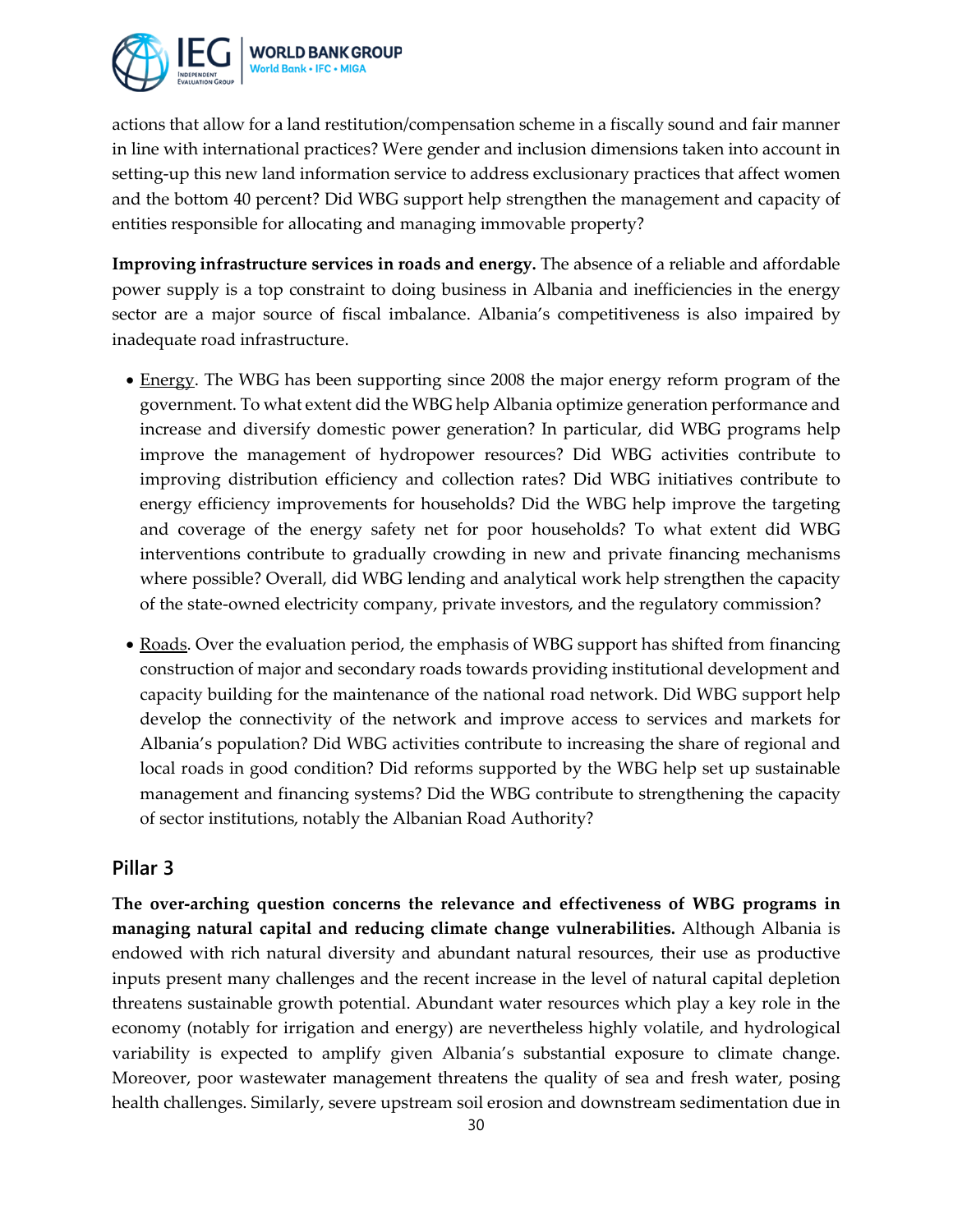

large part to unsustainable forestry and agriculture practices, compounded with Albania's steep topography and exposure to an increased incidence of flooding, is jeopardizing agriculture and tourism growth potential.

**Reducing vulnerabilities to climate change.** Did overall Bank support contribute to increasing Albania's resilience to climate change? In particular, to which extent did WBG help improve land use and water resource management?

- **Land and water resource management:** To what extent did WBG interventions lead to an improvement in the share of land under sustainable land management? To what extent did the WBG support the design and implementation of a sound water management strategy that takes into account competing demand for ground and surface water use for multiple purposes? Did WBG support help strengthen institutional capacity to manage hydro resources (e.g., through river basin approaches including through regional cooperation)? Did WBG interventions help improve soil and water management practices? To what extent did WBG support contribute to preventing the irreversible degradation of coastal assets? Did WBG interventions contribute to a reduction in erosion in targeted areas? Did communities benefiting from WBG support benefit from an increase in income earned from forestry and agricultural activities?
- **Disaster risk management**. To what extent did WBG support help improve disaster preparedness and mitigation?

**Improving land productivity:** Did the WBG contribute to increasing the number of irrigated and drained hectares of land in rehabilitated schemes?

**Improving waste management**: Did the WBG contribute to building critical public environmental infrastructure to improve waste collection (disposal of household waste and treated sewage in coastal cities)?

#### **Pillar 4**

**The over-arching question concerns the relevance and effectiveness of WBG support in improving the efficiency, equity and access to basic social services, notably health, education, social protection and water and sanitation.** The quality of public service delivery in the social sectors suffers from a weak governance framework, corruption, and inequity. Despite some recent progress in access to education, inequities in access remain prominent among the bottom 40 percent (B40), in particular in preprimary and higher education. The quality of education remains low throughout the formal education system and the high skills mismatch is often cited by firms as a critical constraint to their development. Inequities in the distribution of resources and complex institutional arrangements impede the efficiency of spending in the education sector. Similarly, in the health sector, despite some improvement in health outcomes, the health care system continues to display significant shortcomings in quality and equity. Public spending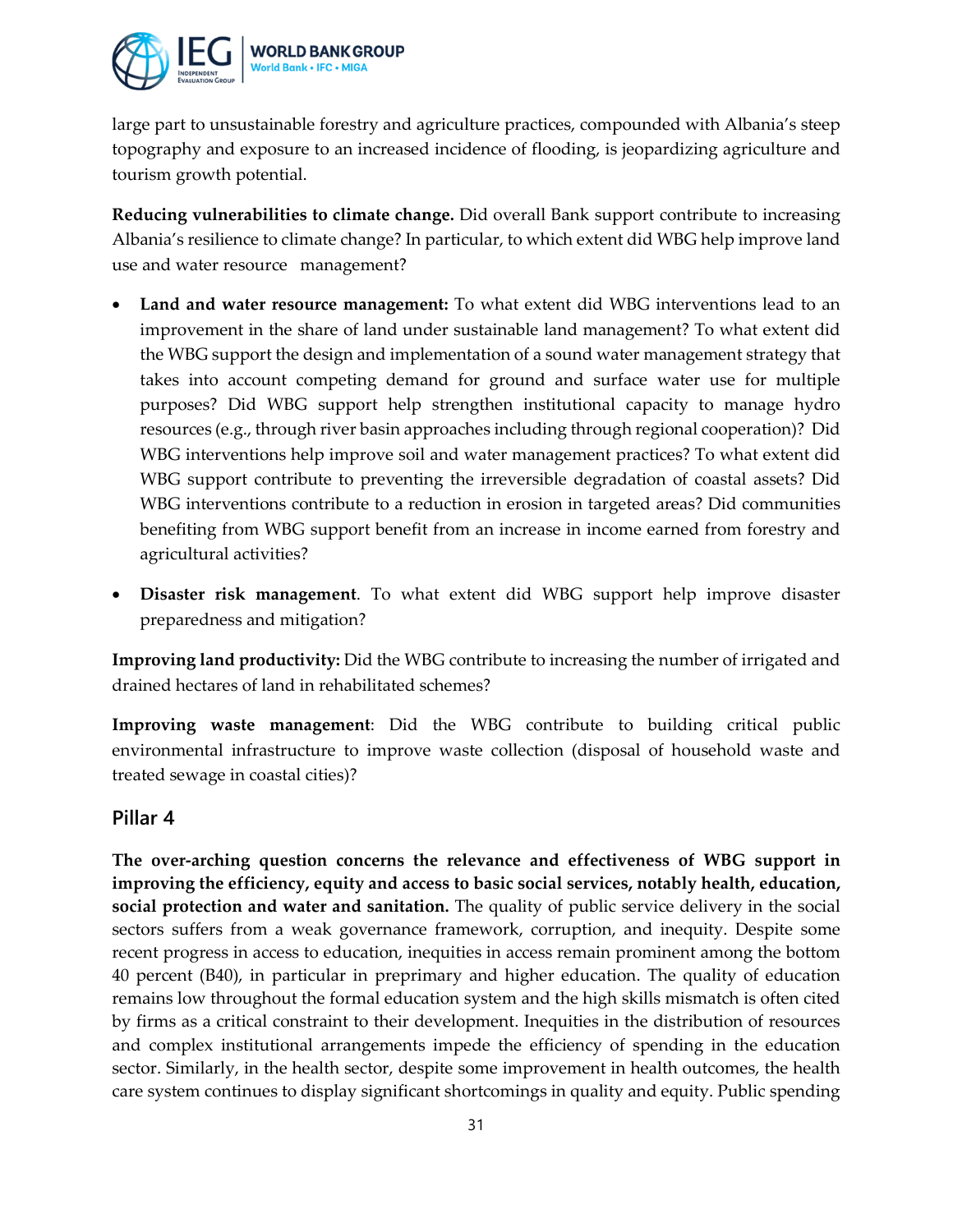

on health, one of the lowest in the region, is inefficiently allocated with a bias towards pharmaceuticals and medical supplies and hospital-based services. Existing social safety nets also suffer from poor management. The Solidarity Albania Program, the main poverty-targeted benefit scheme, suffers from poor targeting and coverage and its benefits are low, while the more generous disability benefits do not cover the most severely disabled. Likewise, pension administration is weak and the pension system is not financially sustainable in the long term. Public investments in water networks are poorly governed and performing below optimum levels with irregular service delivery to citizens.

**Improving access to and quality of education services**. Did WBG support help improve access to and quality of secondary education (incl. through curriculum reform, teachers' training, reduction in shifts)? To what extent did WBG support help reduce inequities (enrollment and educational attainment of the B40, gender gaps)? Did reforms supported by the WBG in tertiary education contribute to making the educational system more responsive to market demand? Did WBG analytical work contribute to improving the relevance of the training systems and active labor market programs, including enhancing linkages with employers? To what extent did WBG activities contribute to improving the efficiency of public spending on education (e.g., resource allocation, linking financing to performance, decentralization of management)? To what extent did WBG assistance help strengthen institutional capacity in the education sector?

**Improving access to and quality of health services**. Did WBG support help improve access to and quality of health care (incl. retraining of PHC providers, implementation of basic benefits package)? To what extent did WBG support help reduce inequities (access to the poorest quintile, and disadvantaged groups such as poor women, the Roma)? Did the activities supported by the WBG help protect the poorest households against high out-of-pocket payments? Did WBG interventions help increase the share of the population enrolled in health insurance? Did reforms supported by the WBG contribute to improving the efficiency of public spending (e.g., decreasing the share of spending on hospital care, rationalizing plans for facilities, implementing performance-based contracting and monitoring for hospitals, pharmaceutical pricing and regulation, etc.)? To what extent did WBG assistance help strengthen institutional capacity in the health sector?

**Strengthening the targeting and effectiveness of social protection services.** Did WBG interventions help improve the coverage and targeting of Solidarity Albania (social assistance program)? Did WBG support help improve the targeting of the disability assistance scheme? Overall, did WBG interventions help increase transparency and efficiency in the allocation of social assistance resources? To what extent did WBG activities help strengthen the capacity of central and local governments, in charge respectively of designing and carrying out these programs (incl. through the set-up of effective management information systems (MISs)? How effective was WBG technical assistance on pensions in ensuring the less well-off are covered and guaranteeing benefits for future retirees?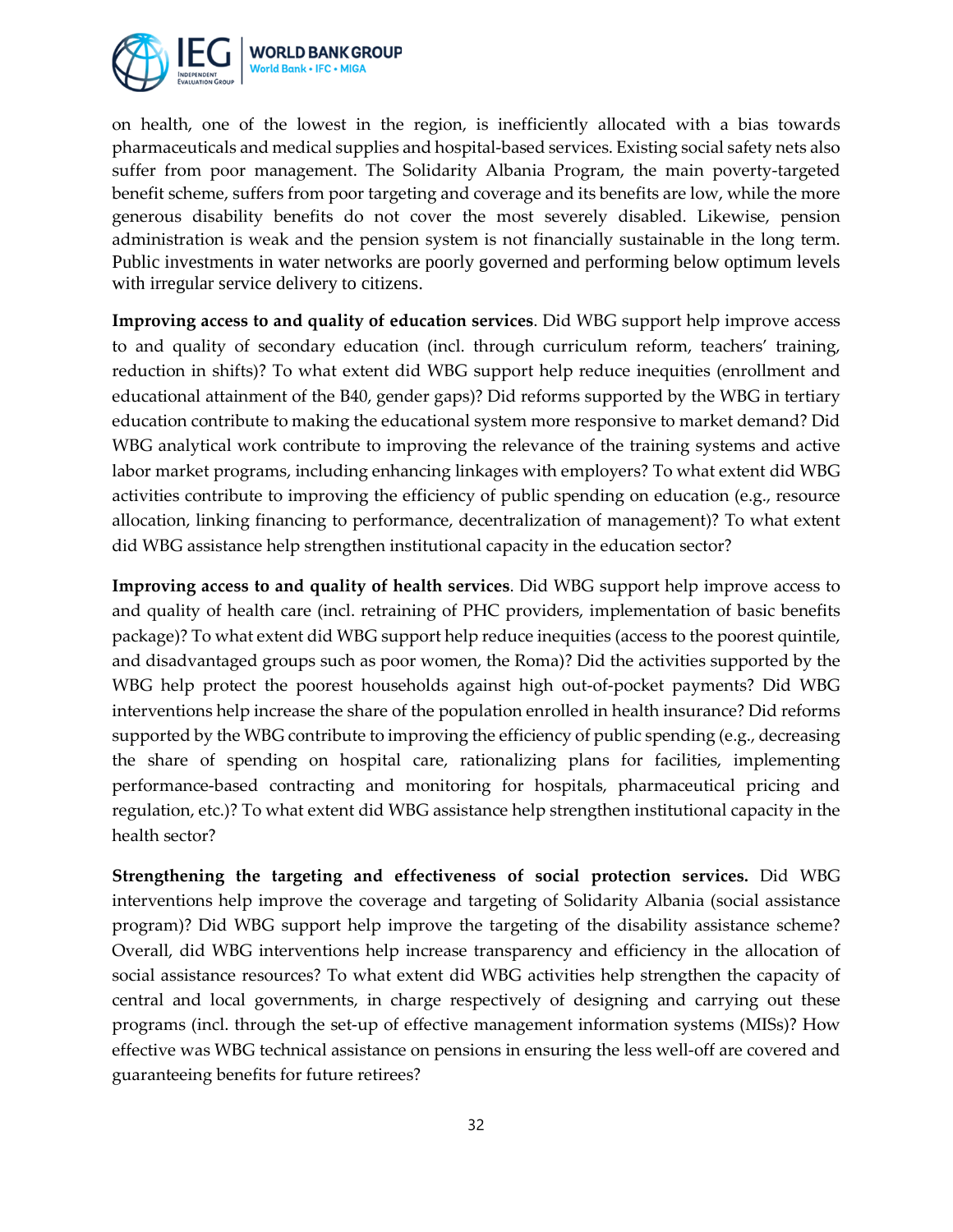

l

**Improving access to and quality of water and sanitation services:** Did WBG support help improve access to water supply and sanitation notably in critical underserved economic areas? To which extent is the policy dialogue in the water sector contributing to sustainable service delivery? To what extent did WBG support contribute to institutional strengthening?

<span id="page-32-0"></span><sup>&</sup>lt;sup>1</sup> Notably "low employment rates, low labor force participation rates, significant informality, a substantial share of unpaid family workers and extremely high outmigration" (Source: SCD, p. vii).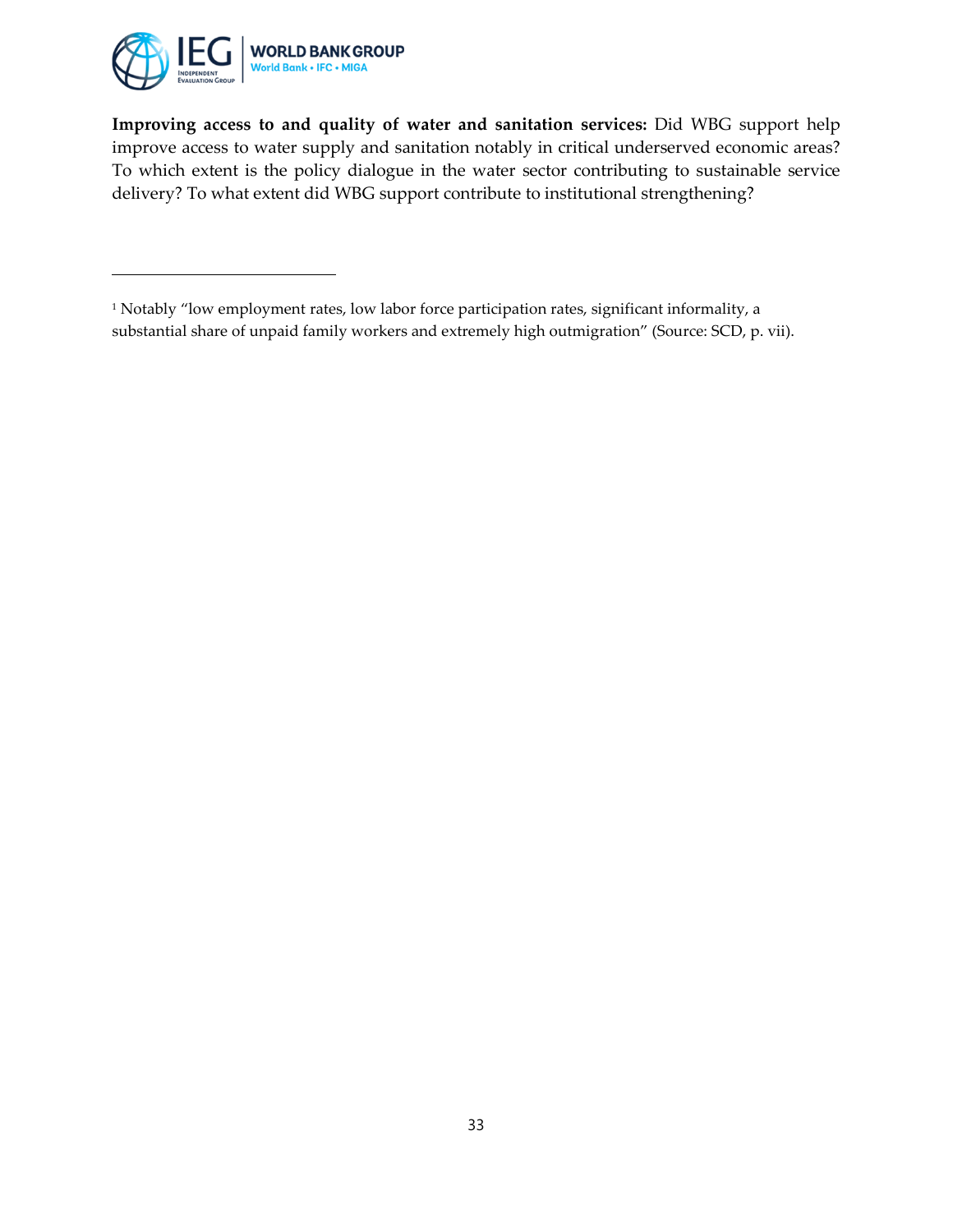

# **Appendix D. Evaluation Design Matrix**

## **Evaluation Design Matrix**

| <b>Key Questions/Issues</b>                                                                                                                                                                                               | Information<br>required                                                                                                                                                                                    | <b>Information sources</b>                                                                                                                      | Data collection<br>methods                                                                                                                                                                                        | Data analysis<br>methods                                                                                                                                                                 | Strengths and<br>limitations                                                                                                                                                                                                                                                      |  |  |  |  |
|---------------------------------------------------------------------------------------------------------------------------------------------------------------------------------------------------------------------------|------------------------------------------------------------------------------------------------------------------------------------------------------------------------------------------------------------|-------------------------------------------------------------------------------------------------------------------------------------------------|-------------------------------------------------------------------------------------------------------------------------------------------------------------------------------------------------------------------|------------------------------------------------------------------------------------------------------------------------------------------------------------------------------------------|-----------------------------------------------------------------------------------------------------------------------------------------------------------------------------------------------------------------------------------------------------------------------------------|--|--|--|--|
| becoming a EU member.                                                                                                                                                                                                     | Evaluation questions regarding the "overall strategic positioning and program delivery" of the WBG's approach notably in relation to Albania's goal of                                                     |                                                                                                                                                 |                                                                                                                                                                                                                   |                                                                                                                                                                                          |                                                                                                                                                                                                                                                                                   |  |  |  |  |
| Relevance and<br>effectiveness of the overall<br>package of WBG strategies<br>and interventions in<br>facilitating EU accession<br>Relevance of WBG support<br>to foster macroeconomic<br>stability                       | Development<br>objectives in<br>development<br>strategies<br>Country<br>socioeconomic<br>context and major<br>development                                                                                  | The WBG country<br>strategies<br>The government's<br>strategies and<br>documents<br>Major macroeconomic<br>databases and socio                  | Downloading<br>relevant<br>documents from<br><b>WBG</b> databases<br>and the website<br>(WBG, IMF, UN,<br>EBRD,<br>governments, etc.)                                                                             | Desk review of country<br>strategies and projects<br>documents<br>Content analysis, to<br>assess the extent to<br>which objectives<br>reflected priority issues<br>and took into account | Limitations on data<br>availability, especially on<br>initial conditions<br>during/after communist<br>regime.<br>Limitations on the<br>assessment on relevance<br>and effectiveness of the                                                                                        |  |  |  |  |
| Overall WBG strategic<br>positioning in view of<br>context-specific issues,<br>including political<br>economy and capacity<br>factors<br>Flexibility in WBG support<br>Collaboration within the<br>WBG and with other DPs | challenges<br>Analytical<br>underpinnings of<br>country strategies<br>and program design<br>Country risk profiles<br>Governance and<br>institutional<br>indicators<br>Data on financial<br>flow and budget | economic indicators<br>WBG project<br>documents and<br>databases<br><b>IEG</b> evaluations<br>Evaluations by DPs<br>Findings from<br>interviews | Interviews with key<br>stakeholders: WBG<br>staff, researchers,<br>and experts,<br>government<br>counterparts and<br>civil society<br>Downloading<br>relevant data from<br>WBG and other<br>relevant institutions | country context<br>Time-series and cross-<br>country analyses<br>Portfolio review analysis<br>of WBG<br>program/projects<br>Qualitative analysis of<br>interviews                        | WBG support under the<br>FY15-19.<br>Interviewee sample<br>limitations.<br>Staff turnover in partner<br>agencies can limit feedback.<br>Difficulties and sensitivities<br>involved in assessing<br>political economy.<br>Strengths: A series of data<br>and surveys are available |  |  |  |  |
| Effectiveness of WBG in<br>building institutional<br>capacity                                                                                                                                                             | Project portfolios                                                                                                                                                                                         | Aid memoire                                                                                                                                     |                                                                                                                                                                                                                   |                                                                                                                                                                                          |                                                                                                                                                                                                                                                                                   |  |  |  |  |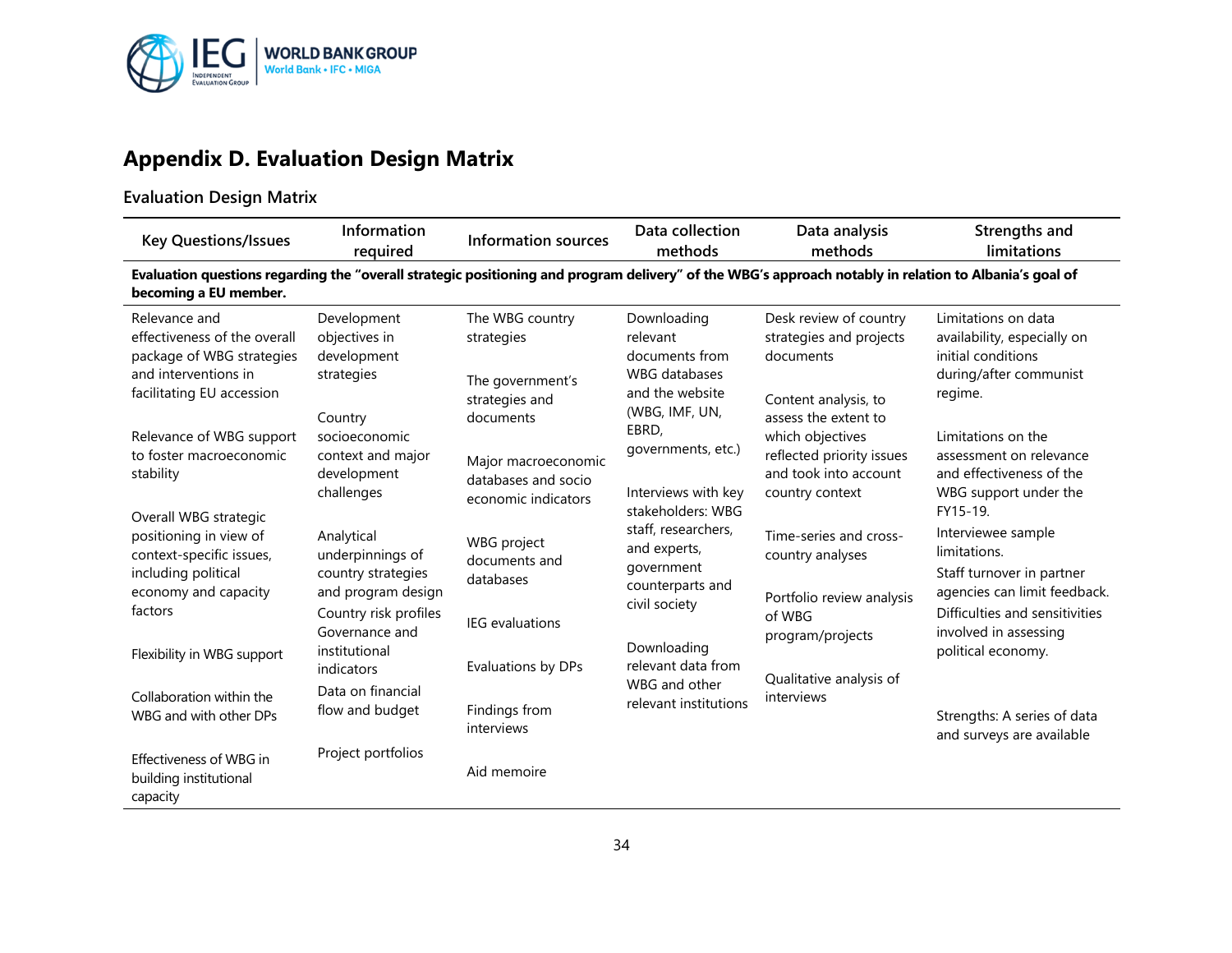

| <b>Key Questions/Issues</b>                                                                               | Information<br>required                                                                                            | <b>Information sources</b> | Data collection<br>methods | Data analysis<br>methods                          | Strengths and<br>limitations |
|-----------------------------------------------------------------------------------------------------------|--------------------------------------------------------------------------------------------------------------------|----------------------------|----------------------------|---------------------------------------------------|------------------------------|
| <b>Effectiveness of WBG</b><br>contribution in reducing<br>exclusion (gender and ethnic<br>minority gaps) | Evidence on<br>influence, and<br>development impact<br>of the WBG support                                          |                            |                            |                                                   |                              |
|                                                                                                           | Evidence on<br>flexibility and<br>synergies in the WBG<br>engagement                                               |                            |                            |                                                   |                              |
|                                                                                                           | Evidence on donor<br>coordination,<br>harmonization with<br>DPs, and effective<br>platforms for policy<br>dialogue |                            |                            |                                                   |                              |
|                                                                                                           | Usage and impact of<br>knowledge work                                                                              |                            |                            | Retrospective review of<br>the results frameworks |                              |
|                                                                                                           | Results frameworks,<br>monitoring<br>indicators and the<br>project results                                         |                            |                            |                                                   |                              |

Relevance of the results frameworks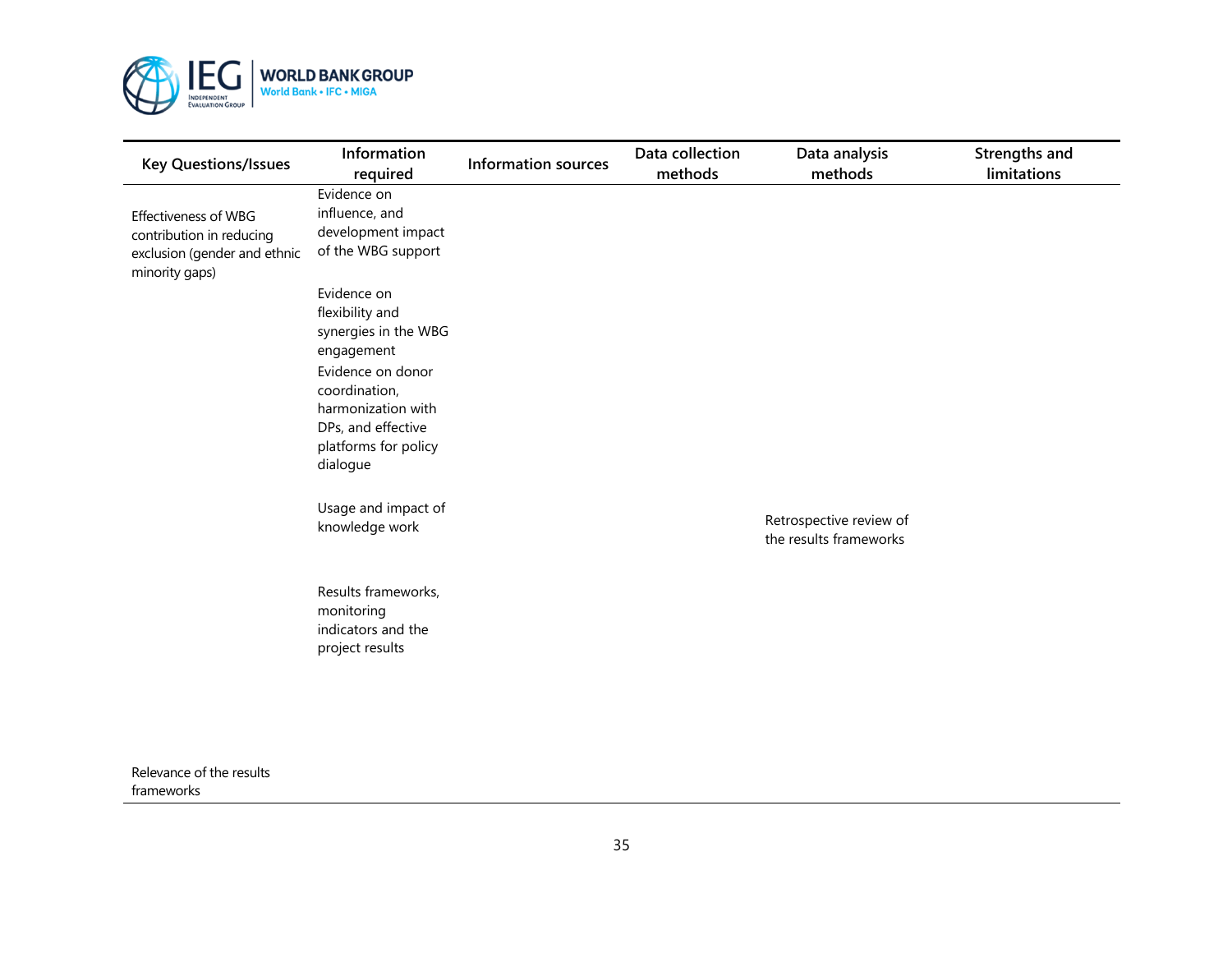

| Kev<br>Questions/Issues | Information |                     | Data collection | Data analysis | <b>Strenaths and</b>     |
|-------------------------|-------------|---------------------|-----------------|---------------|--------------------------|
|                         | reguired    | Information sources | methods         | methods       | $\cdot$ .<br>limitations |

#### **Evaluation questions on the achievement of relevant WBG objectives by (sub-) pillar, with reference to the results frameworks**

*To what extent did the WBG contribute to the achievement of objectives and related sub-objectives under each of the four pillars and cross-cutting issues – facilitating EU accession, promoting socio-economic inclusion (gender and ethnic minorities), and building institutional capacity?* 

*In addition to discussing the pertinence of each sub-objective (and the indicators used to measure progress) under the respective pillars, the evaluative questions under each pillar will assess, inter alia:*

*Were the instruments used consistent with the objective?* 

*What were the actual results achieved by Albania in the respective area?*

*What was the contribution of the WBG to the results achieved?*

*To what extent has Bank support been mainstreaming cross-cutting issues in its strategies and its lending and non-lending products, and to what extent has it been contributing to the achievement of targeted outcomes?*

*Did WBG interventions build upon synergies within and/or across pillars?* 

#### *Did WBG intervention build on synergies across WBG institutions and with other development partners?*

| <b>Pillar 1:</b> How relevant and<br>effective were the WBG<br>programs in strengthening<br>macro-financial and public | Evidence on<br>relevance of WBG<br>support | WBG country<br>strategies, and project<br>documents | Downloading<br>documents and<br>data from the WBG<br>and the | Desk review of country<br>strategies, projects<br>documents, and WBG<br>reports | Limitations on availability of<br>evidence on projects, which<br>were initiated in recent<br>years. This evaluation will |
|------------------------------------------------------------------------------------------------------------------------|--------------------------------------------|-----------------------------------------------------|--------------------------------------------------------------|---------------------------------------------------------------------------------|--------------------------------------------------------------------------------------------------------------------------|
| sector governance?                                                                                                     |                                            | <b>IEG</b> thematic<br>evaluations, CLR             | government<br>website.                                       | Data analyses                                                                   | focus on relevance.                                                                                                      |
| <b>Pillar 2: How relevant and</b>                                                                                      | Evidence on<br>effectiveness of            | Reviews, PPARs ICRs                                 |                                                              | Qualitative analysis of<br>interviews                                           | Challenges in attribution of<br>effects to WBG                                                                           |
| effective were the WBG<br>programs in improving the<br>conditions for private sector                                   | relevant<br>interventions                  | Evaluations by DPs                                  | Interviews with key<br>stakeholders,<br>including WBG        |                                                                                 | interventions.<br>E.g. Potential weakness of<br>links of interventions to                                                |
| development?<br><b>Pillar 3: How relevant and</b>                                                                      |                                            | Findings from<br>interviews and site                | staff, relevant<br>ministries, local                         |                                                                                 | sectoral performance due to<br>other binding constraints.                                                                |
| effective were the WBG<br>programs managing<br>natural capital and                                                     | Evidence on<br>incorporating cross-        | visits                                              | governments,<br>private sector,<br>development               |                                                                                 | Impact of global financial<br>crisis and other<br>global/regional events may                                             |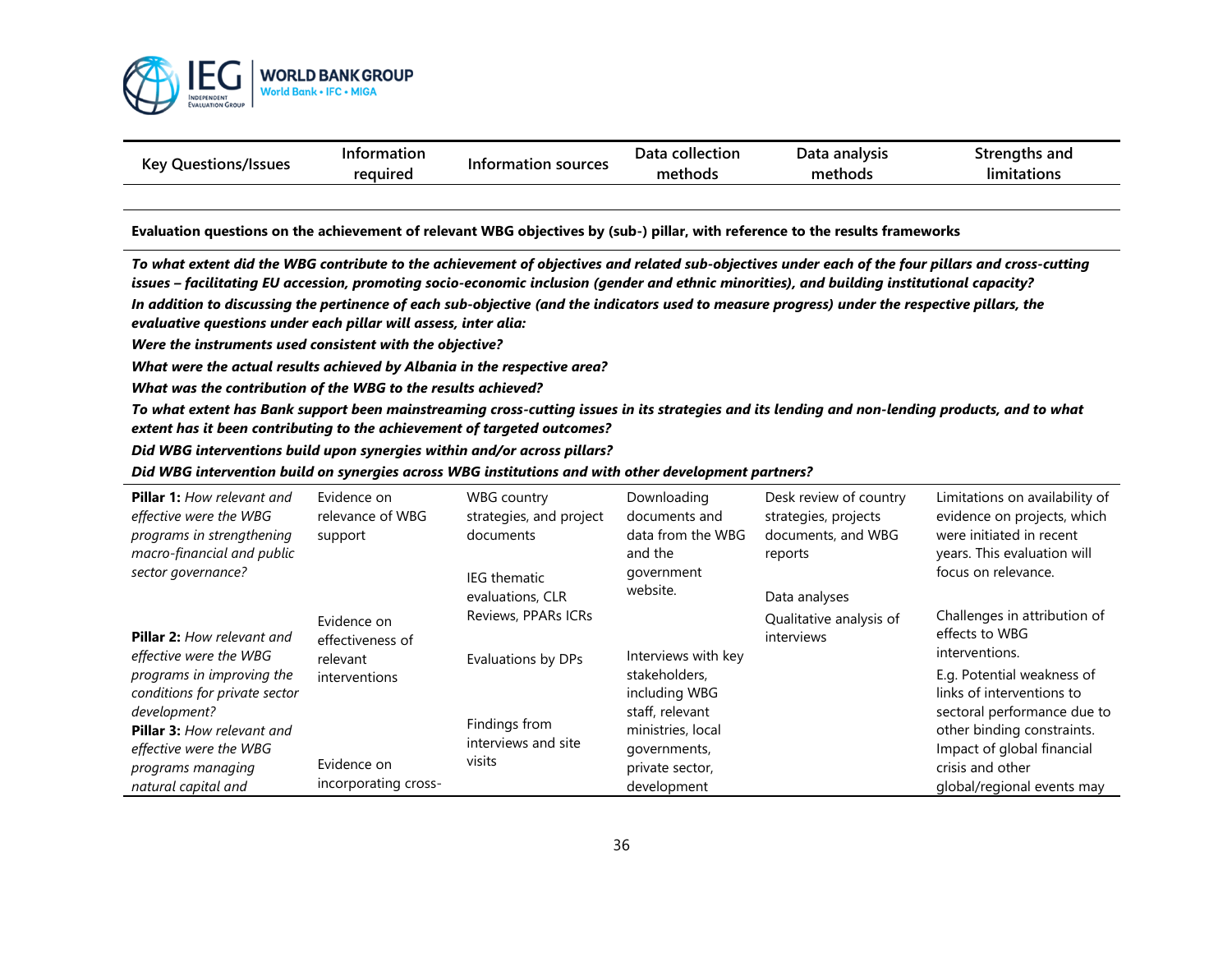

| <b>Key Questions/Issues</b>                                                                                       | Information<br>required             | <b>Information sources</b>                              | Data collection<br>methods           | Data analysis<br>methods | Strengths and<br>limitations                                                                                        |
|-------------------------------------------------------------------------------------------------------------------|-------------------------------------|---------------------------------------------------------|--------------------------------------|--------------------------|---------------------------------------------------------------------------------------------------------------------|
| reducing climate change<br>vulnerabilities.?                                                                      | cutting issues in<br>strategies and | Government                                              | partners and civil<br>society        |                          | overwhelm that of reform<br>efforts. Attribution problem                                                            |
| <b>Pillar 4:</b> How relevant and<br>effective were the WBG<br>programs in improving the                          | projects.                           | documents and legal<br>documents                        | Collecting data<br>during the field  |                          | given the important role<br>played by many donors.                                                                  |
| efficiency, equity and access<br>to basic social services,<br>notably health, education<br>and social protection? |                                     | Household surveys,<br>national surveys and<br>studies,  | mission<br>Visiting project<br>sites |                          | The evaluation focuses on<br>incorporating cross-cutting<br>issues in strategies and<br>design of projects. Limited |
| Did the WBG interventions<br>draw upon synergies within<br>or across pillars?                                     |                                     | Data and statistics on<br>economic/social<br>indicators |                                      |                          | evidence on effectiveness.<br>Limitations on availability of                                                        |
| Did WBG intervention build<br>on synergies across WBG<br>institutions and with other                              |                                     | <b>Published literatures</b><br>and reports             |                                      |                          | evidence on regional<br>projects.                                                                                   |
| development partners?                                                                                             |                                     |                                                         |                                      |                          | Strengths: A series of data<br>and surveys are available                                                            |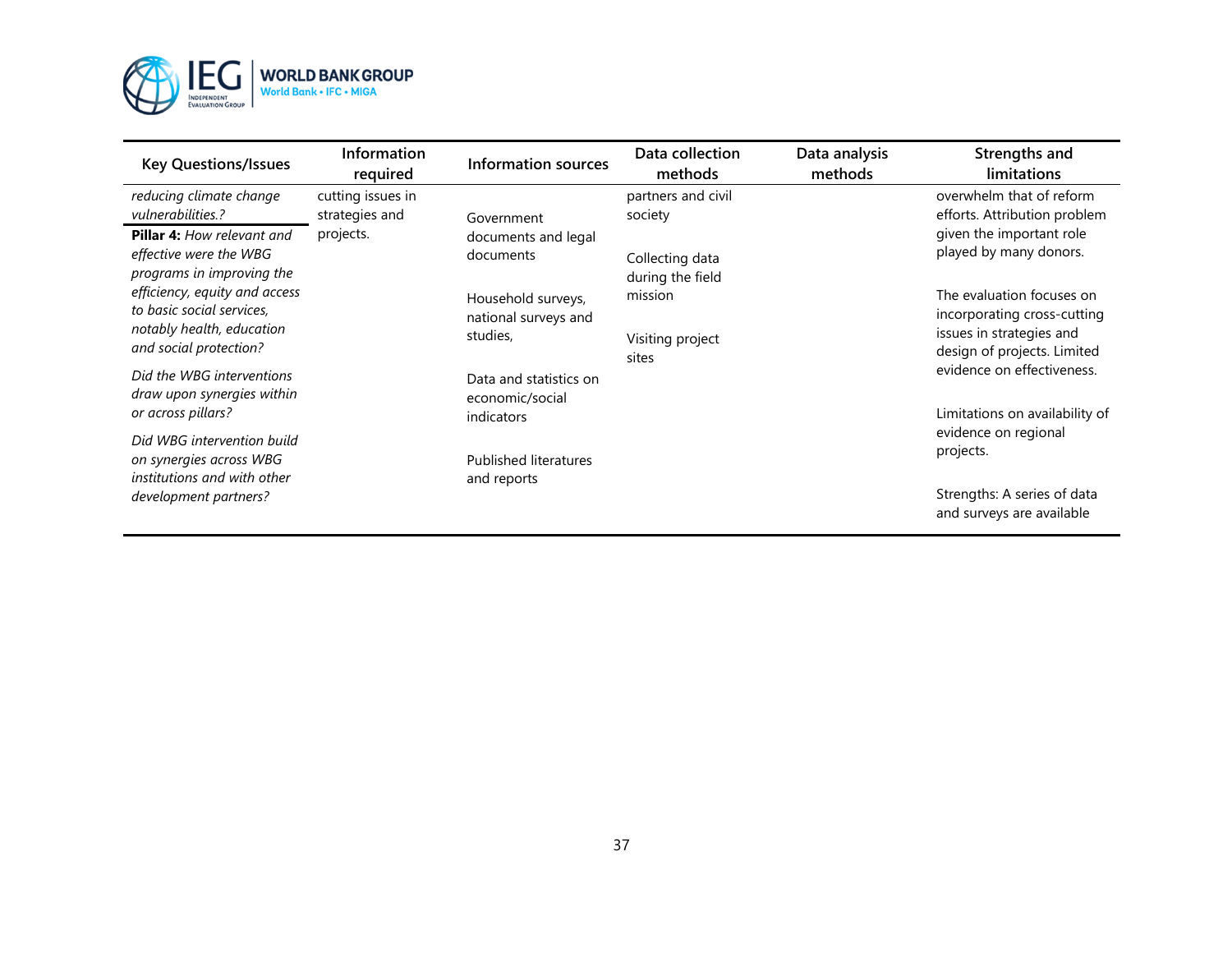

# **Appendix E. Detailed Timeline**

| <b>Item</b>                                    | Date                           |
|------------------------------------------------|--------------------------------|
| IEG one-stop review for approach paper<br>(AP) | November 13, 2018              |
| Circulation of AP to WBG management            | November 29, 2018              |
| Submission of AP to CODE                       | January 11, 2019               |
| Data gathering and analysis                    | August 2018 – Mid January 2019 |
| Mission                                        | January 21, 2019 – Feb 1 2019  |
| IEG one stop review for draft report           | May 9, 2019                    |
| Report circulated for internal WBG             | May 23, 2019                   |
| review                                         | June 5, 2019                   |
| Report sent for Government comments            |                                |
| e-Submission of final report to CODE           | June 28, 2019                  |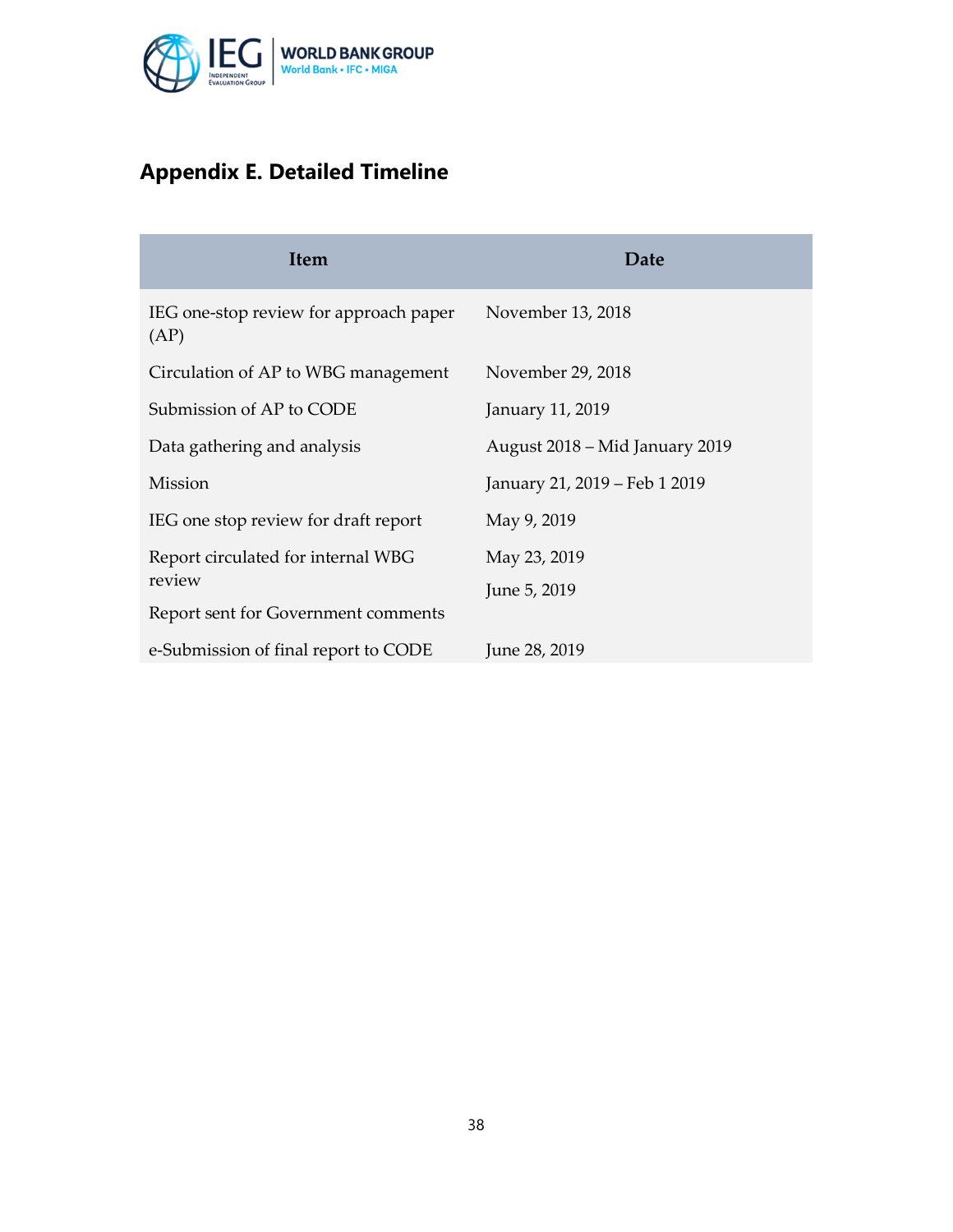

## **Appendix F. Preliminary Portfolio Review of World Bank Group Operational Program in Albania FY11-19**

Financial flows to Albania have declined over the last 10 years with the peak before the financial crisis in 2008. While personal remittances doubled from \$598 million in 2000 to \$1.3 billion in 2017, the latter represents a decline from the peak at \$1.9 billion in 2008 (figure F.1). FDI net inflows increased by seven times from \$143 million to \$1 billion during the same period; however, it has fluctuated after the crisis. Albanian's financial flows were heavily affected by the EU countries, particularly Greece and Italy, which are Albania's largest trading partners. The net ODA remained around \$300 million till 2015 and hit the lowest level (\$169 million) in 2016. As a ratio of GNI, it declined from 8.5 percent in 2000 and to 1.4 percent in 2016. Given the constraints on declining financial flows, leveraging ODA and developing the private sector are critical for sustainable growth and development.



**World Bank financing.** The WBG continued to support Albania with increasing commitments and disbursements over the two CPS/CPF periods (figure F.2). The Bank approved 19 IBRD projects to Albania with a total commitment of \$1.1 billion over the FY11-19 period (as of September in FY19). There were 34 IDA and IBRD projects with a total commitment of \$1.4 billion, including the ongoing projects approved prior to the evaluation period. Eighty five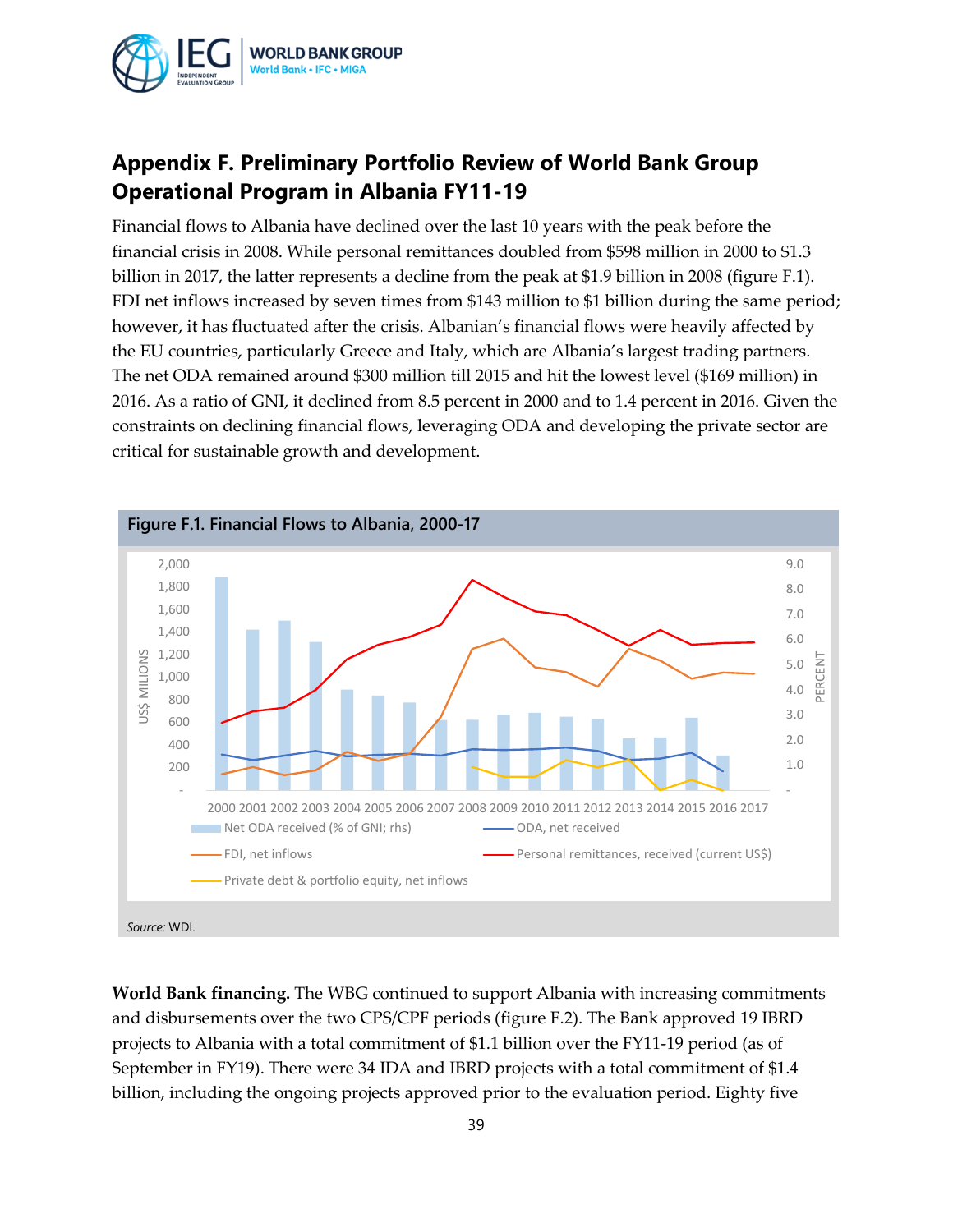

percent of the total commitment was from IBRD (24 projects) and fifteen percent was originated from IDA (10 projects). Annual average lending commitments for FY11-14 were \$350 million and disbursements were \$125 million, while averages for FY15-19 were \$764 million and \$259 million respectively. Slow rates of disbursement (respectively 11 percent and 7 percent in FY16 and FY17) reflect the challenging implementation environment affected by political (tensions between parties in the ruling coalition) and technical complexities in face of insufficient knowhow (complex and large procurement packages). The average annual IDA/IBRD disbursements were clearly important contributors to overall ODA flows.<sup>[1](#page-46-0)</sup>



Reflecting the ambitious reform agenda of the coalition Government that took office in 2013, there were some changes in the engagement model and the priority areas. In FY14, new IBRD commitments rose above \$300 million, at the time a record amount for Albania, including two Development Policy Loans (DPLs) (Financial Sector DPL and Public Finance DPL) to support macro-fiscal sustainability and financial stabilization, respectively. There were 14 investment project financing (IPF) operations approved (\$682 million) and 5 DPLs (\$415 million) approved.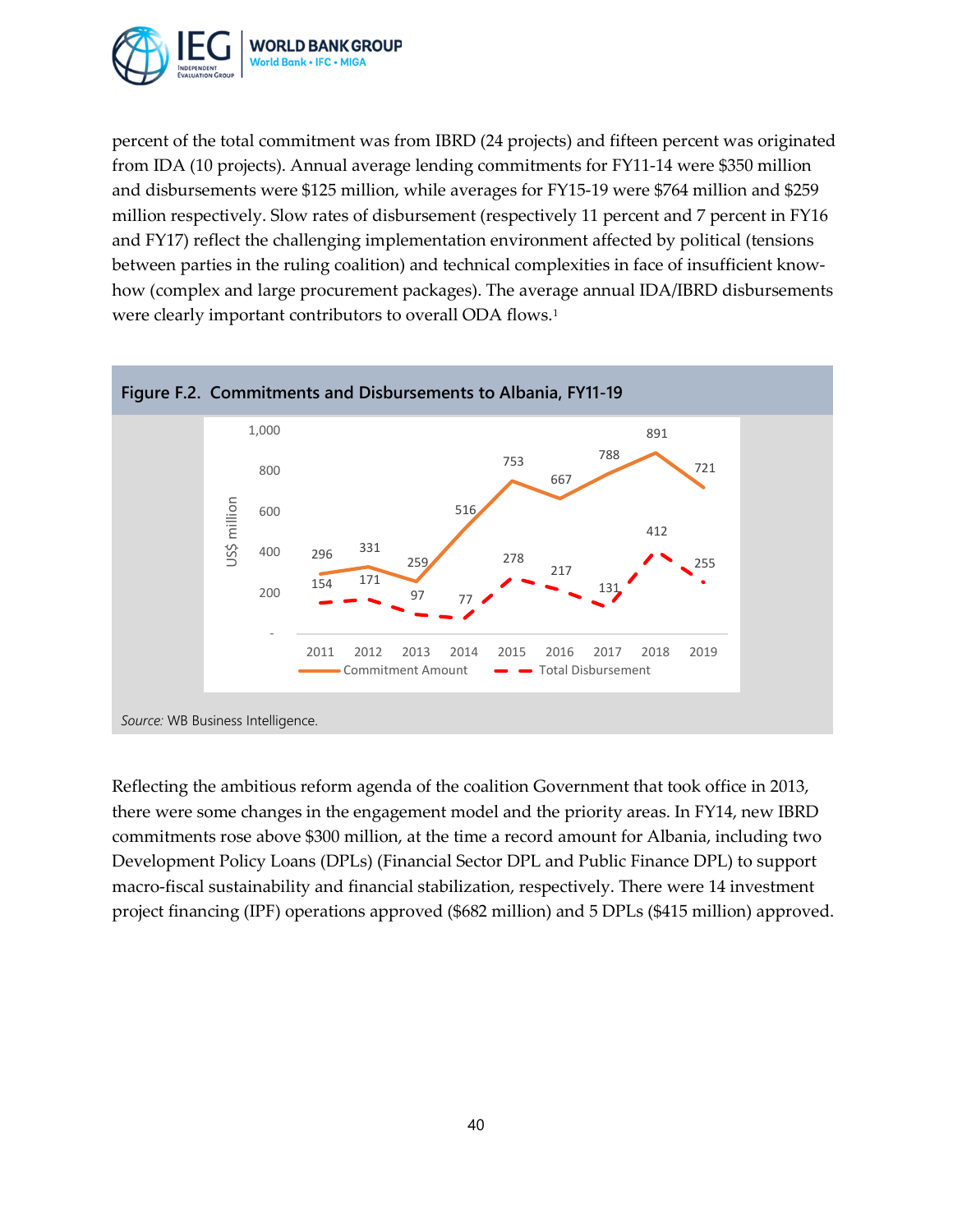



**IDA/IBRD program implementation**. Under the FY11-14 CPS, the Bank's actual lending volumes were \$602 million, close to the proposed allocation in the CPS baseline scenario (\$625 million) (table F.1). Under the FY15-19 CPF, the Bank's actual lending volumes were \$645 million, reaching about half of the proposed allocation (as of September 2019).

**Table F.1. Albania Planned and Actual IDA/IBRD Lending, during the CPS FY11-FY14 and CPF FY15-19**

|                        |          | <b>CPS FY11-14</b> |         |          | <b>CPF FY15-19</b> |          |
|------------------------|----------|--------------------|---------|----------|--------------------|----------|
|                        | Proposed | Actual             | Ongoing | Proposed | Actual             | On-going |
| Total during<br>period | 625      | 602                | 261     | 1,220    | 645                | 238      |
| Average<br>annual      | 156      | 150                |         | 244      | 129                |          |

*Sources:* IEG based on CPS, CPSPLR, CPF, and WB Business Intelligence.

**Distribution of IDA/IBRD commitments by Global Practice (GP).** Among all 34 IDA and IBRD projects, the Finance, Competitiveness & Innovation (21 percent) and the Energy and Extractive (20 percent) Global Practices accounted for the biggest share of commitments amounting to \$552 million, followed by the Transport and Digital Development GP (13 percent) and the Water (11 percent) GP.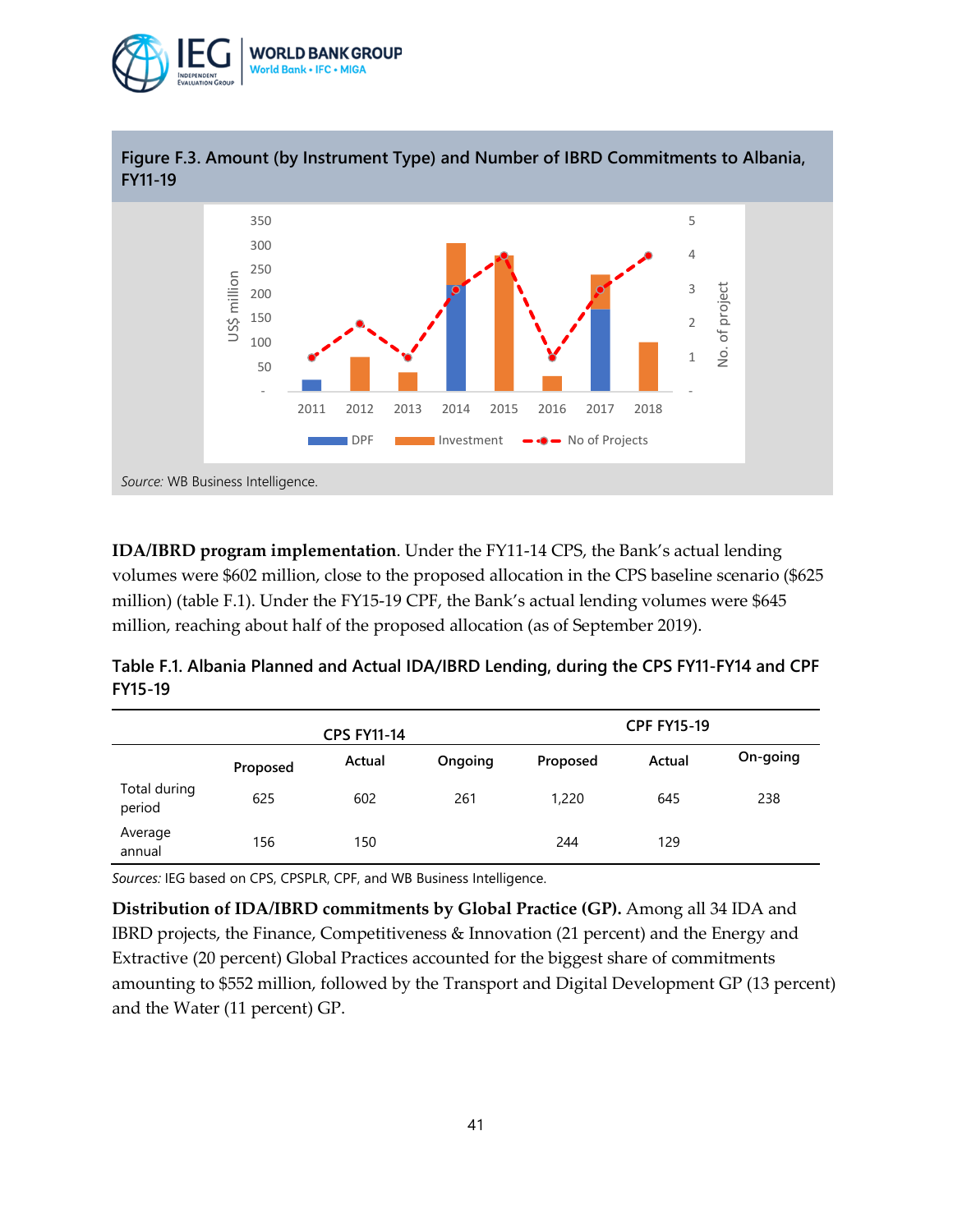



**Regional Lending.** To promote Albania's regional integration, the Bank supported the Government of Albania (GoA) through regional projects. Albania participated in one IBRD regional lending operation for ECA, with a total regional commitment of \$800 million. It has been implemented by the Energy and Extractives GP.

Country-level Performance. During the review period, 17 projects have been evaluated by IEG with a total associated commitment of \$451.2 million. Albania performed better with an outcome rating of moderately satisfactory or better of 86.2 percent, higher than the Bank-wide average of 82.5 percent but lower than the ECA average of 92.1 percent. The average Risk to Development Outcome Rating for Albania projects, at 41.2 percent moderate or higher, is more favorable than the ECA average of 56.8 percent and the overall Bank average of 45.5 percent (tables F.4 & F.5).

Projects at Risk. The share in terms of the number of projects at risk for Albania (26.2 percent) is higher than that for the ECA region (19.2 percent) and the Bank average (23.4 percent) and is the same as the share of commitments at risk (table F.6).

WB Advisory Services and Analytics (ASA). During the review period, there were 27 Advisory Services and Analytics completed corresponding to 10 Economic Sector Work (ESW) (\$2.36 million) and 17 non-lending Technical Assistance (TA) activities (\$2.28 million). Since FY11, the Bank has provided ASA notably in Governance (6 projects, 22 percent of total number of ASA), Finance, Competitiveness & Innovation (5 projects, 19 percent) and Transport & Digital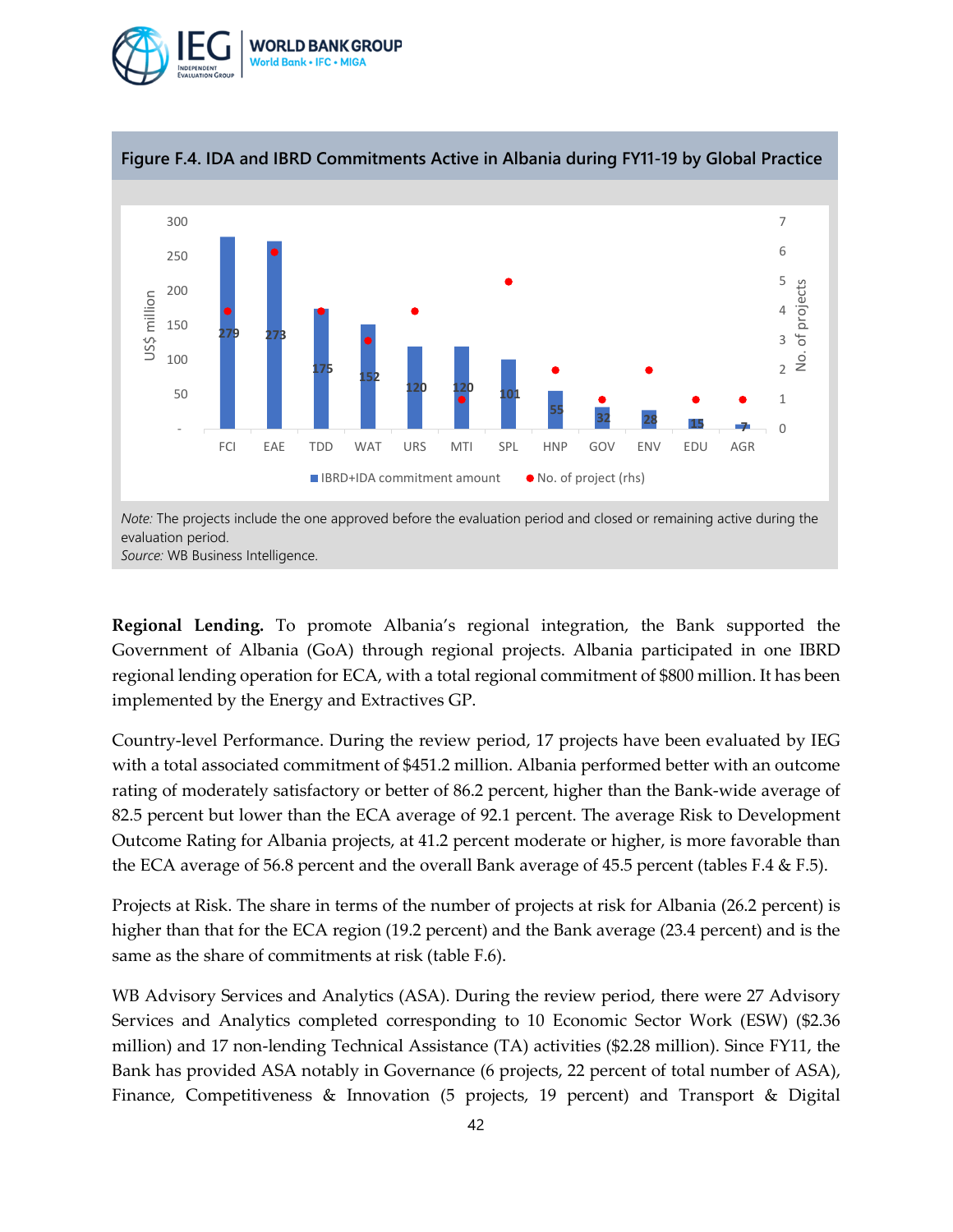

Development (4 projects, 15 percent). During the FY11-14, the number of ASA by Finance, Competitiveness & Innovation was the highest (4 projects) to respond to the Government's needs to manage crisis and improve financial stability (figure F.5).



**Trust Fund (TF) Financing.** There was a total of 38 trust funded activities in Albania active during the review period amounting to \$76.2 million. The Environment and Natural Resources GP ranks highest among the GPs at 24 percent in terms of amount (\$18.1 million, 9 projects) followed by Governance \$14.09 million (19 percent, 9 projects), Urban, Rural and Social (17 percent, 6 projects) and Energy and Extractives (11 percent, 4 projects). Four Governance TF were approved during the CPS and CPF period respectively. Six out of nine TF projects for Environment GP were approved prior to the evaluation period.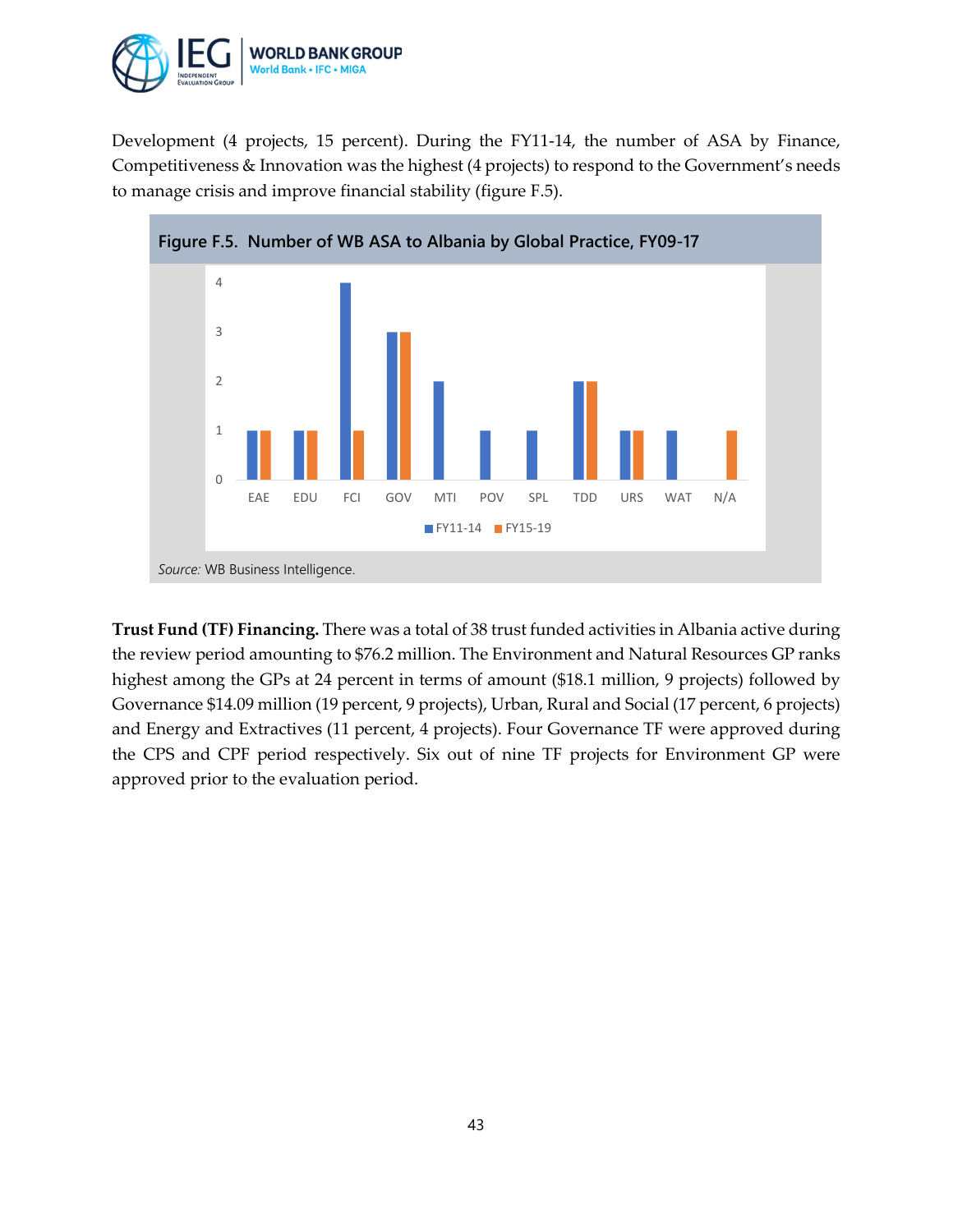





**IFC Investment and Advisory Service.** There were 9 investments and 16 advisory projects in Albania totaling to \$220.62 million (original commitment) and \$22.31 million, respectively during the review period. 8 out of 9 investments were approved during the FY11-14 CPS period and before. No direct IFC investment was made during the FY15-19 CPF period except indirect financing of highway PPP and trade finance for a local bank. Three major sectors for the investments were Banking, Energy, and Oil, Gas & Mining. IEG has reviewed one investment and three advisory projects during the review period. IEG rated the investment project Mostly Unsuccessful on development outcomes. IEG rated two advisory projects Mostly Successful and one Successful on development effectiveness.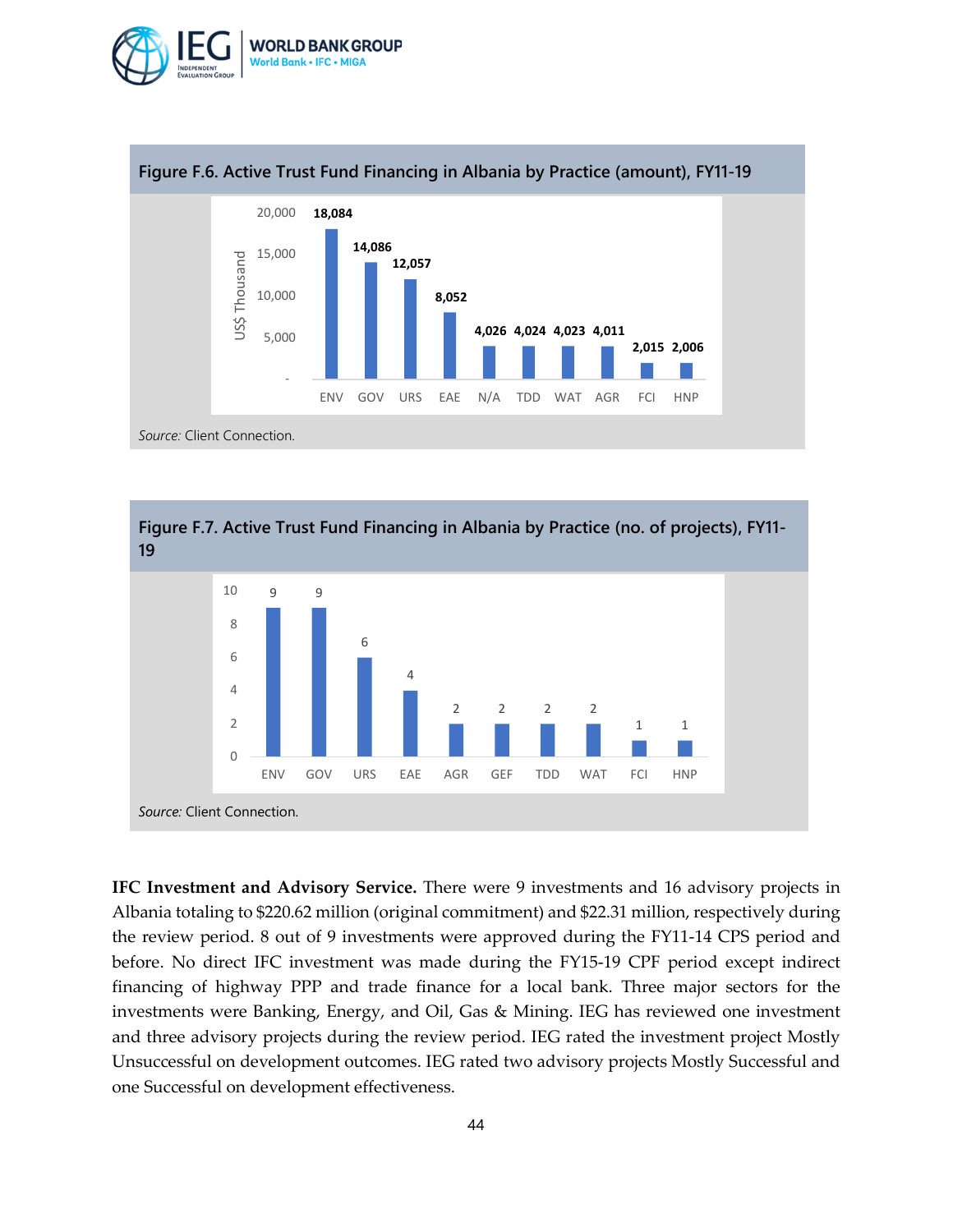

 $\overline{a}$ 

MIGA. As of December 3, MIGA issued political risk insurance guarantees for a total gross outstanding exposure of \$287 million in support of four projects, three in the banking sector (\$225 million) and one in the power sector (\$62 million).

<sup>1</sup> Average annual IDA/IBRD disbursements accounted for 44 percent of average annual total ODA disbursements during FY11-16 (IEG calculation based on the WB Business Intelligence and OECD aid data).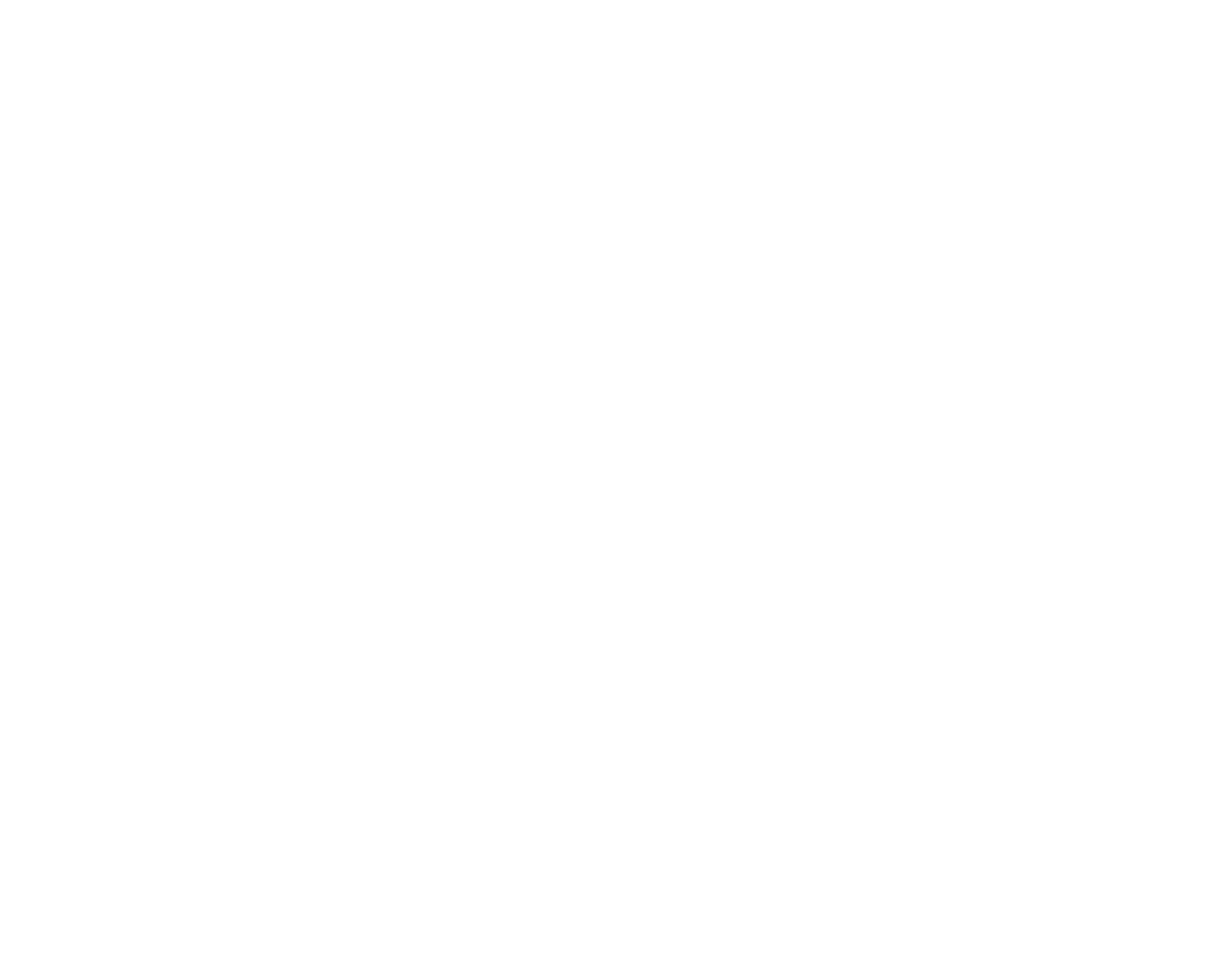

## **Table F.2. WB Lending for Albania FY11-19**

<span id="page-46-0"></span>

| No. | Proj ID | Fiscal<br>year | Exit<br><b>FY</b> | Proj Name                                          | Agreement<br><b>Type</b> | Proj<br><b>Stat</b> | Practice   | Len Instr<br><b>Type</b> | "IBRD<br>Commit<br>Amt" | "IDA<br>Commit<br>Amt" | IBRD+IDA+Grant<br>Amt |
|-----|---------|----------------|-------------------|----------------------------------------------------|--------------------------|---------------------|------------|--------------------------|-------------------------|------------------------|-----------------------|
| 1   | P166469 | 2018           | $\#$              | AF 2 ECSE APL5 Dam Safety                          | <b>IBRD</b>              | Active              | EAE        | Investment               | 14.2                    | $\mathbf 0$            | 14.2                  |
| 2   | P162079 | 2018           | #                 | AF Social Assistance<br>Modernization              | <b>IBRD</b>              | Active              | SPL        | Investment               | 11                      | $\boldsymbol{0}$       | 11                    |
| 3   | P163239 | 2018           | #                 | Regional and Local Roads<br>Connectivity           | <b>IBRD</b>              | Active              | <b>TDI</b> | Investment               | 50                      | $\boldsymbol{0}$       | 50                    |
| 4   | P162786 | 2018           | #                 | Albania WRIP AF                                    | <b>IBRD</b>              | Active              | <b>WAT</b> | Investment               | 26.8                    | 0                      | 26.8                  |
| 5   | P152064 | 2017           | 2018              | AL Financial Sector DPL                            | <b>IBRD</b>              | Closed              | FCI        | Dev Pol<br>Lend          | 100                     | $\mathbf 0$            | 100                   |
| 6   | P155605 | 2017           | 2018              | Albania Competitiveness DPL                        | <b>IBRD</b>              | Closed              | FCI        | Dev Pol<br>Lend          | 70                      | $\pmb{0}$              | 70                    |
| 7   | P155875 | 2017           | $\#$              | Proj. for Integrated Urban &<br><b>Tourism Dev</b> | <b>IBRD</b>              | Active              | <b>URS</b> | Investment               | 71                      | $\mathbf 0$            | 71                    |
| 8   | P151972 | 2016           | #                 | Citizen-centered public<br>services                | <b>IBRD</b>              | Active              | GOV        | Investment               | 32                      | $\mathbf 0$            | 32                    |
| 9   | P144029 | 2015           | #                 | Power Recovery Project                             | <b>IBRD</b>              | Active              | EAE        | Investment               | 150                     | $\mathbf 0$            | 150                   |
| 10  | P130492 | 2015           | $^{\#}$           | <b>ENVIRONMENTAL SERVICES</b><br><b>PROJECT</b>    | <b>IBRD</b>              | Active              | ENV        | Investment               | 10                      | $\mathbf 0$            | 10                    |
| 11  | P144688 | 2015           | #                 | Albania Health System<br>Improvement               | <b>IBRD</b>              | Active              | <b>HNP</b> | Investment               | 40                      | $\mathbf 0$            | 40                    |
| 12  | P132982 | 2015           | #                 | <b>RRMSP</b>                                       | <b>IBRD</b>              | Active              | TDI        | Investment               | 80                      | 0                      | 80                    |
| 13  | P146280 | 2014           | 2015              | AL Financial Sector DPL                            | <b>IBRD</b>              | Closed              | FCI        | Dev Pol<br>Lend          | 100                     | $\mathbf 0$            | 100                   |
| 14  | P147226 | 2014           | 2016              | Public Finance DPL                                 | <b>IBRD</b>              | Closed              | MTI        | Dev Pol<br>Lend          | 120                     | $\mathbf 0$            | 120                   |
| 15  | P102733 | 2014           | #                 | <b>Water Sector Investment</b><br>Project          | <b>IBRD</b>              | Active              | <b>WAT</b> | Investment               | 85.3                    | $\mathbf 0$            | 85.3                  |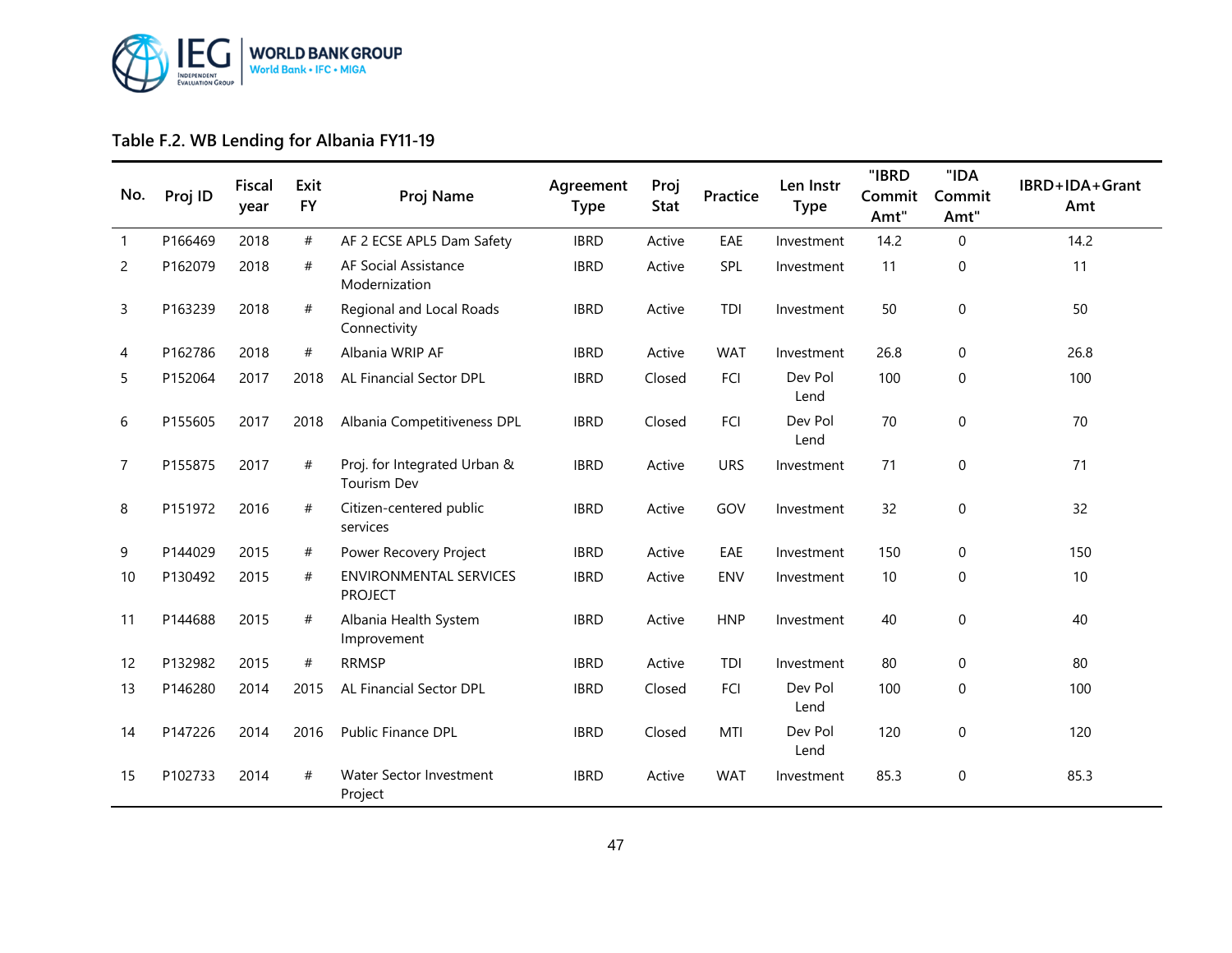

| 16 | P121186 | 2013 | #    | <b>WATER RESOURCES AND</b><br><b>IRRIGATION</b>   | <b>IBRD</b> | Active | <b>WAT</b> | Investment      | 40          | $\mathbf 0$    | 40             |
|----|---------|------|------|---------------------------------------------------|-------------|--------|------------|-----------------|-------------|----------------|----------------|
| 17 | P125856 | 2012 | #    | DAM SAFETY - ADDITIONAL<br><b>FINANCING</b>       | <b>IBRD</b> | Active | EAE        | Investment      | 21.6        | 0              | 21.6           |
| 18 | P122233 | 2012 | #    | Social Assistance<br><b>Modernization Project</b> | <b>IBRD</b> | Active | SPL        | Investment      | 50          | $\mathbf 0$    | 50             |
| 19 | P116937 | 2011 | 2012 | Social Sector Reform DPL                          | <b>IBRD</b> | Closed | SPL        | Dev Pol<br>Lend | 25          | $\mathbf 0$    | 25             |
| 20 | P107382 | 2009 | 2013 | ADD'L FIN - SOC SERVICE DEL                       | <b>IBRD</b> | Closed | SPL        | Investment      | 5           | $\Omega$       | 5              |
| 21 | P110481 | 2008 | #    | ECSEE APL 5 DAM SAFETY                            | <b>IDA</b>  | Active | EAE        | Investment      | 0           | 35.3           | 35.3           |
| 22 | P110845 | 2008 | 2013 | <b>DISASTER RISK MITIGATION</b>                   | <b>IBRD</b> | Closed | <b>URS</b> | Investment      | 3           | 6.2            | 9.2            |
| 23 | P107833 | 2008 | 2013 | SECONDARY AND LOCAL<br><b>ROADS</b>               | <b>IDA</b>  | Closed | TDI        | Investment      | 0           | 20             | 20             |
| 24 | P096643 | 2007 | 2012 | AL Busi Env Ref & Insti Streng                    | <b>IBRD</b> | Closed | FCI        | Investment      | 5.6         | 3.7            | 9.3            |
| 25 | P096263 | 2007 | 2014 | LAND ADMIN & MGMT PROJ                            | <b>IBRD</b> | Closed | <b>URS</b> | Investment      | 20          | 15             | 35             |
| 26 | P078949 | 2007 | 2011 | <b>TRANSPORT</b>                                  | <b>IBRD</b> | Closed | TDI        | Investment      | 20          | 5              | 25             |
| 27 | P078933 | 2006 | 2013 | <b>EDUC EXCEL &amp; EQUITY</b>                    | <b>IDA</b>  | Closed | EDU        | Investment      | 0           | 15             | 15             |
| 28 | P082814 | 2006 | 2012 | <b>HEALTH SYST MOD</b>                            | <b>IDA</b>  | Closed | <b>HNP</b> | Investment      | 0           | 15.4           | 15.4           |
| 29 | P100273 | 2006 | 2011 | <b>AVIAN FLU - AL</b>                             | <b>IDA</b>  | Closed | <b>URS</b> | Investment      | 0           | 5              | 5              |
| 30 | P082375 | 2005 | 2011 | <b>NATURAL RES DEVT</b>                           | <b>IDA</b>  | Closed | AGR        | Investment      | $\mathbf 0$ | $\overline{7}$ | $\overline{7}$ |
| 31 | P090656 | 2005 | 2012 | ECSEE APL2 (ALBANIA)                              | <b>IDA</b>  | Closed | EAE        | Investment      | 0           | 27             | 27             |
| 32 | P086807 | 2005 | 2015 | COASTAL ZONE MGMT (APL<br>#1)                     | <b>IDA</b>  | Closed | ENV        | Investment      | $\mathbf 0$ | 17.5           | 17.5           |
| 33 | P077526 | 2004 | 2012 | POWER SECTOR GENER &<br>RESTRCT'G                 | <b>IDA</b>  | Closed | EAE        | Investment      | 0           | 25             | 25             |
| 34 | P055383 | 2001 | 2013 | SOC SERV DEVT                                     | <b>IDA</b>  | Closed | SPL        | Investment      | $\mathbf 0$ | 10             | 10             |
|    |         |      |      |                                                   |             |        |            | <b>TOTAL</b>    | 1,150.5     | 207.1          | 1,357.6        |

*Source:* WB Business Intelligence as of April 2, 2018*.*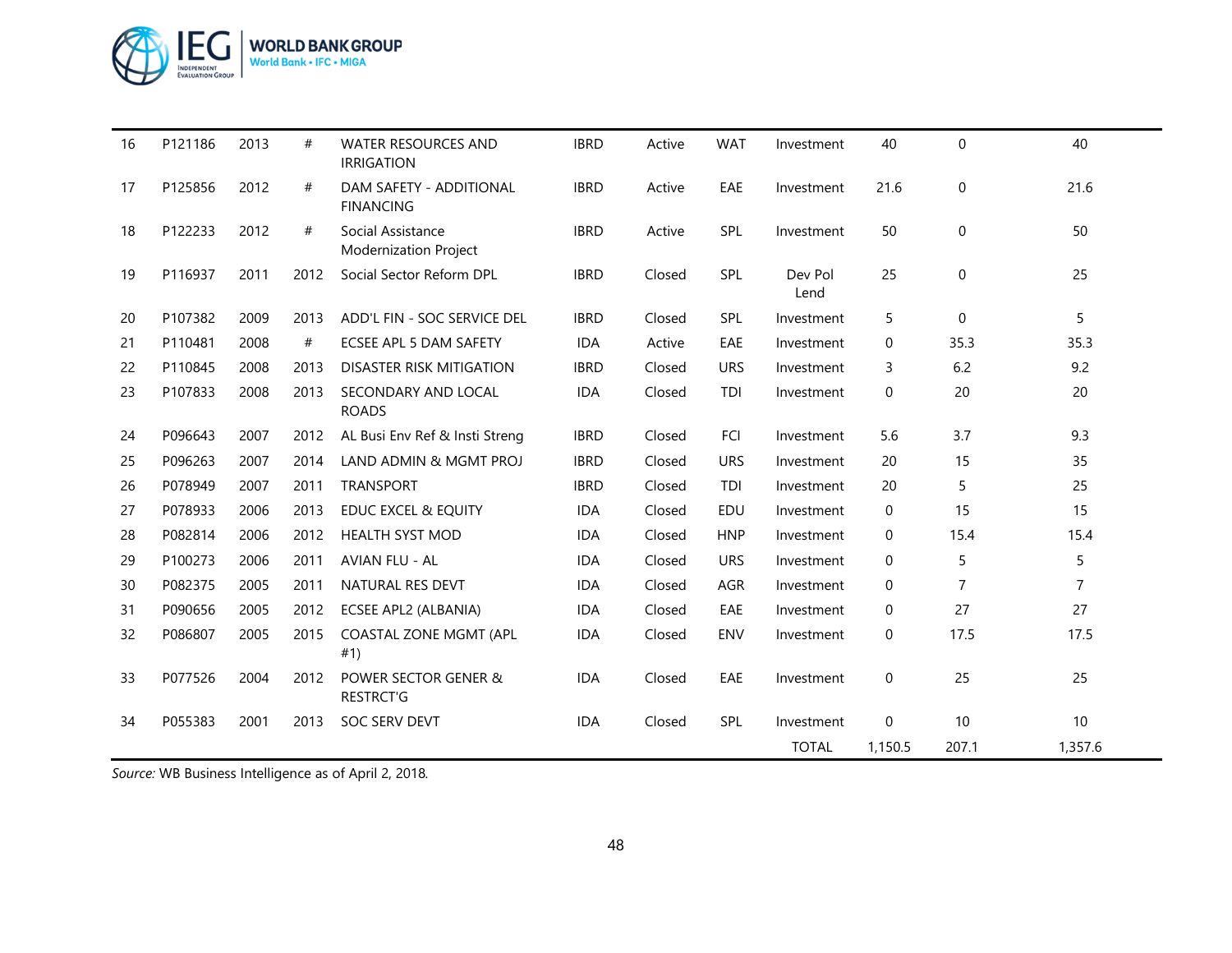

## **Table F.3. Advisory Services and Analytics (ASA) for Albania FY11-19**

|                |                  | A. Economic and Sector Work                   |                   |                       |            |                                                      |                                     |
|----------------|------------------|-----------------------------------------------|-------------------|-----------------------|------------|------------------------------------------------------|-------------------------------------|
|                | Proj ID<br>(AAA) | <b>Project Name</b>                           | Fee Based<br>Flag | <b>Fiscal</b><br>year | Practice   | <b>Report Type</b>                                   | Total<br><b>Cum Cost</b><br>(US\$T) |
|                | P107759          | Accountability for Better<br>Governance AAA   | <b>No</b>         | <b>FY11</b>           | EDU        | Other Social Protection Study                        | 320                                 |
| $\overline{2}$ | P124165          | DeMPA Assessment - Albania                    | <b>No</b>         | <b>FY11</b>           | MTI        | General Economy, Macroeconomics,<br>and Growth Study | 65                                  |
| 3              | P143099          | <b>Public Finance Review</b>                  | <b>No</b>         | <b>FY14</b>           | GOV        | Public Expenditure Review (PER)                      | 471                                 |
| 4              | P145524          | <b>Policy Notes</b>                           | <b>No</b>         | <b>FY14</b>           | MTI        | Sector or Thematic Study/Note                        | 8                                   |
| 5              | P146188          | Albania FSAP Update                           | <b>No</b>         | <b>FY14</b>           | FCI        | Financial Sector Assessment Program<br>(FSAP)        | 333                                 |
| 6              | P152404          | Assessment of Road Assets                     | <b>No</b>         | <b>FY16</b>           | <b>TDD</b> | Sector or Thematic Study/Note                        | 17                                  |
| 7              | P155674          | <b>Public Finance Functional Review</b>       | <b>No</b>         | <b>FY16</b>           | GOV        | Sector or Thematic Study/Note                        | 249                                 |
| 8              | P156725          | Albania Skills and Jobs Diagnostic            | <b>No</b>         | <b>FY17</b>           | EDU        | Sector or Thematic Study/Note                        | 280                                 |
| 9              | P157934          | Country Fiduciary and Project<br>Implement.   | <b>No</b>         | <b>FY17</b>           | GOV        | Integrative Fiduciary Assessment (IFA)               | 230                                 |
| 10             | P159602          | Albania Sustainable Logistic -<br><b>MDTF</b> | No                | <b>FY17</b>           | <b>TDD</b> | Sector or Thematic Study/Note                        | 302                                 |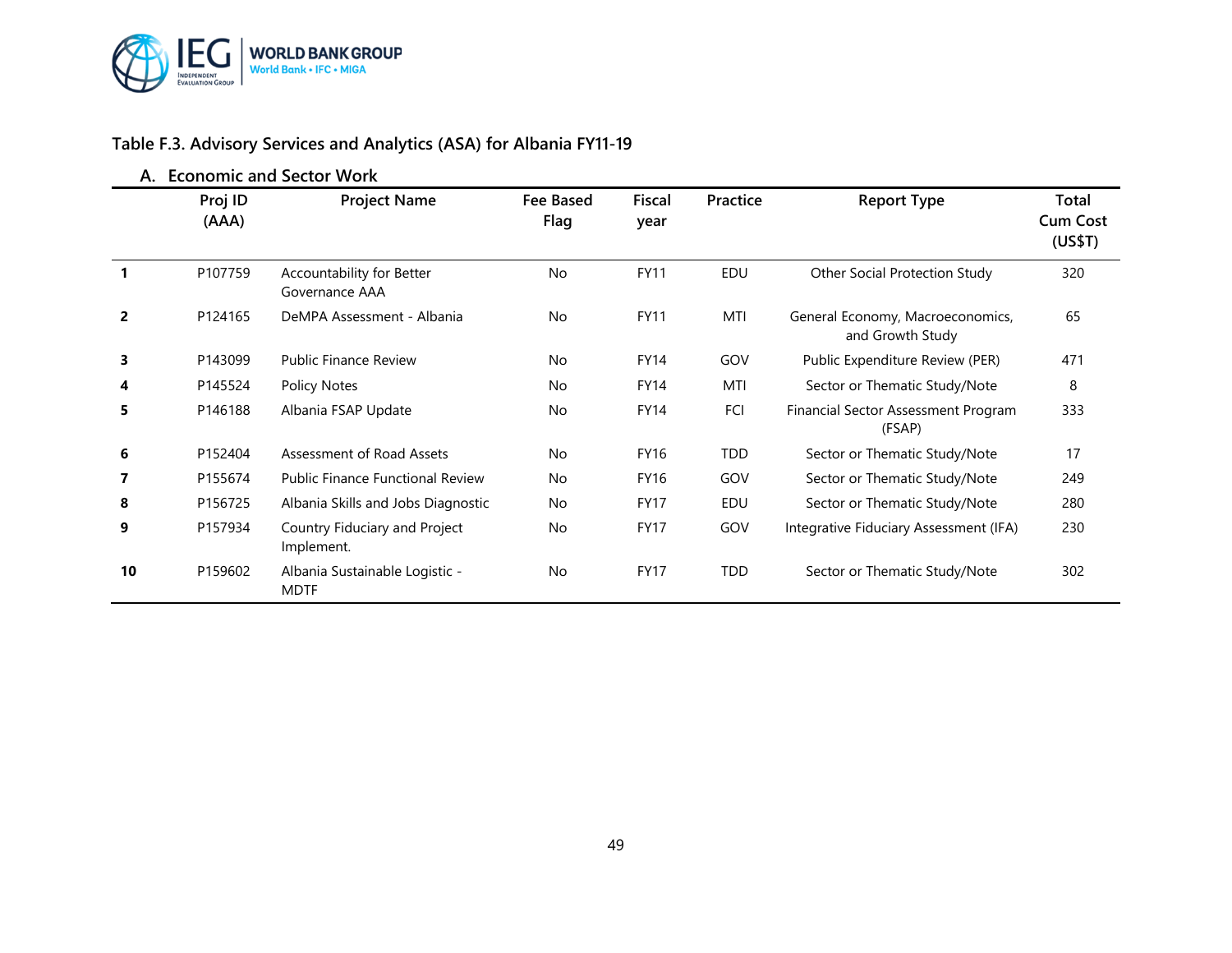

|              | <b>Technical Assistance</b><br>В. |                                           |                |             |            |                             |                                     |
|--------------|-----------------------------------|-------------------------------------------|----------------|-------------|------------|-----------------------------|-------------------------------------|
|              | Proj ID (AAA)                     | <b>Project Name</b>                       | Fee Based Flag | Fiscal year | Practice   | <b>Report Type</b>          | Total<br><b>Cum Cost</b><br>(US\$T) |
| $\mathbf{1}$ | P112643                           | FBS - Pro-Poor Gov in Water and Electr    | Yes            | <b>FY12</b> | <b>POV</b> | Technical Assistance        | 498                                 |
| 2            | P115786                           | Albania CGAC Program - GPF Grant          | No             | <b>FY15</b> | GOV        | <b>Technical Assistance</b> | 44                                  |
| 3            | P117865                           | Albania: #8090 Fin Crisis CP & Sim. Ex.   | No             | <b>FY11</b> | FCI        | <b>Technical Assistance</b> | 232                                 |
| 4            | P118219                           | Albania GPF - e-government TA             | No             | <b>FY11</b> | <b>TDD</b> | <b>Technical Assistance</b> | 105                                 |
| 5            | P119929                           | Expropriation safeguards TA (TF096005)    | No             | <b>FY12</b> | <b>URS</b> | <b>Technical Assistance</b> | 38                                  |
| 6            | P122125                           | FBS-Pro-Poor Govt in Water and Electric.  | Yes            | <b>FY12</b> | <b>WAT</b> | <b>Technical Assistance</b> | 18                                  |
| 7            | P122126                           | FBS-Pro-Poor Govt. in Water and Electric  | Yes            | <b>FY12</b> | EAE        | <b>Technical Assistance</b> | 65                                  |
| 8            | P126807                           | Albania repeat PEFA Assessment            | No             | <b>FY12</b> | GOV        | <b>Technical Assistance</b> | 137                                 |
| 9            | P127294                           | Albania #10051 Liberalizing MTPL Ins Mkt  | No             | <b>FY13</b> | <b>FCI</b> | <b>Technical Assistance</b> | 249                                 |
| 10           | P127599                           | Pension Reform TA                         | No             | <b>FY13</b> | <b>SPL</b> | <b>Technical Assistance</b> | 112                                 |
| 11           | P130386                           | Universal Access and Service ICT Sector   | No             | <b>FY13</b> | <b>TDD</b> | <b>Technical Assistance</b> | 150                                 |
| 12           | P130439                           | Albania #10177 Strength Deposit Insurance | No             | <b>FY13</b> | FCI        | <b>Technical Assistance</b> | 82                                  |
| 13           | P131457                           | Support to PFM Strategy in Albania        | No             | <b>FY14</b> | GOV        | <b>Technical Assistance</b> | 46                                  |
| 14           | P149745                           | Reducing Risk and Building Resilience     | No             | <b>FY16</b> | <b>URS</b> | <b>Technical Assistance</b> | 245                                 |
| 15           | P150997                           | Albania B004 Pension Supervsn             | No             | <b>FY16</b> | FCI        | <b>Technical Assistance</b> | 261                                 |
| 16           | P154086                           | Citizen Centric Service Delivery JIT TA   | No             | <b>FY16</b> | N/A        | <b>Technical Assistance</b> | 41                                  |
| 17           | P158420                           | Albania Energy PSIA                       | No             | <b>FY17</b> | EAE        | <b>Technical Assistance</b> | 35                                  |

*Source:* WB Business Intelligence as of 9/12/18.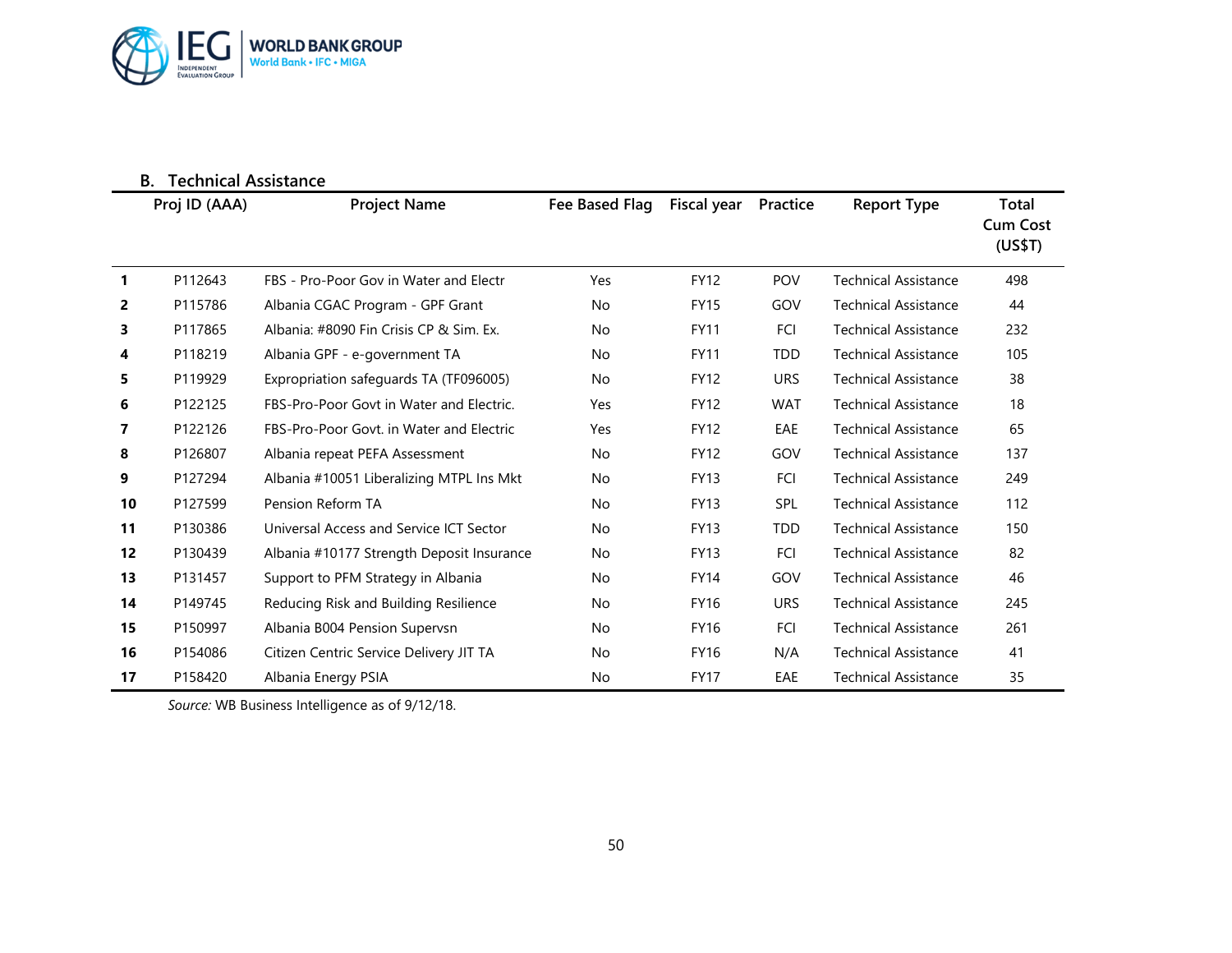

## **Table F.4. Albania Trust Fund Financing in FY11-19**

|              | Project<br>ID | Project name                                                                                              | TF ID           | Approval<br><b>FY</b> | Closing<br><b>FY</b> | Approved<br>Amount | <b>GP</b>  |
|--------------|---------------|-----------------------------------------------------------------------------------------------------------|-----------------|-----------------------|----------------------|--------------------|------------|
| $\mathbf{1}$ | P159931       | Development of Public Sector Accounting                                                                   | <b>TF A5134</b> | 2018                  | 2020                 | 376,500            | GOV        |
| $\mathbf{2}$ | P159931       | Development of Public Sector Accounting                                                                   | <b>TFA3277</b>  | 2018                  | 2020                 | 1,073,500          | GOV        |
| 3            | P158380       | SUPPORT TO EXTRACTIVE INDUSTRIES TRANSPARENCY INITIATIVE<br><b>COMPLIANCE PROCESS PROJECT</b>             | <b>TF A1769</b> | 2016                  | 2019                 | 400,000            | EAE        |
| 4            | P153167       | Albania: Procurement Performance Enhancement Project                                                      | TF 19164        | 2016                  | 2018                 | 270,000            | GOV        |
| 5.           | P152567       | Albania-Enhancing Quality of Financial Reporting (EQ-FINREP)                                              | TF 19228        | 2015                  | 2020                 | 2,076,348          | GOV        |
| 6            | P128412       | <b>ENVIRONMENTAL SERVICES</b>                                                                             | TF 17364        | 2015                  | 2020                 | 2,880,000          | ENV        |
| $\mathbf{7}$ | P153211       | Albania FSA - SECO Trust Fund for Strengthening Supervisory<br>Capacities                                 | TF 18931        | 2015                  | 2019                 | 1,583,721          | FCI        |
| 8            | P130492       | <b>ENVIRONMENTAL SERVICES PROJECT</b>                                                                     | TF 18238        | 2015                  | 2019                 | 7,960,000          | <b>ENV</b> |
| 9            | P143963       | Albania MDTF for Extractive Industry Transparency Initiative (EITI),<br>Implementation Support, Phase III | TF 14999        | 2014                  | 2016                 | 420,000            | EAE        |
| 10           | P132982       | Results-based Road Maintenance and Safety Project                                                         | TF 14761        | 2014                  | 2015                 | 700,000            | <b>TDD</b> |
| 11           | P121186       | Water Resources and Irrigation Project                                                                    | TF 14255        | 2013                  | 2019                 | 5,094,000          | <b>WAT</b> |
| 12           | P129332       | Second MDTF for Capacity Building Support to Implement the IPS (IPS<br>2)                                 | TF 13972        | 2013                  | 2019                 | 4,833,416          | GOV        |
| 13           | P132679       | Land Degradation Enabling Activities - Albania                                                            | TF 13194        | 2013                  | 2016                 | 150,000            | N/A        |
| 14           | P132129       | Revision of the National Biodiversity Strategy and Action Plan                                            | TF 12599        | 2013                  | 2015                 | 220,000            | N/A        |
| 15           | P096263       | Land Administration and Management Project (LAMP)                                                         | TF 12392        | 2013                  | 2014                 | 2,706,131          | <b>URS</b> |
| 16           | P120961       | Free Standing TF on Natural Resource Development                                                          | TF 11576        | 2012                  | 2014                 | 2,716,028          | ENV        |
| 17           | P116632       | Albania: Extractive Industries Transparency Initiative Implementation                                     | TF 12148        | 2012                  | 2013                 | 110,000            | EAE        |
| 18           | P127684       | Supporting to increasing security of Albania's e-procurement system                                       | TF 11176        | 2012                  | 2013                 | 100,000            | GOV        |
| 19           | P125591       | REPARIS Albania MDTF No. TF098923 Corporate Financial Reporting<br><b>Enhancement Project</b>             | TF 98923        | 2011                  | 2014                 | 1,819,876          | GOV        |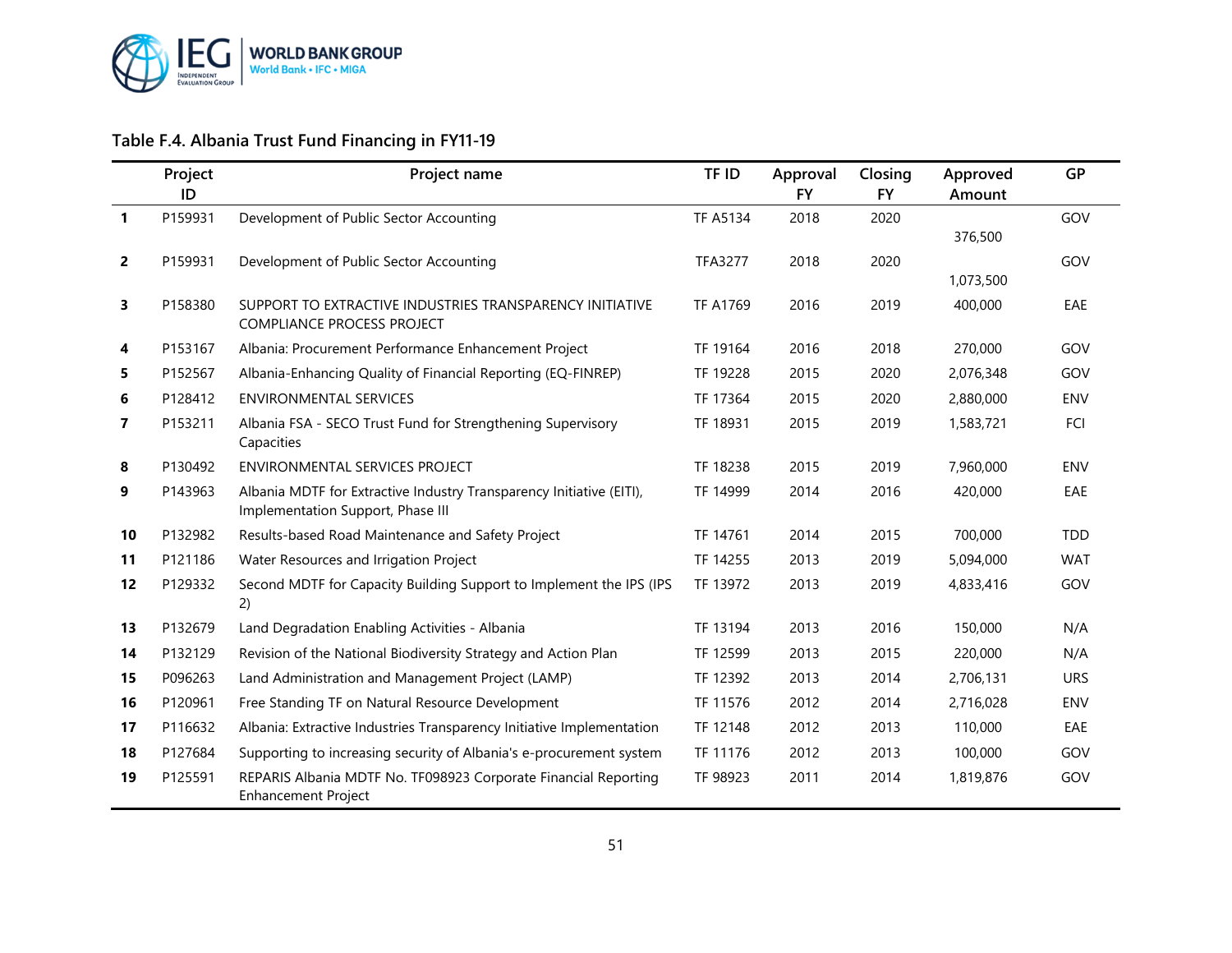

| 20 | P122216 | Albania - Mini Development Marketplace for Governance                                        | TF 97338 | 2011 | 2013 | 140,000   | GOV        |
|----|---------|----------------------------------------------------------------------------------------------|----------|------|------|-----------|------------|
| 21 | P110845 | Disaster Risk Mitigation and Adaptation Project                                              | TF 99141 | 2011 | 2013 | 600,000   | <b>URS</b> |
| 22 | P113978 | Youth Empowerment through Community Development in Albania                                   | TF 93709 | 2010 | 2014 | 1,155,700 | <b>URS</b> |
| 23 | P102733 | Water Sector Investment Project                                                              | TF 93096 | 2010 | 2013 | 980,000   | <b>WAT</b> |
| 24 | P114789 | Strengthening Aarhus Convention Implementation                                               | TF 94711 | 2010 | 2013 | 370,000   | <b>TDD</b> |
| 25 | P116632 | Albania: Extractive Industries Transparency Initiative Implementation                        | TF 96009 | 2010 | 2012 | 275,000   | EAE        |
| 26 | P084605 | ALBANIA/MONTENEGRO LAKE SKHODER INTEGRATED ECOSYSTEM<br>MANAGE                               | TF 91937 | 2009 | 2013 | 1,990,000 | ENV        |
| 27 | P096263 | Land Administration and Management Project (LAMP)                                            | TF 90309 | 2008 | 2014 | 2,447,013 | <b>URS</b> |
| 28 | P096263 | Land Administration and Management Project (LAMP)                                            | TF 56729 | 2008 | 2013 | 1,537,000 | <b>URS</b> |
| 29 | P105143 | Albania MD Capacity Building & Support to Implement the Integrated<br><b>Planning System</b> | TF 90843 | 2008 | 2012 | 6,391,344 | GOV        |
| 30 | P085089 | Albania Butrint Global Biodiversity and Heritage Conservation                                | TF 56176 | 2008 | 2011 | 950,000   | <b>ENV</b> |
| 31 | P091145 | Afforestation & Reforestation of Refused Lands in Albania BioCarbon<br><b>Fund Project</b>   | TF 56871 | 2007 | 2019 | 1,013,584 | ENV        |
| 32 | P100273 | Avian Influenza Control and Human Pandemic Preparedness and<br>Response Project              | TF 56728 | 2007 | 2011 | 800,000   | <b>URS</b> |
| 33 | P086807 | Integrated Coastal Zone Management & Clean-Up Project (APL #1)                               | TF 55922 | 2006 | 2015 | 2,509,878 | <b>ENV</b> |
| 34 | P086807 | Integrated Coastal Zone Management & Clean-Up Project (APL #1)                               | TF 55065 | 2006 | 2015 | 2,230,000 | <b>ENV</b> |
| 35 | P082814 | Health System Modernization Project                                                          | TF 55804 | 2006 | 2012 | 1,610,000 | <b>HNP</b> |
| 36 | P086807 | Integrated Coastal Zone Management & Clean-Up Project (APL #1)                               | TF 54400 | 2006 | 2011 | 3,113,333 | <b>ENV</b> |
| 37 | P082375 | Natural Resources Development Project                                                        | TF 54995 | 2006 | 2011 | 5,047,774 | AGR        |
| 38 | P089061 | Albania - Natural Resources Development Project                                              | TF 54926 | 2005 | 2012 | 5,000,000 | AGR        |

*Source:* Client Connection and BI 8/8/18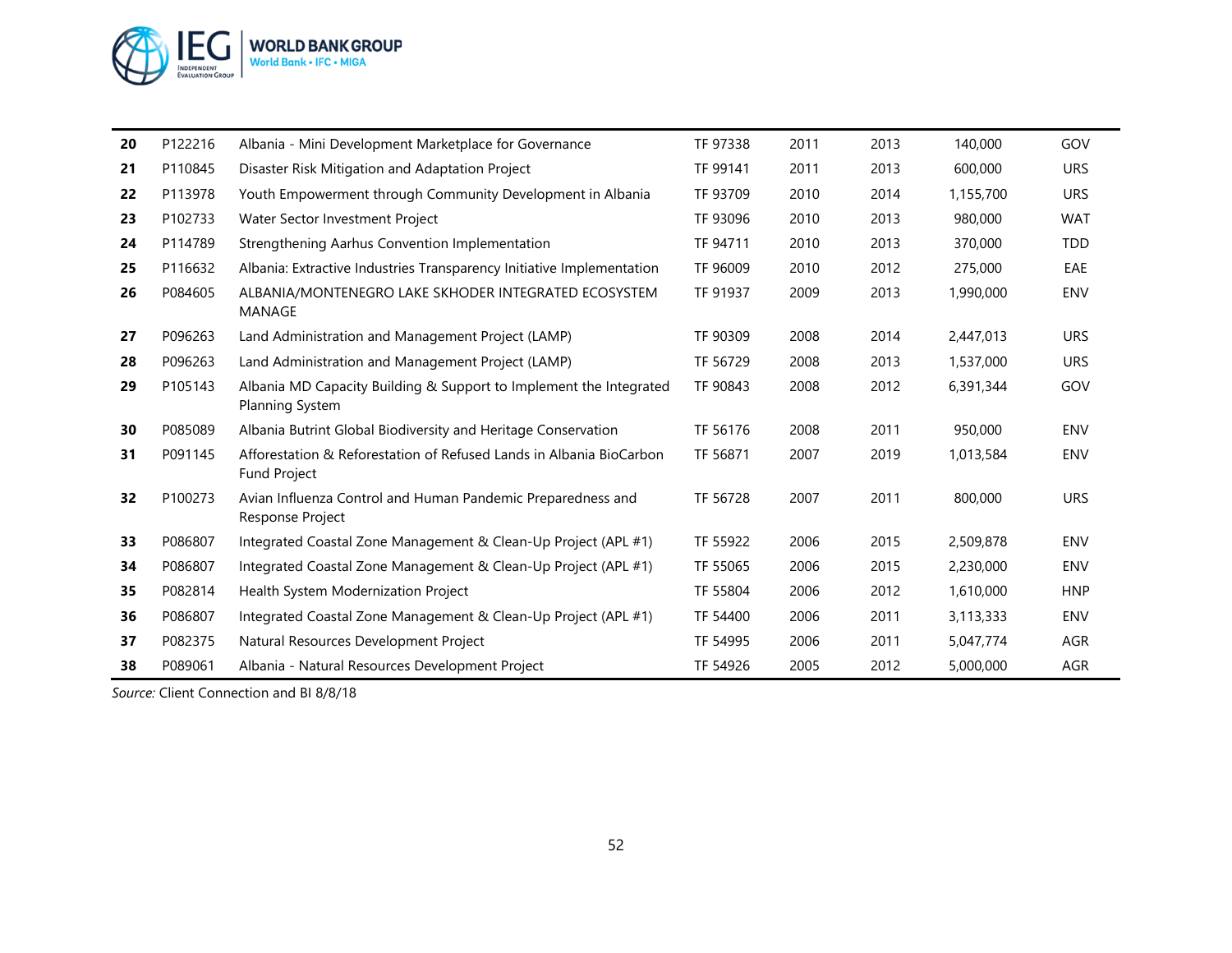

#### **Table F.5. IEG Ratings for WB projects for Albania, ECA region, and World, FY11-19**

| Region     | Total<br>Evaluated (\$M) | Total<br>Evaluated<br>(No) | Outcome<br>$%$ Sat $(\$)$ | <b>Outcome</b><br>% Sat (No) | RDO %<br>Moderate or<br>Lower<br>Sat $($ math) | RDO %<br>Moderate or<br>Lower<br>Sat (No) |
|------------|--------------------------|----------------------------|---------------------------|------------------------------|------------------------------------------------|-------------------------------------------|
| Albania    | 451.2                    | 17                         | 86.2                      | 76.5                         | 24.4                                           | 41.2                                      |
| <b>ECA</b> | 31,540.5                 | 320                        | 92.1                      | 80.2                         | 59.6                                           | 56.8                                      |
| World      | 170,194.2                | ,954                       | 82.5                      | 72.1                         | 56.2                                           | 45.5                                      |

*Source:* WB Business Intelligence as September 13, 2018.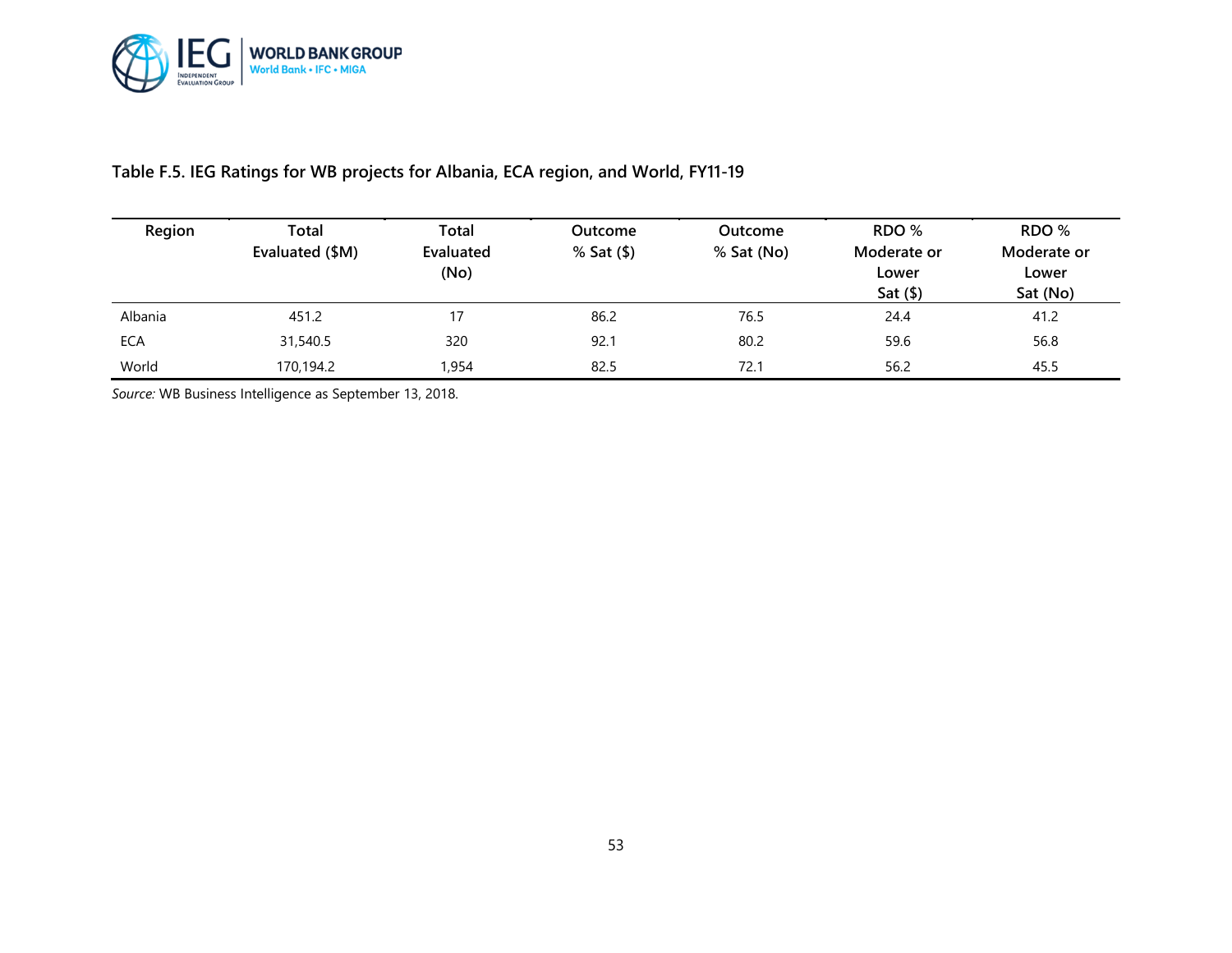

| Exit<br><b>FY</b> | Proj ID                          | Project name                             | Total<br>Evaluated<br>$(SM)$ * | <b>IEG Outcome</b>                         | <b>IEG Risk to</b><br><b>DO</b> | Agreement<br><b>Type</b> |
|-------------------|----------------------------------|------------------------------------------|--------------------------------|--------------------------------------------|---------------------------------|--------------------------|
| 2011              | P078949                          | <b>TRANSPORT</b>                         | 26.1                           | <b>SATISFACTORY</b>                        | <b>MODERATE</b>                 | <b>IBRD</b>              |
| 2011              | P082375                          | NATURAL RES DEVT                         | 6.9                            | <b>MODERATELY</b><br><b>SATISFACTORY</b>   | SIGNIFICANT                     | <b>IDA</b>               |
| 2011              | P100273<br><b>AVIAN FLU - AL</b> |                                          | 3.9                            | MODERATELY<br><b>SATISFACTORY</b>          | SIGNIFICANT                     | <b>IDA</b>               |
| 2012              | P077526                          | POWER SECTOR GENER &<br><b>RESTRCT'G</b> | 24.7                           | <b>UNSATISFACTORY</b>                      | <b>HIGH</b>                     | <b>IDA</b>               |
| 2012              | P082814                          | <b>HEALTH SYST MOD</b>                   | 14.5                           | <b>MODERATELY</b><br><b>UNSATISFACTORY</b> | SIGNIFICANT                     | <b>IDA</b>               |
| 2012              | P090656                          | ECSEE APL2 (ALBANIA)                     | 22.3                           | <b>MODERATELY</b><br><b>SATISFACTORY</b>   | SIGNIFICANT                     | <b>IDA</b>               |
| 2012              | P096643                          | AL Busi Env Ref & Insti<br>Streng        | 9.2                            | <b>MODERATELY</b><br><b>SATISFACTORY</b>   | <b>MODERATE</b>                 | <b>IBRD</b>              |
| 2012              | P105143                          | IPS Implementation                       | 0.0                            | <b>MODERATELY</b><br><b>SATISFACTORY</b>   | <b>MODERATE</b>                 | <b>RETF</b>              |
| 2012              | P116937                          | Social Sector Reform DPL                 | 25.0                           | MODERATELY<br>SATISFACTORY                 | <b>MODERATE</b>                 | <b>IBRD</b>              |
| 2013              | P055383                          | <b>SOC SERV DEVT</b>                     | 16.4                           | <b>MODERATELY</b><br>SATISFACTORY          | <b>MODERATE</b>                 | <b>IDA</b>               |
| 2013              | P078933                          | <b>EDUC EXCEL &amp; EQUITY</b>           | 14.6                           | <b>MODERATELY</b><br><b>UNSATISFACTORY</b> | <b>MODERATE</b>                 | <b>IDA</b>               |
| 2013              | P107833                          | SECONDARY AND LOCAL<br><b>ROADS</b>      | 18.7                           | <b>HIGHLY</b><br><b>SATISFACTORY</b>       | <b>MODERATE</b>                 | <b>IDA</b>               |
| 2013              | P110845                          | DISASTER RISK<br><b>MITIGATION</b>       | 8.3                            | <b>MODERATELY</b><br><b>UNSATISFACTORY</b> | SIGNIFICANT                     | <b>IBRD</b>              |
| 2014              | P096263                          | LAND ADMIN & MGMT<br><b>PROJ</b>         | 33.0                           | <b>SATISFACTORY</b>                        | SIGNIFICANT                     | <b>IBRD</b>              |
| 2015              | P086807                          | <b>COASTAL ZONE MGMT</b><br>(APL #1)     | 15.8                           | MODERATELY<br>SATISFACTORY                 | SIGNIFICANT                     | IDA                      |
| 2015              | P146280                          | AL Financial Sector DPL                  | 96.3                           | <b>SATISFACTORY</b>                        | SIGNIFICANT                     | <b>IBRD</b>              |
| 2016              | P147226                          | <b>Public Finance DPL</b>                | 115.5                          | SATISFACTORY                               | SIGNIFICANT                     | <b>IBRD</b>              |
|                   |                                  | Total                                    | 451.2                          |                                            |                                 |                          |

## **Table F.6. IEG Ratings for WB projects for Albania, FY11-19**

*Notes:* WB projects include IDA, IBRD, GEF, and RETF projects*.*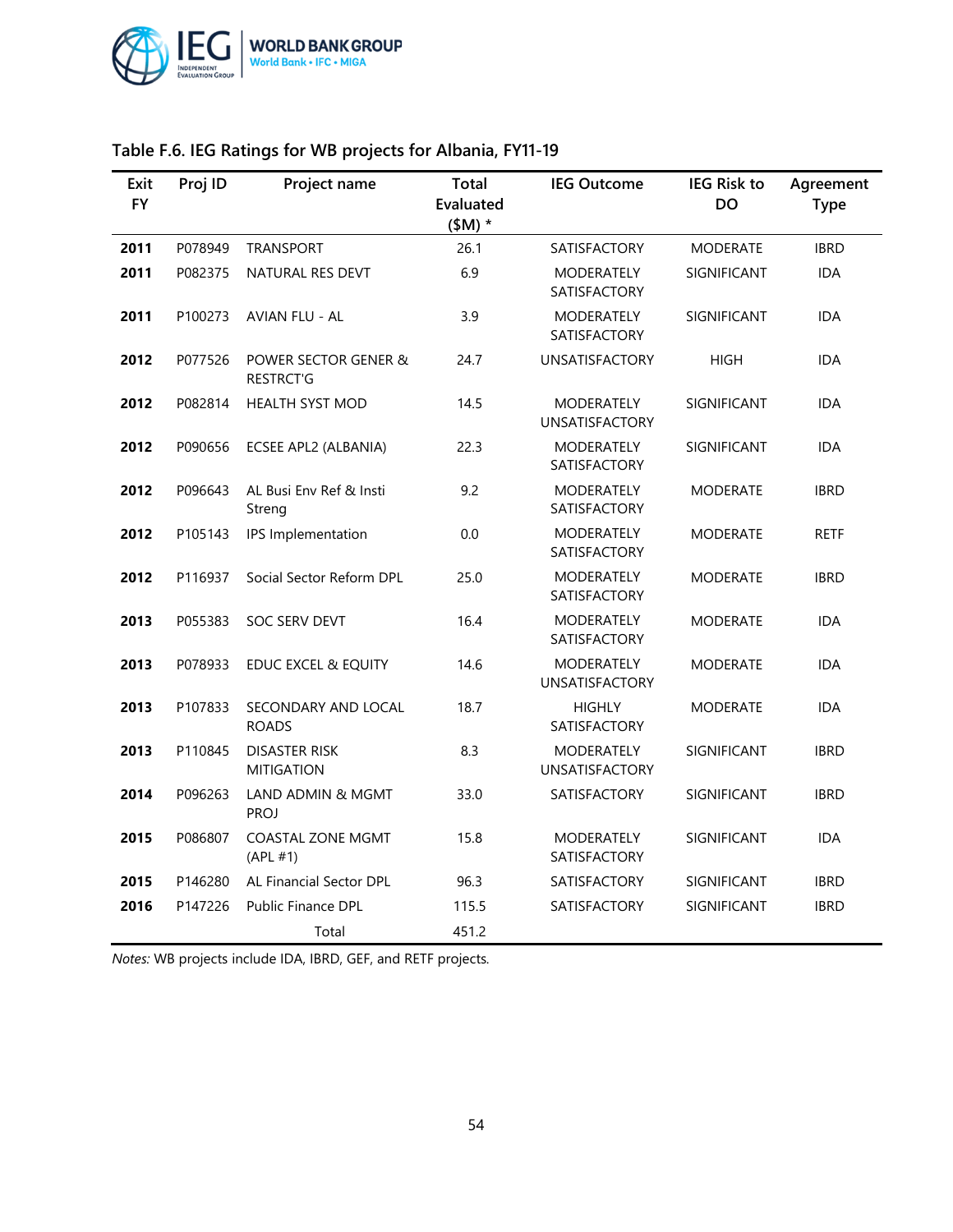

| Fiscal year      | 2011           | 2012      | 2013      | 2014           | 2015      | 2016           | 2017           | 2018      | 2019           | <b>Ave FY11-19</b> |
|------------------|----------------|-----------|-----------|----------------|-----------|----------------|----------------|-----------|----------------|--------------------|
| Albania          |                |           |           |                |           |                |                |           |                |                    |
| # Proj           | 12             | 8         | 5         | $\overline{7}$ | 9         | 9              | 12             | 11        | 11             | 9                  |
| # Proj At Risk   | $\overline{c}$ | 3         | 3         | $\overline{c}$ |           | $\overline{c}$ | $\overline{c}$ | 3         | $\overline{4}$ | $\overline{2}$     |
| % Proj At Risk   | 16.7           | 37.5      | 60.0      | 28.6           | 11.1      | 22.2           | 16.7           | 27.3      | 36.4           | 26.2               |
| Net Comm Amt     | 248.6          | 218.5     | 198.7     | 469.7          | 632.2     | 544.2          | 785.2          | 718.3     | 718.3          | 504                |
| Comm At Risk     | 50.0           | 59.1      | 108.7     | 96.9           | 85.3      | 142.2          | 96.9           | 270.0     | 331.0          | 138                |
| % Commit at Risk | 20.1           | 27.1      | 54.7      | 20.6           | 13.5      | 26.1           | 12.3           | 37.6      | 46.1           | 27.4               |
| ECA              |                |           |           |                |           |                |                |           |                |                    |
| # Proj           | 242            | 201       | 189       | 202            | 207       | 197            | 202            | 204       | 204            | 205                |
| # Proj At Risk   | 38             | 41        | 45        | 36             | 30        | 40             | 34             | 45        | 45             | 39                 |
| % Proj At Risk   | 15.7           | 20.4      | 23.8      | 17.8           | 14.5      | 20.3           | 16.8           | 22.1      | 22.1           | 19.2               |
| Net Comm Amt     | 22,413.8       | 22,859.4  | 24,478.6  | 26,638.2       | 26,192.1  | 27,213.5       | 25,219.5       | 26,524.9  | 26,144.8       | 25,298             |
| Comm At Risk     | 2,095.9        | 2,644.2   | 3,817.5   | 2,619.0        | 3,507.2   | 4,288.2        | 5,460.1        | 4,138.4   | 4,179.3        | 3,639              |
| % Commit at Risk | 9.4            | 11.6      | 15.6      | 9.8            | 13.4      | 15.8           | 21.7           | 15.6      | 16.0           | 14.4               |
| World            |                |           |           |                |           |                |                |           |                |                    |
| # Proj           | 1,454          | 1,371     | 1,337     | 1,386          | 1,402     | 1,398          | 1,459          | 1,497     | 1,522          | 1,425              |
| # Proj At Risk   | 302            | 304       | 339       | 329            | 339       | 336            | 344            | 348       | 354            | 333                |
| % Proj At Risk   | 20.8           | 22.2      | 25.4      | 23.7           | 24.2      | 24.0           | 23.6           | 23.2      | 23.3           | 23.4               |
| Net Comm Amt     | 165,792.3      | 166,208.1 | 169,430.6 | 183,153.9      | 191,907.8 | 207,350.0      | 212,502.9      | 229,965.6 | 230,145.2      | 195,162            |
| Comm At Risk     | 22,573.0       | 23,324.5  | 39,638.0  | 39,748.6       | 44,430.7  | 42,715.1       | 50,837.9       | 48,148.8  | 48,858.8       | 40,031             |
| % Commit at Risk | 13.6           | 14.0      | 23.4      | 21.7           | 23.2      | 20.6           | 23.9           | 20.9      | 21.2           | 20.5               |

## **Table F.7. Projects at Risk for Albania and Comparators, FY11-19**

*Note:* Only IBRD and IDA Agreement Type are included.

*Source:* WB Business Intelligence as of 9/13/18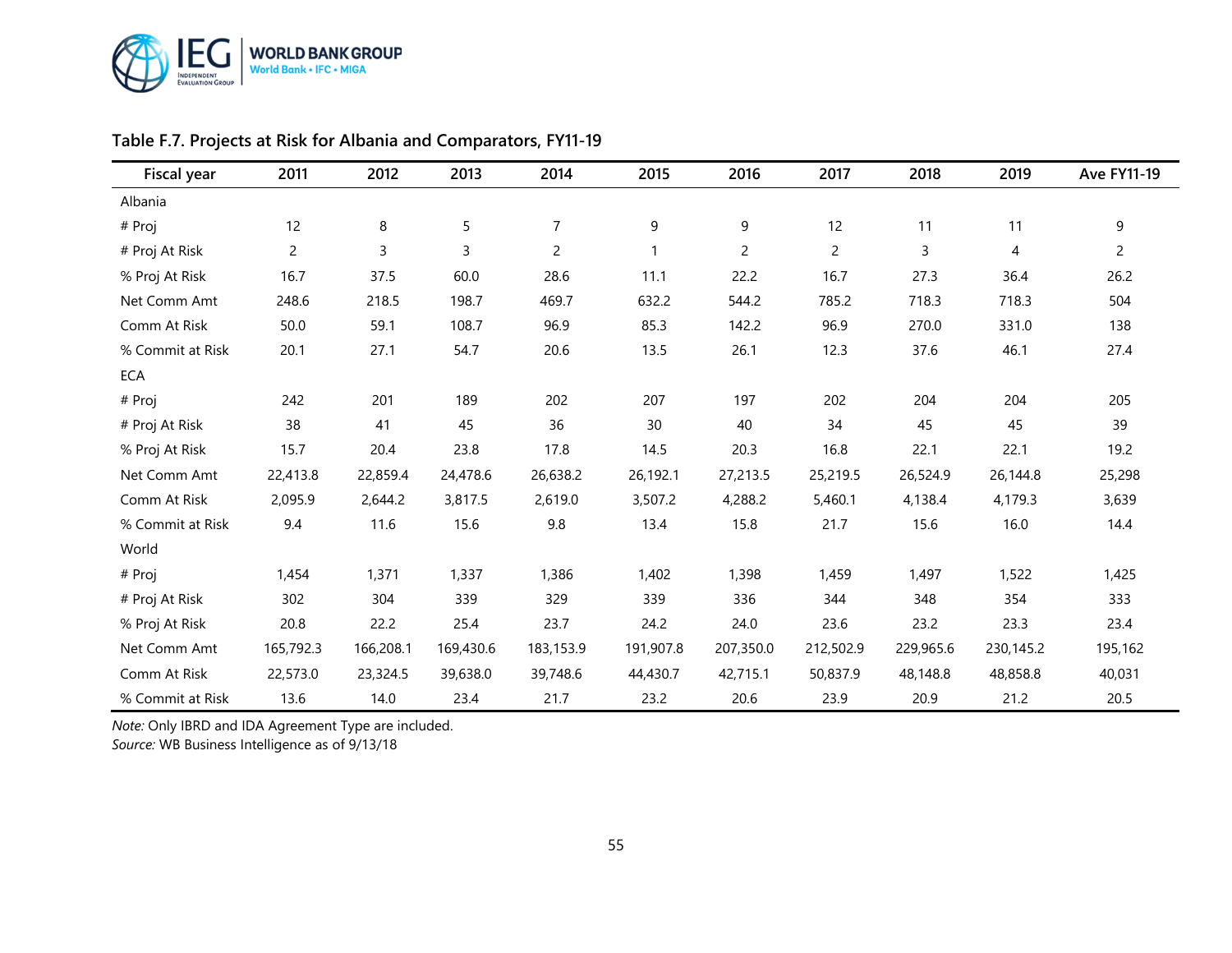

#### **Table F.8. List of IFC Investments in Albania**

#### **A. IFC Investments Committed in FY11-FY19**

| Project<br>ID | Project<br><b>Short</b><br>Name     | Institution<br><b>Number</b> | Cmt<br><b>FY</b> | Project<br><b>Status</b> | <b>Primary Sector Name</b>                          | Project<br>Size | <b>Net</b><br>Loan       | <b>Net</b><br>Equity     | <b>Net</b><br>Comm       | Orig<br>Comm |
|---------------|-------------------------------------|------------------------------|------------------|--------------------------|-----------------------------------------------------|-----------------|--------------------------|--------------------------|--------------------------|--------------|
|               |                                     |                              |                  |                          |                                                     |                 |                          |                          |                          |              |
| 33378         | Kurum<br>Hydro                      | 747848                       | 2014             | Active                   | <b>Electric Power</b>                               | 144,261         | 40,872                   | $\overline{\phantom{a}}$ | 40,872                   | 44,911       |
| 32190         | Credins<br>EE/RE                    | 568237                       | 2013             | Closed                   | Finance & Insurance                                 | 12,581          | 5,070                    | $\overline{\phantom{a}}$ | 5,070                    | 11,806       |
| 32749         | Credins<br>Swap                     | 568237                       | 2013             | Closed                   | Finance & Insurance                                 | 50              |                          |                          | $\sim$                   | 50           |
| 33077         | <b>Bankers II</b>                   | 622404                       | 2013             | Closed                   | Oil, Gas and Mining                                 | 439,000         | $\overline{\phantom{a}}$ |                          | $\overline{\phantom{a}}$ | 50,000       |
| 33093         | <b>GTFP</b><br><b>UNION</b><br>BANK | 696024                       | 2013             | Active                   | Finance & Insurance                                 | 2,000           | 718                      |                          | 718                      | 718          |
| 29208         | CEZ Albania                         | 685904                       | 2012             | Closed                   | <b>Electric Power</b>                               | 69,158          | 28,332                   |                          | 28,332                   | 72,378       |
| 30979         | enso Albania                        | 692149                       | 2012             | Active                   | <b>Electric Power</b>                               | 139,728         | 8,662                    | 8,662                    | 8,662                    | 8,662        |
| 32001         | Antea RI                            | 629688                       | 2012             | Active                   | Nonmetallic Mineral<br><b>Product Manufacturing</b> | 6,698           | 6,698                    | 6,698                    | 6,698                    | 6,698        |
|               |                                     |                              |                  |                          | Sub-Total                                           | 813,475         | 90,352                   | 15,360                   | 90,352                   | 195,223      |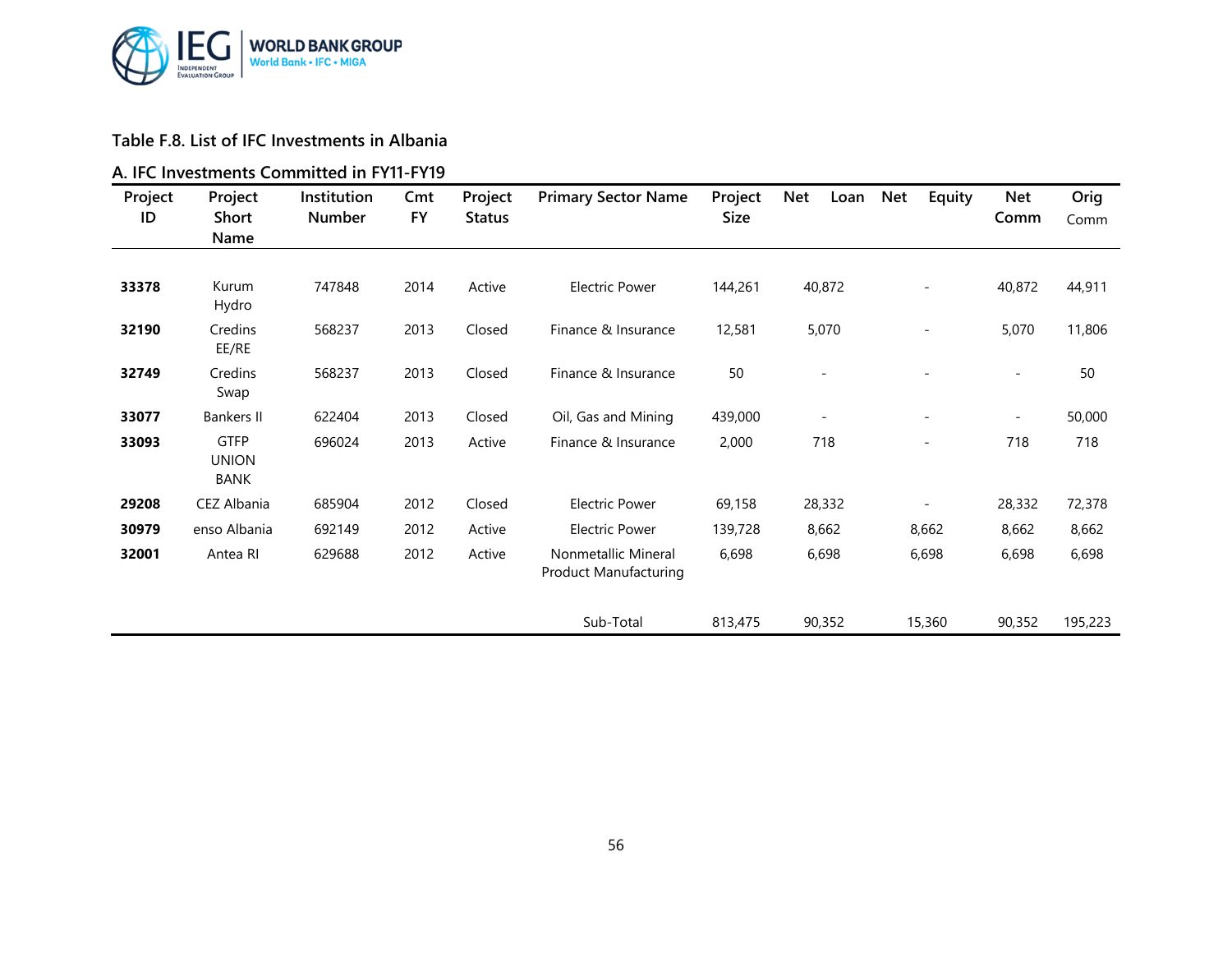

| Project<br>ID | Project<br><b>Short</b><br>Name | Institution<br><b>Number</b> | <b>CMT</b><br><b>FY</b> | Project<br><b>Status</b> | <b>Primary Sector</b><br><b>Name</b> | Project<br>Size | <b>Net</b><br>Loan | Equity<br><b>Net</b>     | <b>Net</b><br>Comm | Orig<br>Comm |
|---------------|---------------------------------|------------------------------|-------------------------|--------------------------|--------------------------------------|-----------------|--------------------|--------------------------|--------------------|--------------|
| 25323         | <b>SEF</b><br>Konstruksion      | 564441                       | 2007                    | Active                   | <b>Primary Metals</b>                | 6,791           | 2,632              | $\overline{\phantom{0}}$ | 2,632              | 2,632        |
|               |                                 |                              |                         |                          | Sub-Total                            | 6,791           | 2,632              | $\overline{\phantom{0}}$ | 2,632              | 2,632        |
|               |                                 |                              |                         |                          | <b>TOTAL</b>                         | 820,266         | 92,984             | 15,360                   | 92,984             | 197,855      |

#### **B. IFC Investments Committed pre-FY11 but active during FY11-19**

*Source:* IFC-MIS Extract as 5/31/18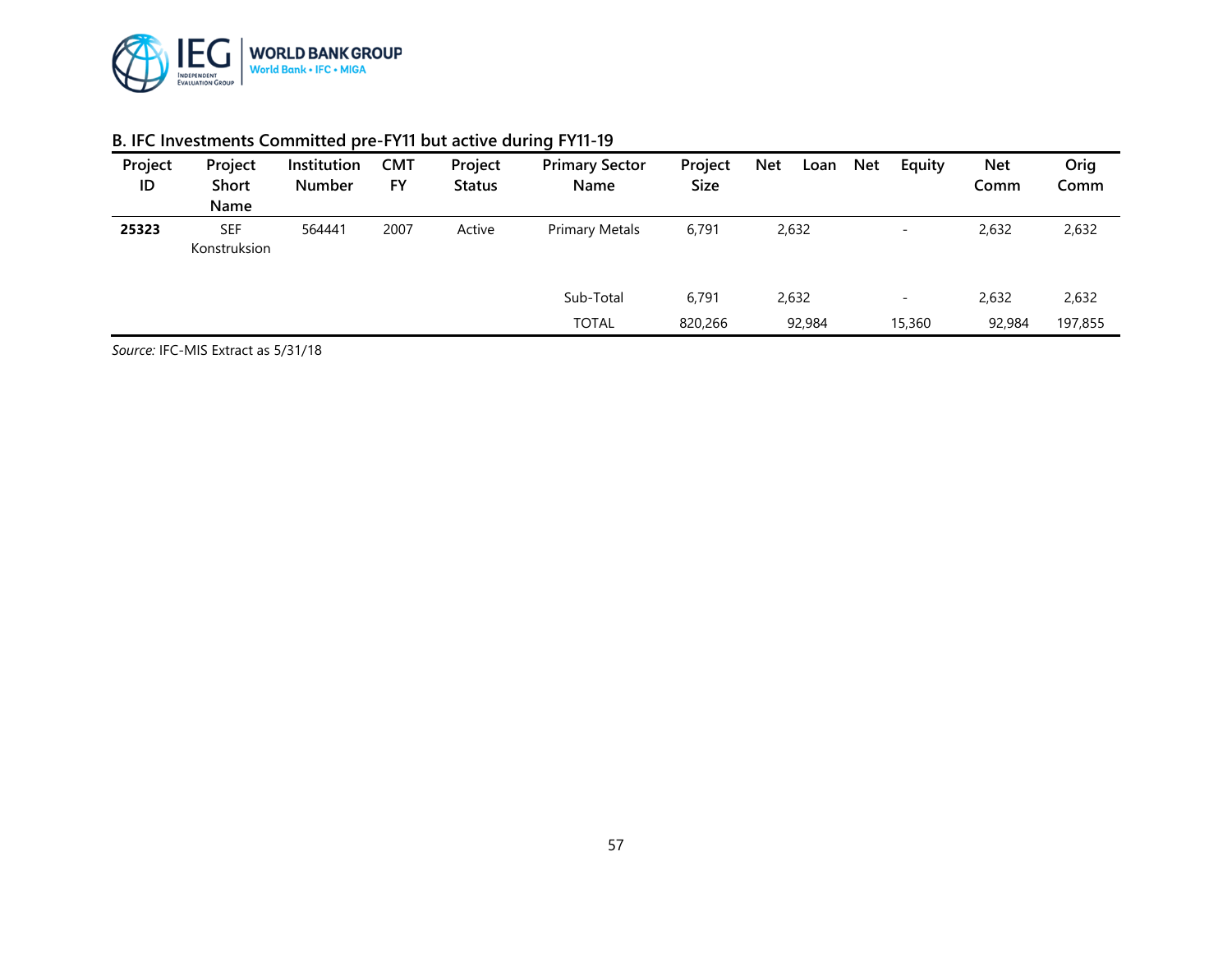

## **Table F.9. List of IFC Advisory Services in Albania**

## **A. IFC Advisory Services Committed in FY11-FY19**

| <b>Project ID</b> | <b>Project Name</b>                                                                   | Impl Start<br><b>FY</b> | Impl End<br><b>FY</b> | Project<br><b>Status</b> | Primary<br><b>Business</b><br>Line | <b>BL Name</b>                                             | Total Funds, US\$ |
|-------------------|---------------------------------------------------------------------------------------|-------------------------|-----------------------|--------------------------|------------------------------------|------------------------------------------------------------|-------------------|
| 601642            | Western Balkans Regional<br>Investment Policy and<br><b>Promotion Project</b>         | 2017                    | 2020                  | <b>ACTIVE</b>            | EFI                                | Equitable Growth, Finance<br>and Institutions              | 2,766,000         |
| 600476            | Albania Investment climate<br>and agribusiness<br>competitiveness                     | 2016                    | 2020                  | <b>ACTIVE</b>            | EFI                                | Equitable Growth, Finance<br>and Institutions              | 2,185,641         |
| 601598            | Albania: establishment of a<br>day-ahead electricity market                           | 2016                    | 2020                  | <b>ACTIVE</b>            | CAS                                | <b>Cross-Cutting Advisory</b><br>solutions                 | 774,000           |
| 600511            | Albania Labs PPP                                                                      | 2015                    | 2019                  | <b>ACTIVE</b>            | CAS                                | <b>Cross-Cutting Advisory</b><br>solutions                 | 710,141           |
| 600200            | AlbPetrol PPP                                                                         | 2014                    | 2015                  | TERMINATED               | PPP                                | Public-Private Partnerships<br><b>Transaction Advisory</b> | 1,276,142         |
| 599428            | <b>ECA DR Western Balkan</b>                                                          | 2014                    | 2022                  | <b>ACTIVE</b>            | EFI                                | Equitable Growth, Finance<br>and Institutions              | 5,436,503         |
| 599053            | Albania Solid Waste PPP                                                               | 2013                    | 2017                  | <b>CLOSED</b>            | CAS                                | <b>Cross-Cutting Advisory</b><br>solutions                 | 1,009,189         |
| 583387            | Albanian hydroelectric power<br>plant privatization                                   | 2012                    | 2013                  | <b>CLOSED</b>            | CAS                                | <b>Cross-Cutting Advisory</b><br>solutions                 | 923,665           |
| 566368            | Albania Sub-National<br>Regulatory Simplification and<br><b>Investment Generation</b> | 2011                    | 2012                  | <b>CLOSED</b>            | IC                                 | <b>Investment Climate</b>                                  | 710,975           |
| 29970             | Albanian Highway                                                                      | 2011                    | 2018                  | <b>CLOSED</b>            | CAS                                | <b>Cross-Cutting Advisory</b><br>solutions                 | 2,421,449         |
|                   | Sub-Total                                                                             |                         |                       |                          |                                    |                                                            | 18,213,705        |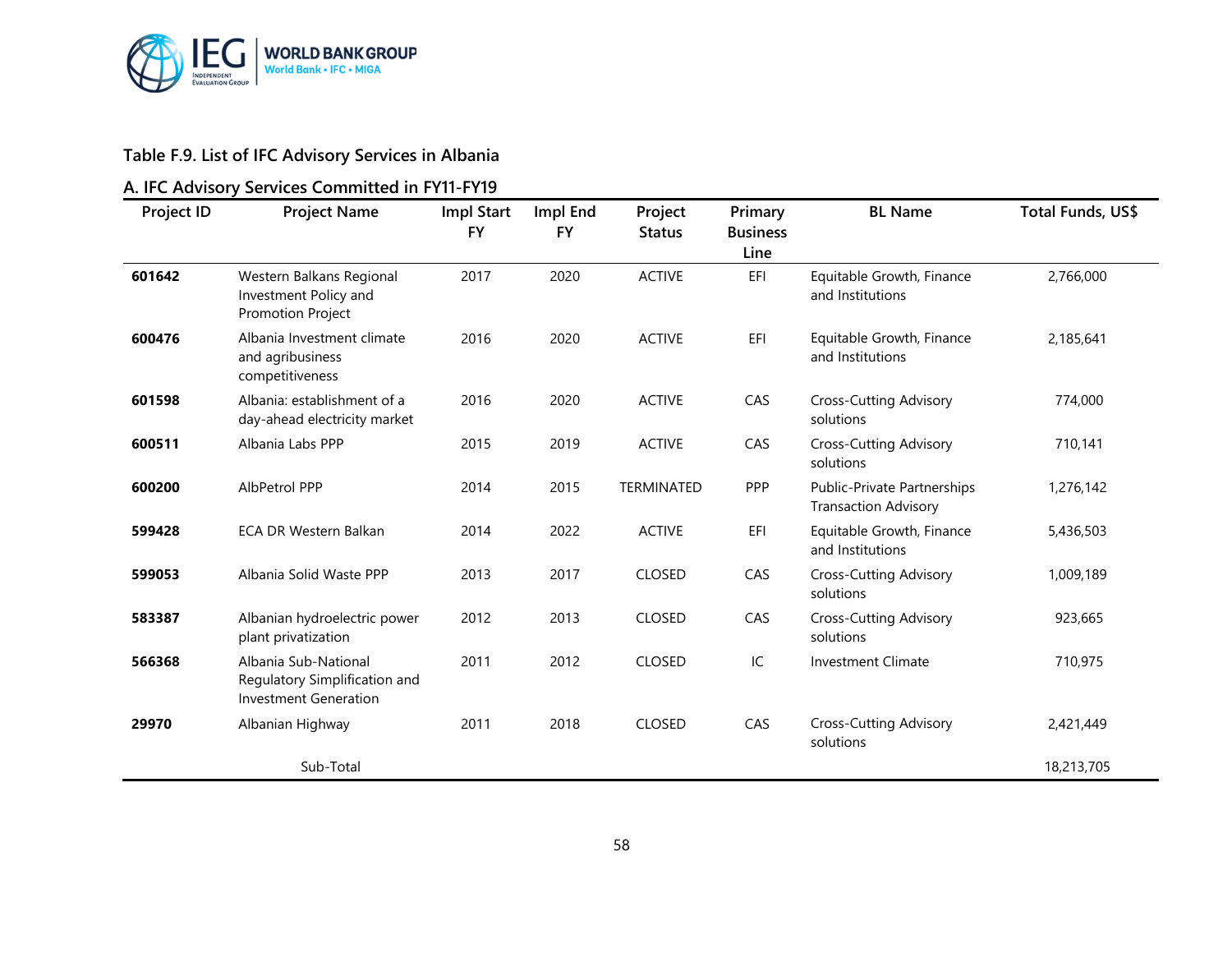

| Project<br>ID | <b>Project Name</b>                            | Impl<br><b>Start</b> | Impl End<br>FY | Project<br><b>Status</b> | Primary<br><b>Business</b> | <b>BL Name</b>                          | <b>Total Funds,</b><br>US\$ |
|---------------|------------------------------------------------|----------------------|----------------|--------------------------|----------------------------|-----------------------------------------|-----------------------------|
|               |                                                | <b>FY</b>            |                |                          | Line                       |                                         |                             |
| 568367        | Residential Energy Efficiency Project- Albania | 2010                 | 2016           | <b>CLOSED</b>            | FIG                        | <b>Financial Institutions</b><br>Group  | 769,201                     |
| 575568        | Renewable Energy Albania Small Hydro Power     | 2010                 | 2016           | <b>CLOSED</b>            | <b>INR</b>                 | Infrastructure and<br>Natural Resources | 1,286,580                   |
| 563668        | ADR ALBANIA Phase II                           | 2009                 | 2011           | <b>CLOSED</b>            | IC                         | <b>Investment Climate</b>               | 247,787                     |
| 564807        | Integrated Solid Waste Management - Albania    | 2009                 | 2012           | <b>CLOSED</b>            | <b>SBA</b>                 | Sustainable Business<br>Advisory        | 485,000                     |
| 565267        | <b>ISTR AL Exten</b>                           | 2009                 | 2012           | <b>CLOSED</b>            | <b>SBA</b>                 | Sustainable Business<br>Advisory        | 434,297                     |
| 567127        | CorpGovAlb-II                                  | 2009                 | 2012           | <b>CLOSED</b>            | <b>SBA</b>                 | Sustainable Business<br>Advisory        | 398,192                     |
|               | Sub-Total                                      |                      |                |                          |                            |                                         | 3,621,057                   |
|               | <b>TOTAL</b>                                   |                      |                |                          |                            |                                         | 21,834,762                  |

#### **B. IFC Advisory Services Committed prior to FY11 but active during FY11-19**

*Source:* IFC AS Data as of July 15, 2018.

This table does not include regional projects:

601333-ECA Energy Solutions for Power and District Heating Sector - ECA Power Program;

595107-See Tax Transparency and Simplification Project

595728-Balkan Renewable Energy Program (BREP);

571707-ECA Risk Management and ECA SME banking Program (2009-2014)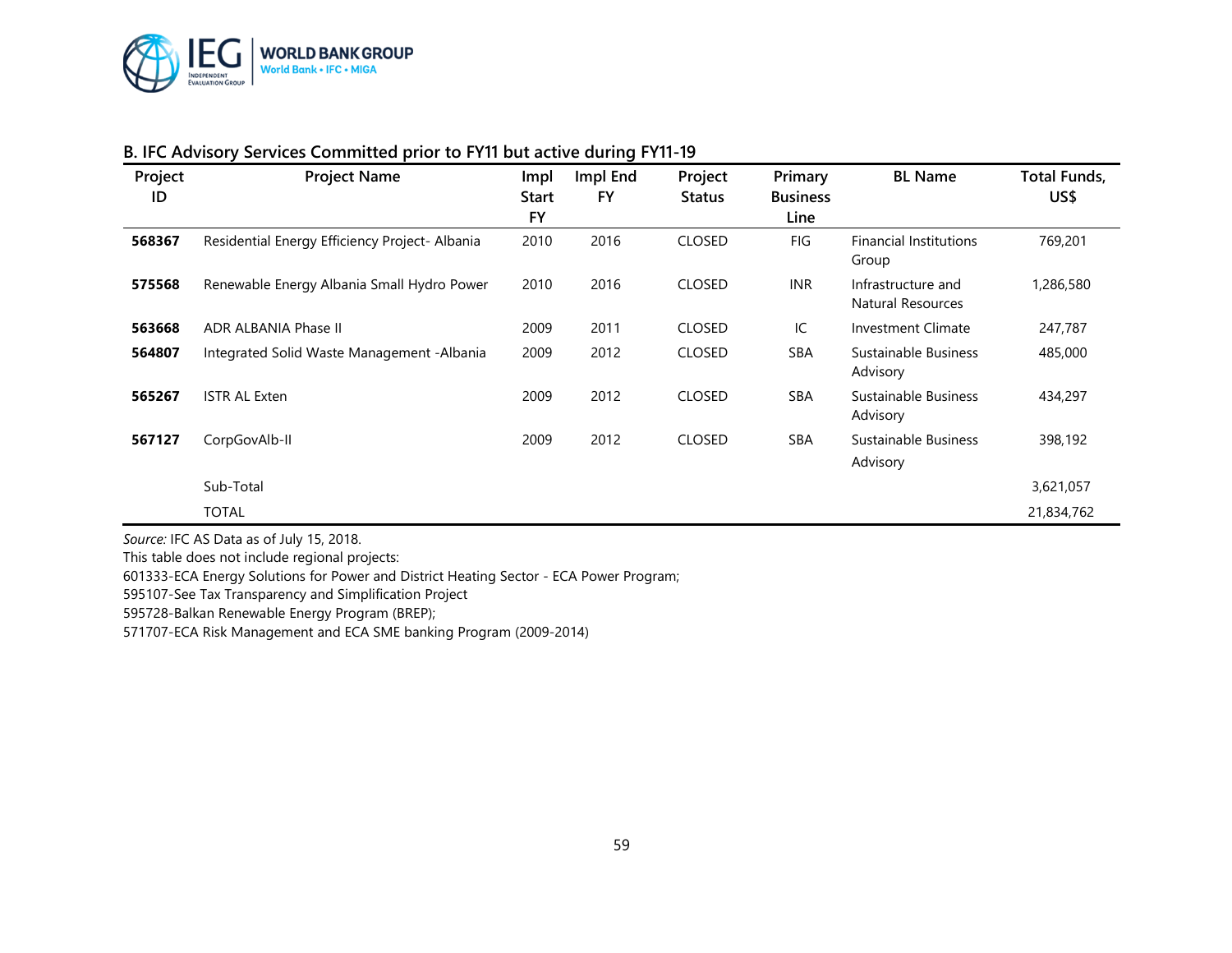

#### **Table F.10. IFC Commitment by Sector in Albania**

#### **A. IFC Net Commitment Activity by Product Category in Albania, FY11 - FY19**

|                                                    | 2011                     | 2012                     | 2013         | 2014                     | 2015         | 2016                     | 2017                     | 2018                     | <b>Total</b> |
|----------------------------------------------------|--------------------------|--------------------------|--------------|--------------------------|--------------|--------------------------|--------------------------|--------------------------|--------------|
| Long-term Investment Commitment                    |                          |                          |              |                          |              |                          |                          |                          |              |
| <b>Financial Markets</b>                           |                          |                          | 11,814,350   | 314,820                  | (7,371,270)  |                          | (50,000)                 | ۰                        | 4,707,900    |
| <b>Other MAS Sectors</b>                           |                          |                          |              | 45,435,272               | (5,034,094)  | 7,970                    |                          | $\overline{\phantom{0}}$ | 40,409,147   |
| Manufacturing                                      |                          | 6,758,006                | 48,700       | 58,300                   | (246,700)    | (3,750)                  | 25,650                   | 27,650                   | 6,667,856    |
| Tourism, Retail, Construction & Real Estates (TRP) | 1,246,875                | (1,080,150)              | (3,879,760)  | 56,350                   | (6,296,050)  | $\overline{\phantom{0}}$ | $\overline{\phantom{a}}$ | $\overline{\phantom{0}}$ | (9,952,735)  |
| Oil, Gas & Mining                                  | $\overline{\phantom{a}}$ | 25,000,000               | 50,000,000   | $\overline{\phantom{a}}$ | (2,000,000)  | $\overline{\phantom{a}}$ | (61,770,670)             | $\overline{a}$           | 11,229,330   |
| Infrastructure                                     | $\overline{\phantom{a}}$ | 73,698,800               | (40,604,614) | 217,550                  | (557, 552)   | (8, 475)                 | 57,970                   | 62,490                   | 32,866,169   |
| Total IFC Long Term Investment Commitment          | ,246,875                 | 104,376,656              | 17,378,676   | 46,082,291               | (21,505,666) | (4,255)                  | (61,737,050)             | 90,140                   | 85,927,667   |
| Short-term Finance/Trade Finance                   |                          |                          |              |                          |              |                          |                          |                          |              |
| Average Outstanding Balance                        | 199,373                  | $\overline{\phantom{a}}$ |              | 133,429                  | 224,657      | $\overline{\phantom{0}}$ |                          |                          | 557,459      |

*Source:* IFC MIS as of 7/25/18

*Note:* IFC began reporting average outstanding short-term commitments (not total commitments) in FY15 and no longer aggregates short-term commitments with longterm commitments. IEG uses net commitment number for IFC's long-term investment. For trade finance guarantees under GTFP, average commitment numbers have been used.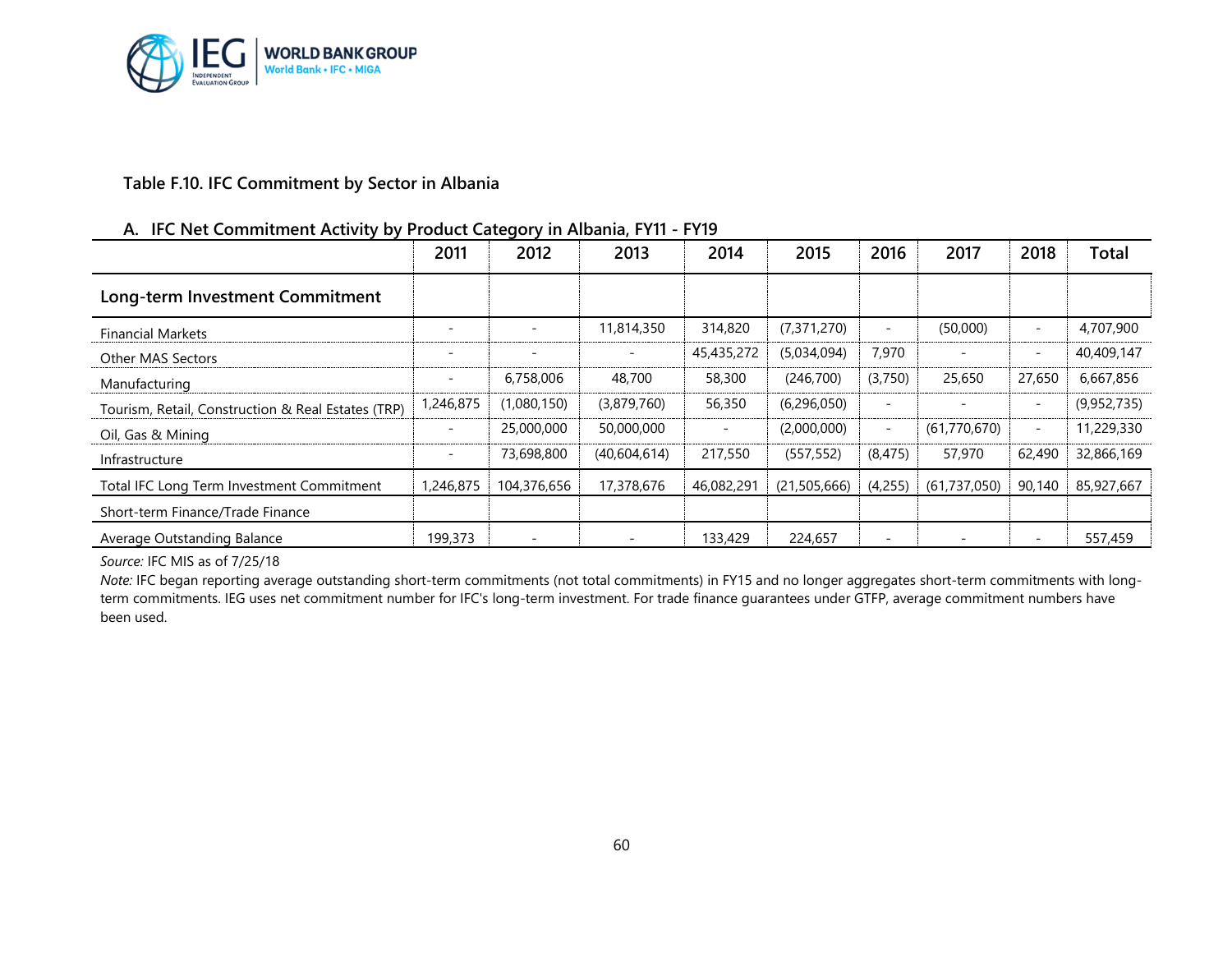

|                          | 2011        | 2012        | 2013        | 2014       | 2015        | Total       |
|--------------------------|-------------|-------------|-------------|------------|-------------|-------------|
| <b>Financial Markets</b> | 0           | 0           | 11,856,200  | $\Omega$   | 0           | 11,856,200  |
| Trade Finance            | 398,745     | 0           | 0           | 266,859    | 449,315     | 1,114,918   |
| Other MAS Sectors        | 0           | 0           | $\mathbf 0$ | 44,911,350 | 0           | 44,911,350  |
| Manufacturing            | 0           | 6,697,890   | 0           | 0          | 0           | 6,697,890   |
| Oil, Gas & Mining        | 0           | 25,000,000  | 50,000,000  | 0          | 0           | 75,000,000  |
| Infrastructure           | $\mathbf 0$ | 81,039,400  | 0           | 0          | $\mathbf 0$ | 81,039,400  |
| Total                    | 398,745     | 112,737,290 | 61,856,200  | 45,178,209 | 449,315     | 220,619,758 |

#### **B. IFC Original Commitment Activity by Product Category in Albania, FY11 - 15**

*Source: IFC MIS as of 12/12/18*

#### **Table F.11. List of MIGA Activities in Albania**

| <b>Project Name</b>        | <b>Fiscal Year</b> | Status | Sector  | <b>Gross Exposure</b> |
|----------------------------|--------------------|--------|---------|-----------------------|
| Raiffeisen Sh.A.           | 2018               | Active | Banking | 150                   |
| Alpha Bank Albania Sh.a.   | 2016               | Active | Banking | 54                    |
| Energji Ashta Shpk (Ashta) | 2012               | Active | Power   | 62                    |
| ProCredit Bank S.A.        | 2011               | Active | Banking | 22                    |
| Total                      |                    |        |         | 287                   |

*Source:* MIGA 12/3/18.